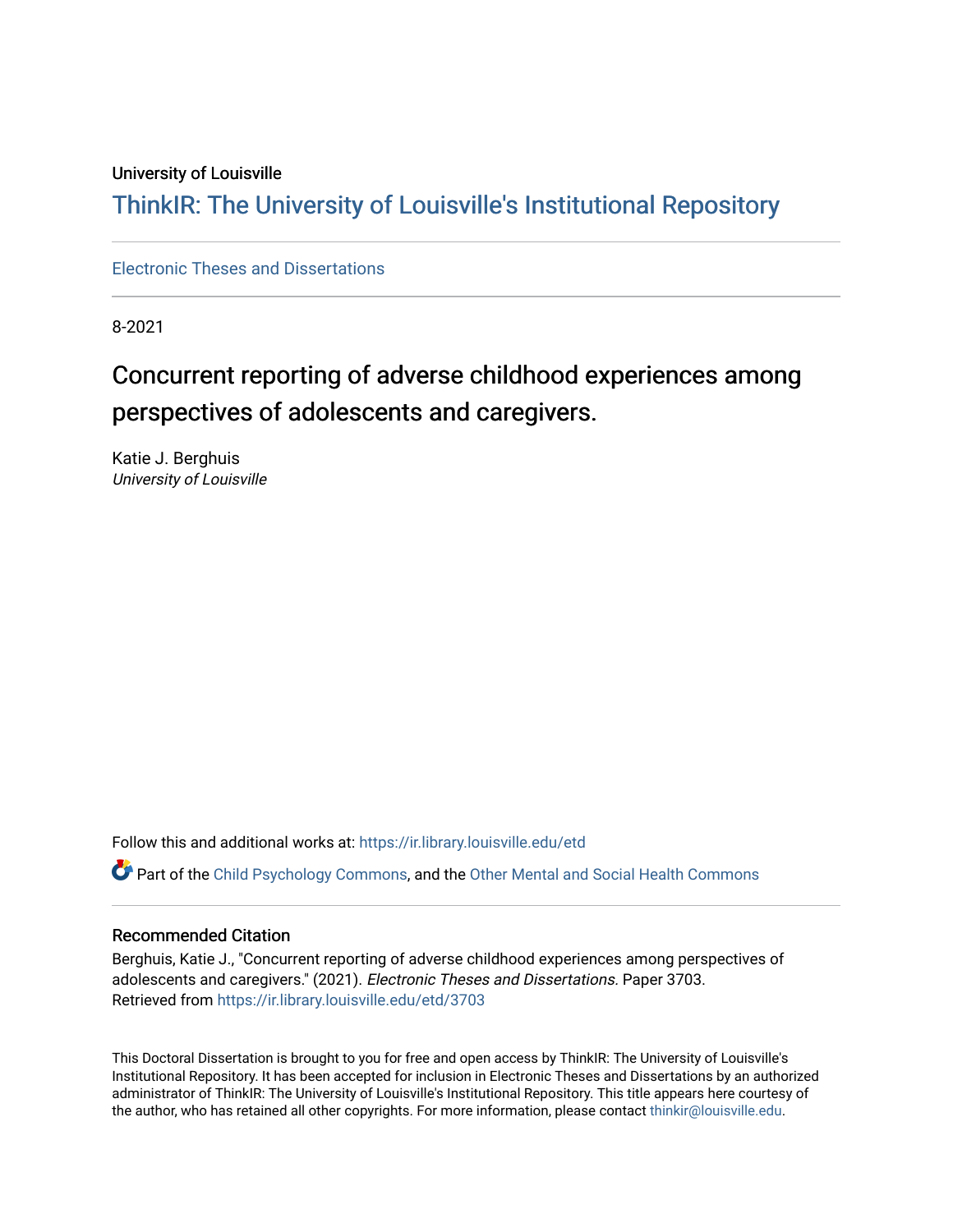# CONCURRENT REPORTING OF ADVERSE CHILDHOOD EXPERIENCES AMONG PERSPECTIVES OF ADOLESCENTS AND CAREGIVERS

By

Kate J. Berghuis B.S. University of Minnesota Twin Cities, 2012 M.S. University at Albany, 2016

A Dissertation Submitted to the Faculty of the College of Education and Human Development of the University of Louisville in Partial Fulfillment of the Requirements for the Degree of

Doctor of Philosophy in Counseling and Personnel Services

Counseling Psychology Department of Counseling & Human Development University of Louisville Louisville, KY

August 2021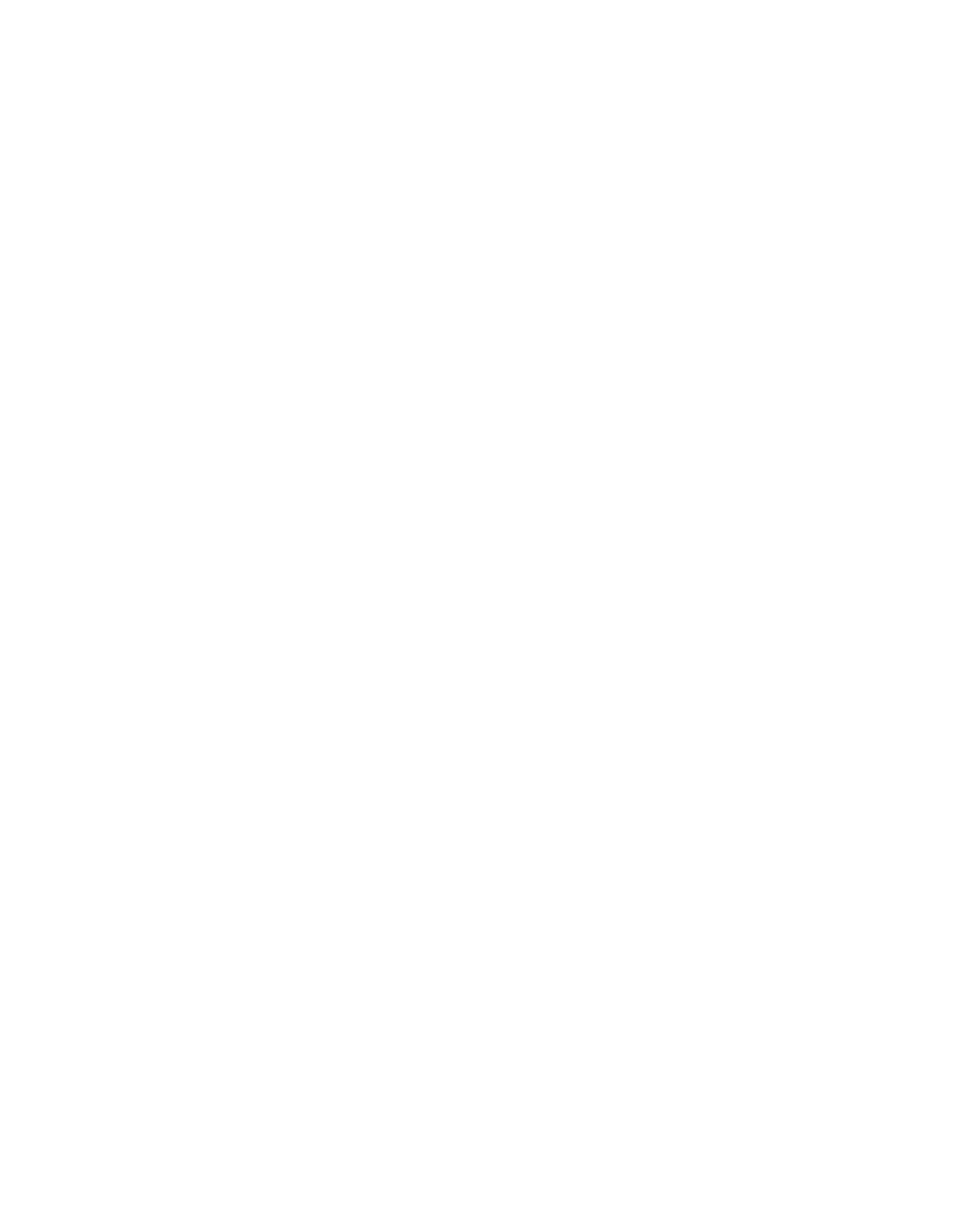### CONCURRENT REPORTING OF ADVERSE CHILDHOOD EXPERIENCES AMONG PERSPECTIVES OF ADOLESCENTS AND CAREGIVERS

By

Kate J. Berghuis B.S. University of Minnesota Twin Cities, 2012 M.S. University at Albany, 2016

A Dissertation Approved on

July 30, 2021

by the following Dissertation Committee:

Patrick Pössel, Dr. rer. soc., Dissertation Co-chair

Amanda Mitchell, Ph.D., Dissertation Co-chair

Katy Hopkins, Ph.D.

Erin Frazier, M.D.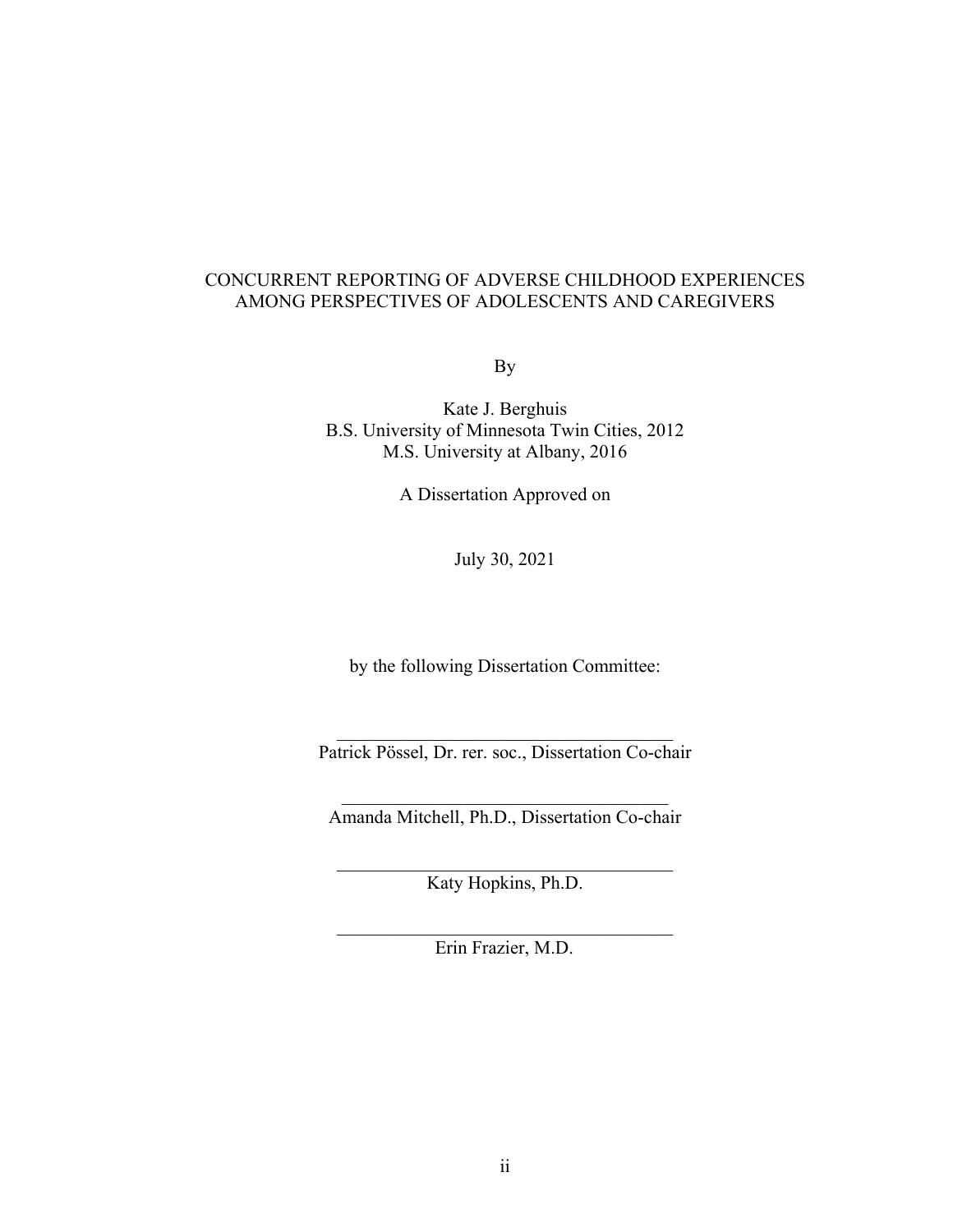#### ABSTRACT

# CONCURRENT REPORTING OF ADVERSE CHILDHOOD EXPERIENCES AMONG PERSPECTIVES OF ADOLESCENTS AND CAREGIVERS

Kate J. Berghuis

July 20, 2021

The consequences of Adverse Childhood Experience (ACE) events in youth have predominantly been studied through retrospective studies that assess adults' first 18 years of life or caregiver report of ACEs in youth. Reliance on only caregiver report to discern ACEs is a limitation amongst prior studies as research has found that caregivers tend to underestimate ACEs among their children, and there is even a greater discrepancy of reporting between caregivers and youth 12 years and older. Therefore, this study investigated concurrent reporting of self-report ACE scores in adolescents – defined in this study as 12 to 20 years old – and caregiver-reports of their adolescents' ACE scores. Adolescents from three primary care clinics  $(N = 22; 63.6\%$  Black/African American; 54.4% male) completed the Whole Child Assessment, while caregivers of the adolescents completed the Adverse Childhood Experience measure on behalf of their adolescent. Caregivers, whom all identified as women, ranged in age from  $36 - 52$  years old ( $N = 22$ , 63.6% Black/African American). Contrary to the hypothesis, ACEs reported by adolescents and caregivers were not significantly different  $(t(21) = 1.44, p = .19)$ . Contrary to the prediction, adolescents did not report a higher mean ACE score compared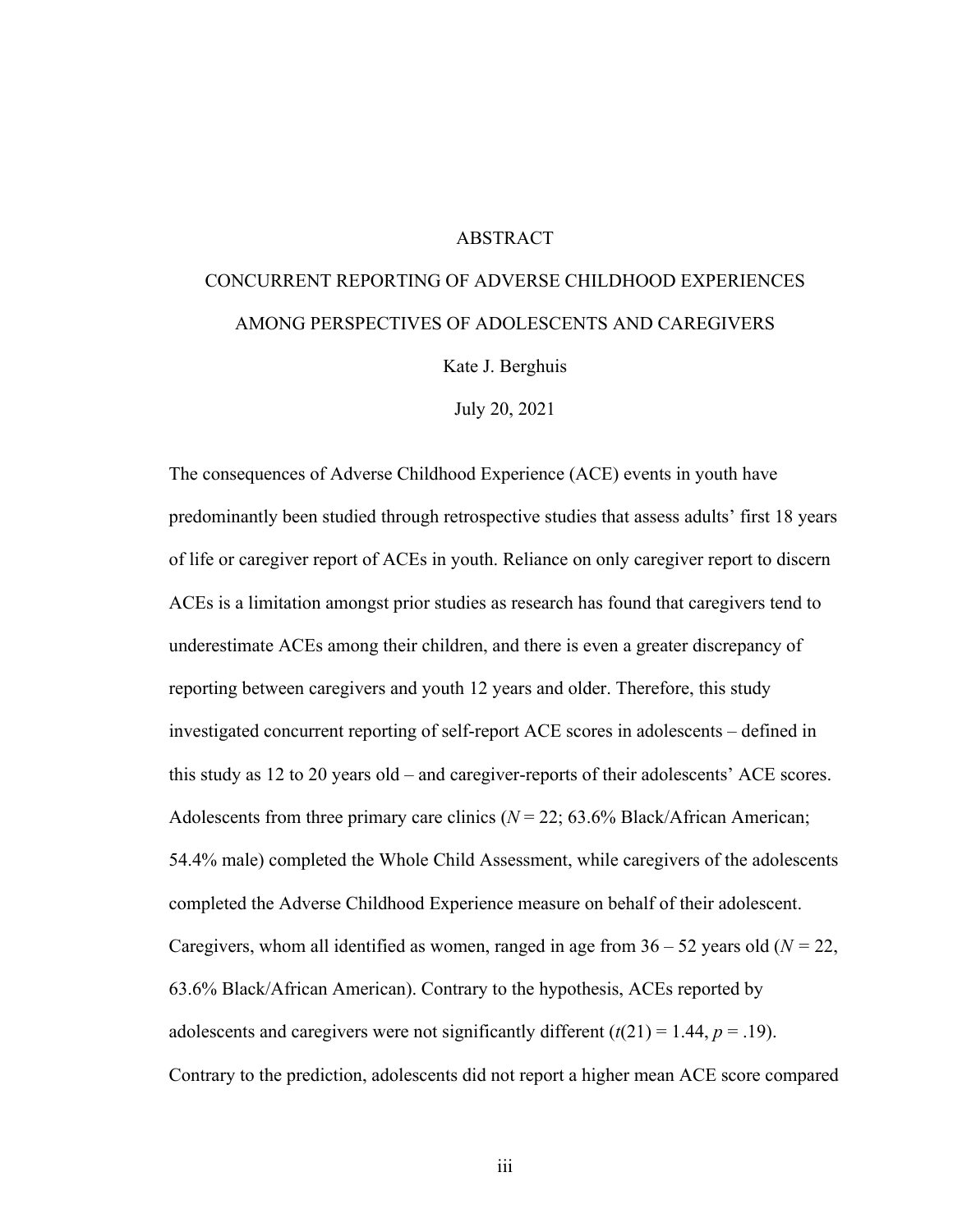to the caregiver's report of the adolescent's ACE score. The results have implications for identifying adverse experiences and connecting adolescents with resources to intervene and potentially negate harmful outcomes. Healthcare workers in the primary care setting who screen for adverse experiences may benefit from these findings to identify that a caregiver report does appear to accurately detect an adolescent's ACE score in the primary care setting. These findings can lead to earlier detection of ACEs and mitigate the impact of long-term health outcomes. Additionally, accurate identification of ACEs has the potential to connect adolescents with appropriate resources.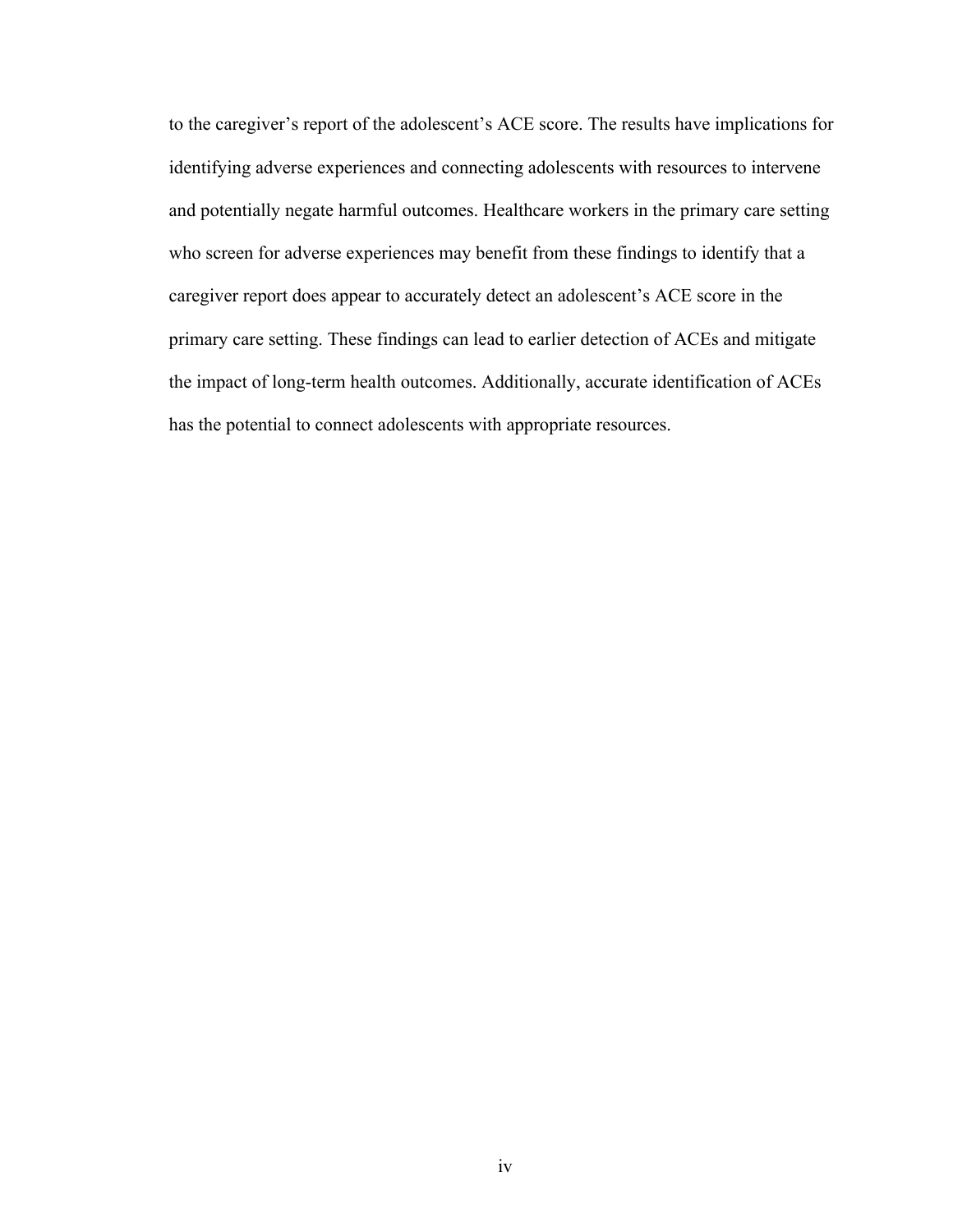# TABLE OF CONTENTS

# PAGE

|  | 111          |
|--|--------------|
|  |              |
|  | $\mathbf{1}$ |
|  |              |
|  | 6            |
|  | 7            |
|  | 8            |
|  | 10           |
|  | 13           |
|  | 15           |
|  | 23           |
|  |              |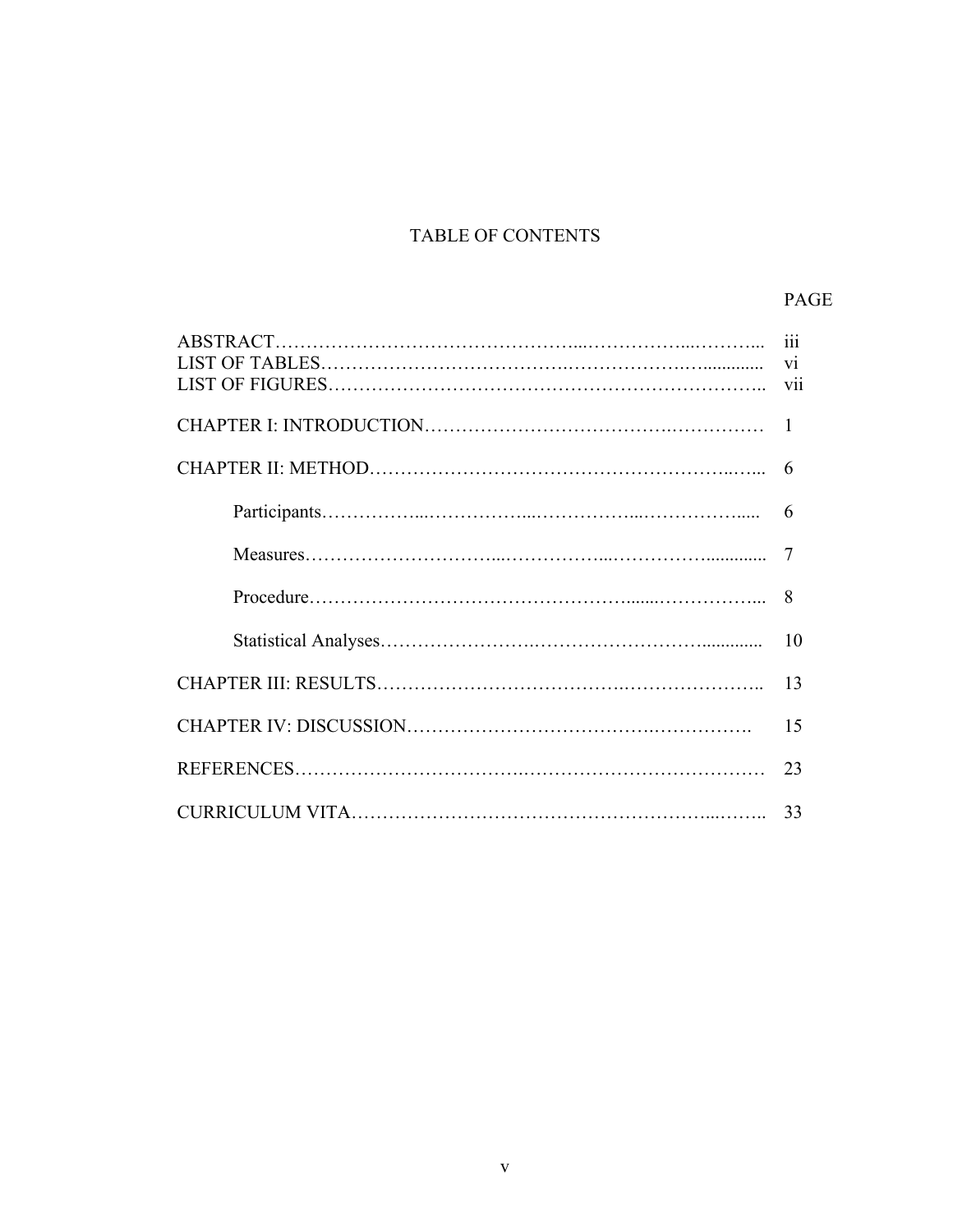# LIST OF TABLES

| TABLE |                                                                           | <b>PAGE</b> |
|-------|---------------------------------------------------------------------------|-------------|
|       | 1. Intercorrelations, Internal Consistencies, and Descriptives of WCA and |             |
|       |                                                                           | -31         |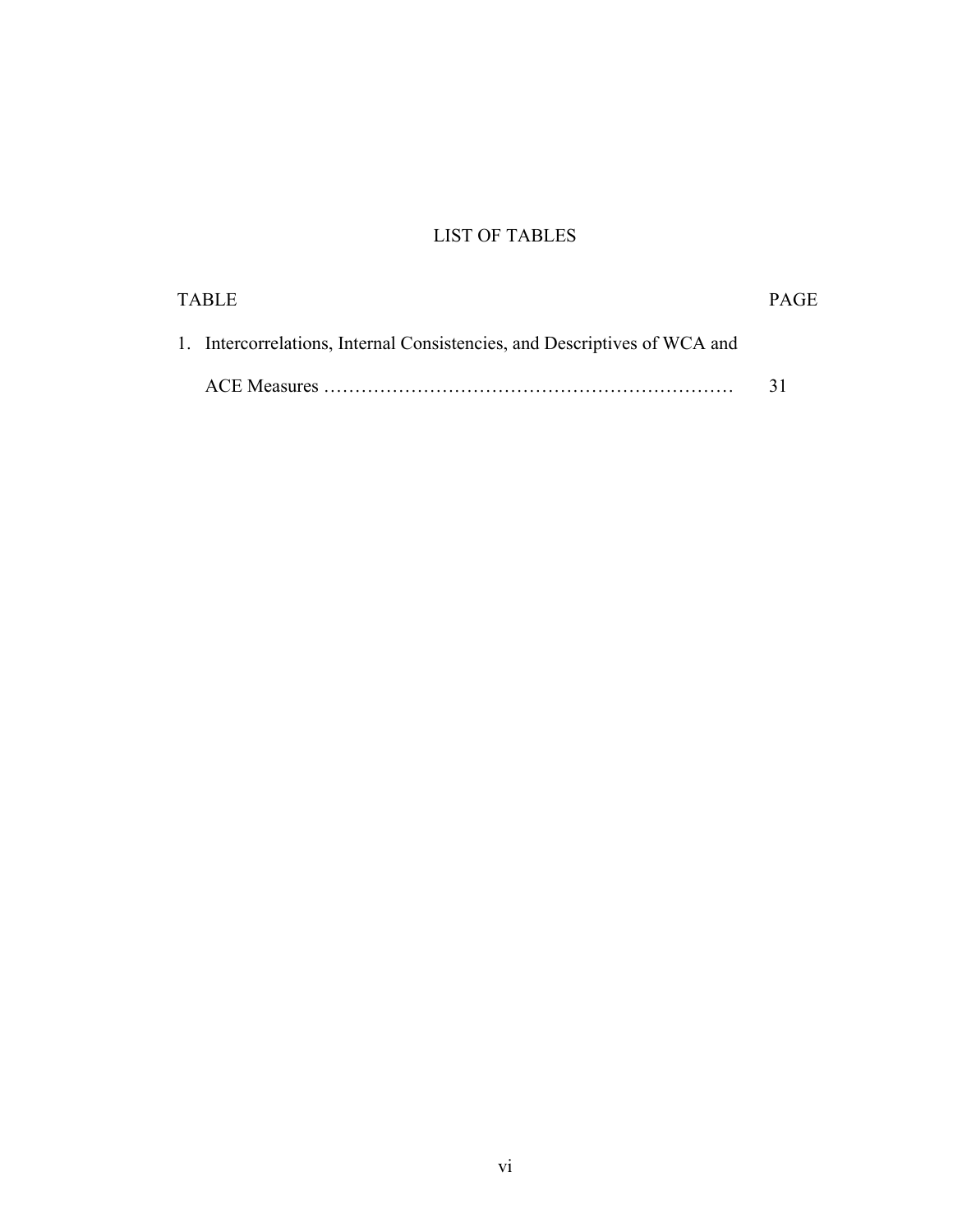# LIST OF FIGURES

| <b>FIGURE</b> |  |  |
|---------------|--|--|
|               |  |  |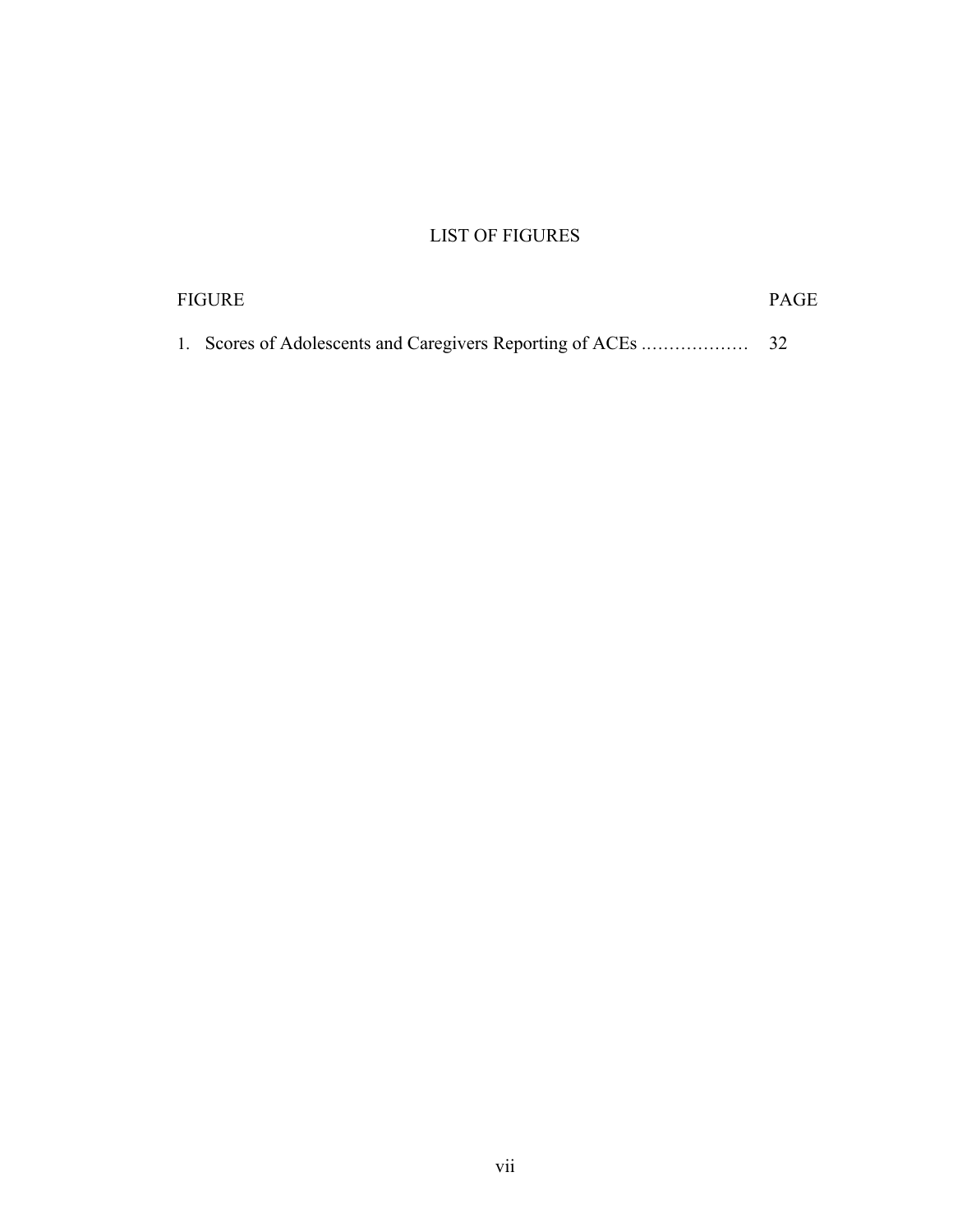#### CHAPTER I

#### INTRODUCTION

In 2017, the Administration on Children, Youth, and Families estimated that 674,000 children, or 9.1 per 1,000 children, were victims of maltreatment – defined by physical abuse, sexual abuse, psychological abuse, and neglect – nationwide (U.S. Department of Health and Human Services, 2019). The Center for Disease and Control (CDC, 2012) estimated the national lifetime economic burden associated with adverse childhood experiences (ACEs) was approximately \$124 billion, but a sensitivity analysis with a more conservative rate estimated the total to be as large as \$585 billion (Fang et al., 2012), which represents new fatal and non-fatal cases of adverse childhood experiences in 2008 (Gerson & Corwin, 2015). This indication signifies the actual total cost could be much greater. Extensive literature has established the detrimental long-term effects on individuals who are exposed to ACEs including physical health conditions (e.g., chronic obstructive pulmonary disease, heart disease; Danese et al., 2009), developmental delays (Burke et al., 2011), reduced health-related quality of life (Corso et al, 2008; Felitti et al., 1998; Lanier et al., 2017) and poor mental health (Hughes et al., 2017; Kalmakis & Chandler, 2015; Liu, 2017). This significant personal suffering and societal costs justify the importance of prevention efforts to combat ACEs.

ACEs have been widely operationalized in prior literature (e.g., childhood maltreatment, childhood trauma, childhood stressors) to cover the severity and chronicity of the occurrences. For consistency throughout this paper, the term ACEs will be used to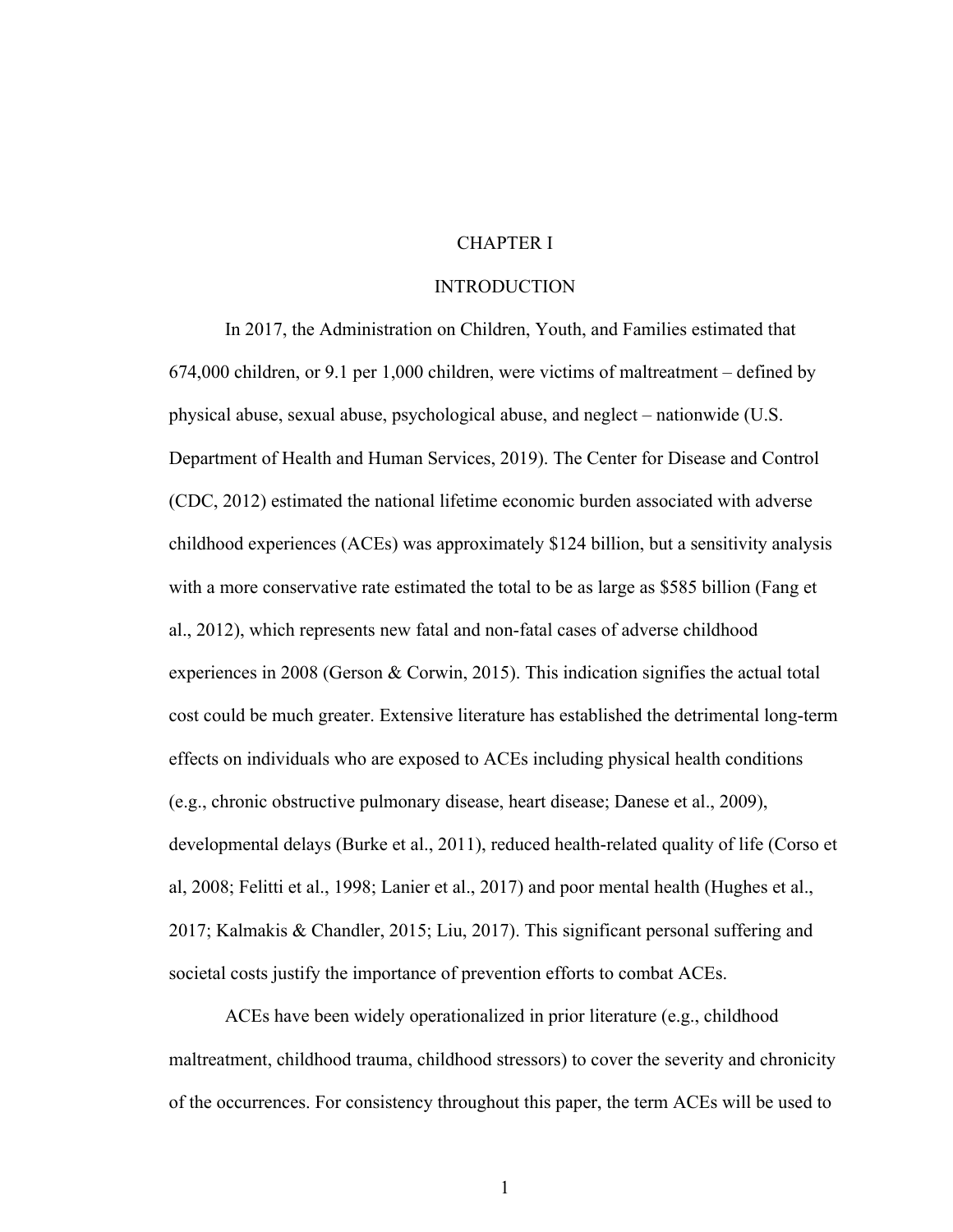encapsulate abuse (psychological, physical, and sexual), neglect (physical and emotional), and household dysfunction (domestic violence, substance use, psychopathology among family members, separation of caregivers, and imprisonment) that has *ever* occurred in an adolescent's life. When ACEs occur, research has signified that an adverse experience seldom occurs independent of another event (Felitti et al., 1998). Felitti and colleagues (1998) found when a person endorsed one ACE there was an 87% likelihood they experienced a second ACE and a 50% chance a person experiences a third ACE if they experienced two. Given the physical and mental health conditions associated with ACEs, it is unsurprising that individuals who endorse 6 or more ACEs have shown to have a decreased life expectancy of about 20 years (Felitti et al., 1998). The increased knowledge around inauspicious outcomes in adults is one motive for researchers to intervene on the short-term outcomes affiliated with youth. Although early detection of ACEs in youth has yet to be comprehensively implemented, it has the potential to prevent and/or ameliorate the adverse effects of ACEs on youths' health. However, the literature has notable gaps in its assessment of ACEs among youth.

#### **Concurrent Reporting Among ACEs in Youth**

Literature examining the consequences of ACEs in youth have predominantly been studied through retrospective studies that assess adults' first 18 years of life or caregiver report of ACEs in youth. While the use of retrospective studies and caregiver reports have been frequently used, these reports have methodological limitations as the results using such designs can produce bias and measurement error. For instance, Fergusson and colleagues (2000) found relatively unstable test-retest reliability ( $\kappa = .45$ ) on ACEs reported retrospectively, and literature has found the current health status of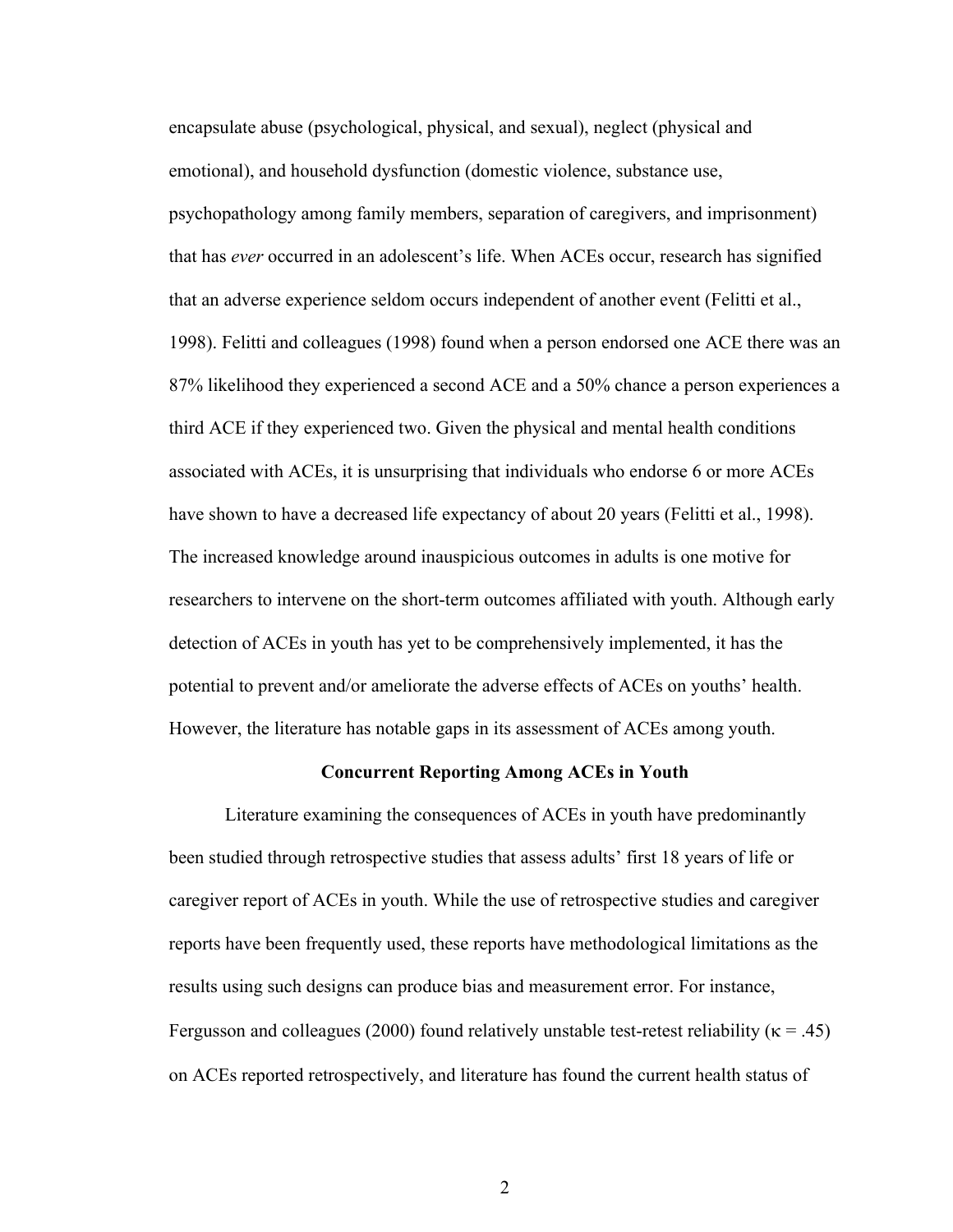individuals to impact recollection of past ACEs (Schraedly et al., 2002). In addition, when a caregiver completes a questionnaire on behalf of their child(ren) they act merely as a proxy. Caregivers' reports may be biased due to how they understand and express their perceptions of the youth's circumstances (Sturgess et al., 2002). Research has also established discrepancies between caregiver and child reports in regard to the youth's ACEs, with caregivers typically underestimating the experiences of the youth, especially when the experiences occur outside of the home environment (Ceballo et al., 2001; Oransky et al., 2013; Stover et al., 2010; Thomson et al., 2002). For instance, a study conducted by Heleniak and colleagues (2016) examined the concurrent impact of ACEs among a sample of 439 adolescents in which 7.9% of the participants (52.4% White) had been exposed to ACEs. Results from the study demonstrated that youth who endorsed exposure to physical, sexual, and emotional abuse using self-report measures reported higher levels of internalizing and externalizing behaviors, whereas parent-report signified that only emotional abuse was affiliated with externalizing symptoms. Additional data indicate that discrepancies between caregiver and youth reports of ACEs have been shown to increase as youth enter adolescence (Ceballo et al., 2001; Oransky et al., 2013). With the limited number of participants endorsing exposure to ACEs and more than half of the sample identifying as White (Heleniak et al., 2016), it is possible there could be larger differences of reported behaviors among youth and their caregivers if a more diverse sample who endorsed a greater number of ACEs were to be examined. These data underscore the importance of considering youth report when assessing ACEs.

The use of screening measures to assess for ACEs in pediatric primary care clinics is one way to identify and intervene with youth who are at risk of developing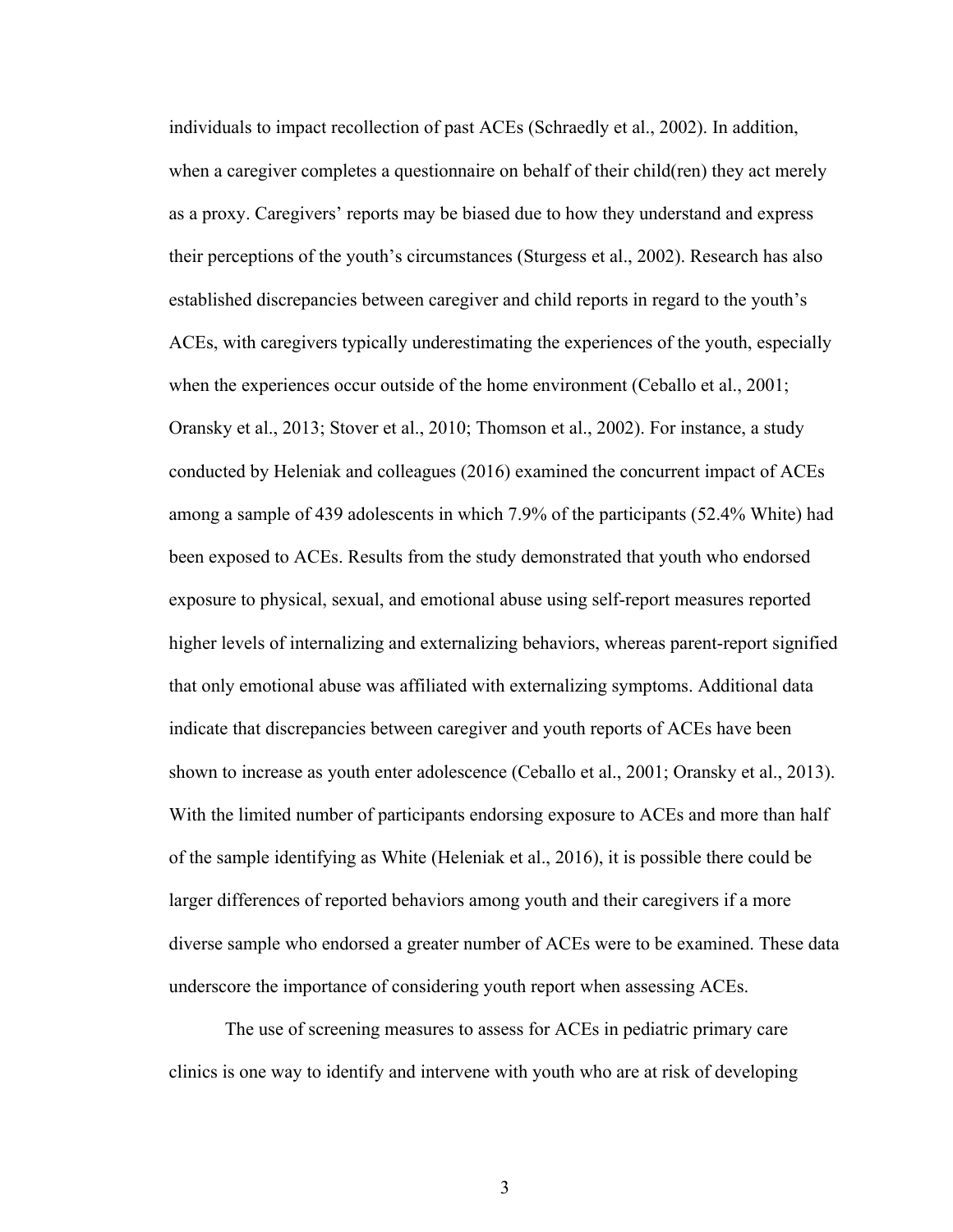detrimental outcomes affiliated with ACEs (Bethell et al., 2017; Koita et al., 2018; National Scientific Council on the Developing Child, 2014). Practitioners within these clinics are uniquely positioned to screen for exposure to ACEs among children and adolescents since over time practitioners develop a trusting relationship with their patients and their families, which can facilitate the disclosure of ACEs (Garner et al., 2012). Additionally, pediatric practitioners are trained in disease prevention and understand the criticality of a holistic approach to impact youths' physical and mental health (Oh et al., 2018). Screening within a pediatric primary care clinic has been found to be advantageous for two essential reasons. First, the screening process can prevent further exposure to ACEs given that practitioners provide psychoeducation for caregivers around the relationship between ACEs and negative outcomes (Oh et al., 2018). Second, screening can guide clinical care by identifying patients who endorse ACEs (Oh et al., 2018). Thus, routine screening for ACEs at pediatric well-child visits (i.e., preventative care check-ups) would be beneficial for early detection and have the potential to prevent a lifetime of issues. Screening for ACEs in youth may provide the awareness to acquire appropriate services for youth and their families.

#### **The Current Study**

A plethora of evidence supports outcomes such as physical health conditions (e.g., chronic obstructive pulmonary disease, heart disease; Danese et al., 2009), developmental delays (Burke et al., 2011), reduced health-related quality of life (Corso et al., 2008; Felitti et al., 1998; Lanier et al., 2017) and poor mental health (Hughes et al., 2017; Kalmakis & Chandler, 2015; Liu, 2017) across the lifespan, yet short-term outcomes in youth have been understudied. Thus, this study will expand on the literature to explore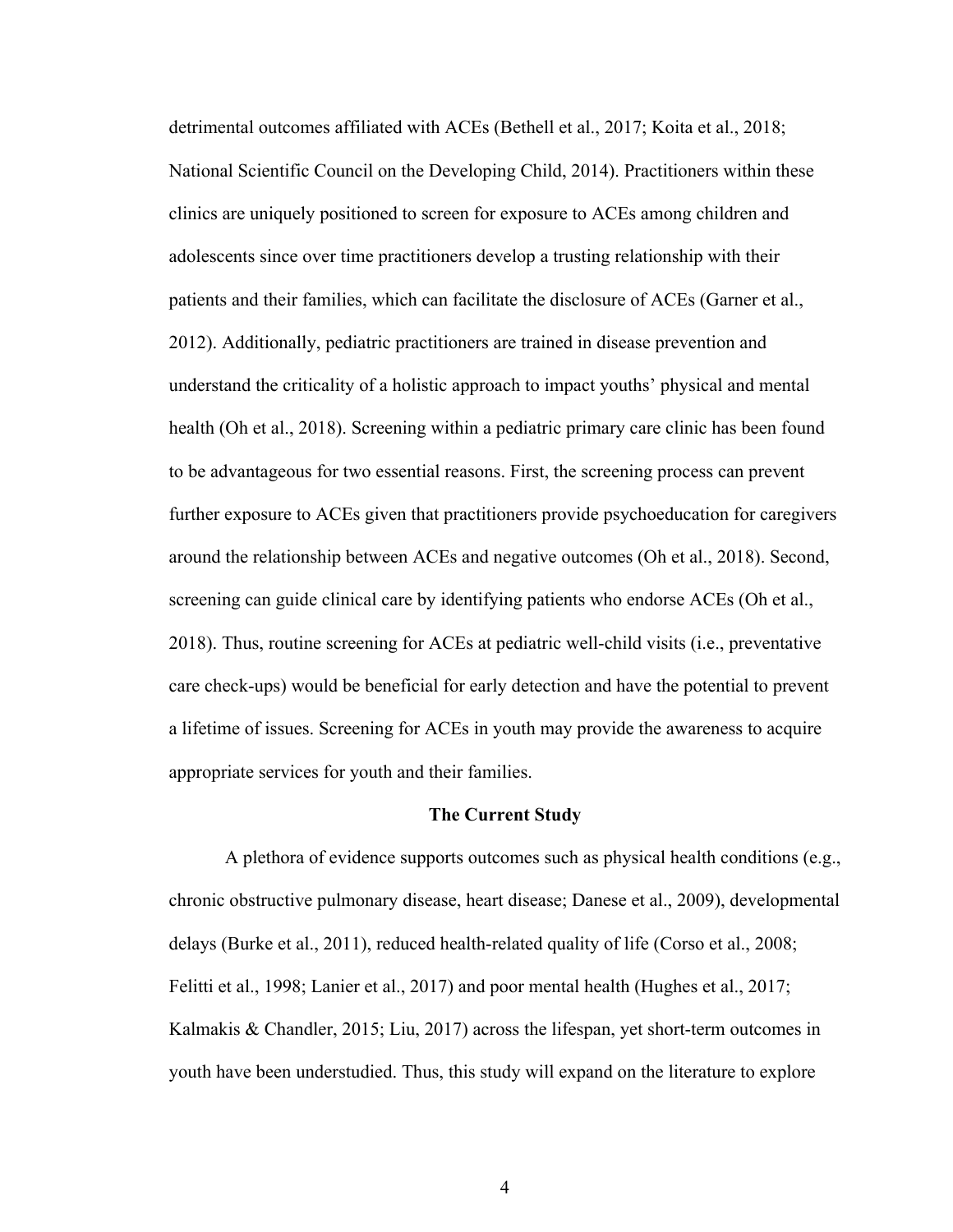concurrent reporting of self-report ACE scores in adolescents – defined in this study as 12 to 20 years old – and caregiver-reports of their adolescents' ACE scores for early detection of ACEs in youth. Reliance on only caregiver report to discern ACEs is a limitation amongst prior studies. Data indicates that caregivers tend to underestimate ACEs among their children (Ceballo et al., 2001; Oransky et al., 2013; Stover et al., 2010; Thomson et al., 2002). Therefore, this study will aim to identify if there is a statistically significant difference between scores of the adolescents' self-report ACEs in comparison to their caregivers' report of the adolescents' ACEs. Precisely, the authors expect the adolescents to report a higher ACE score compared to the caregiver's report.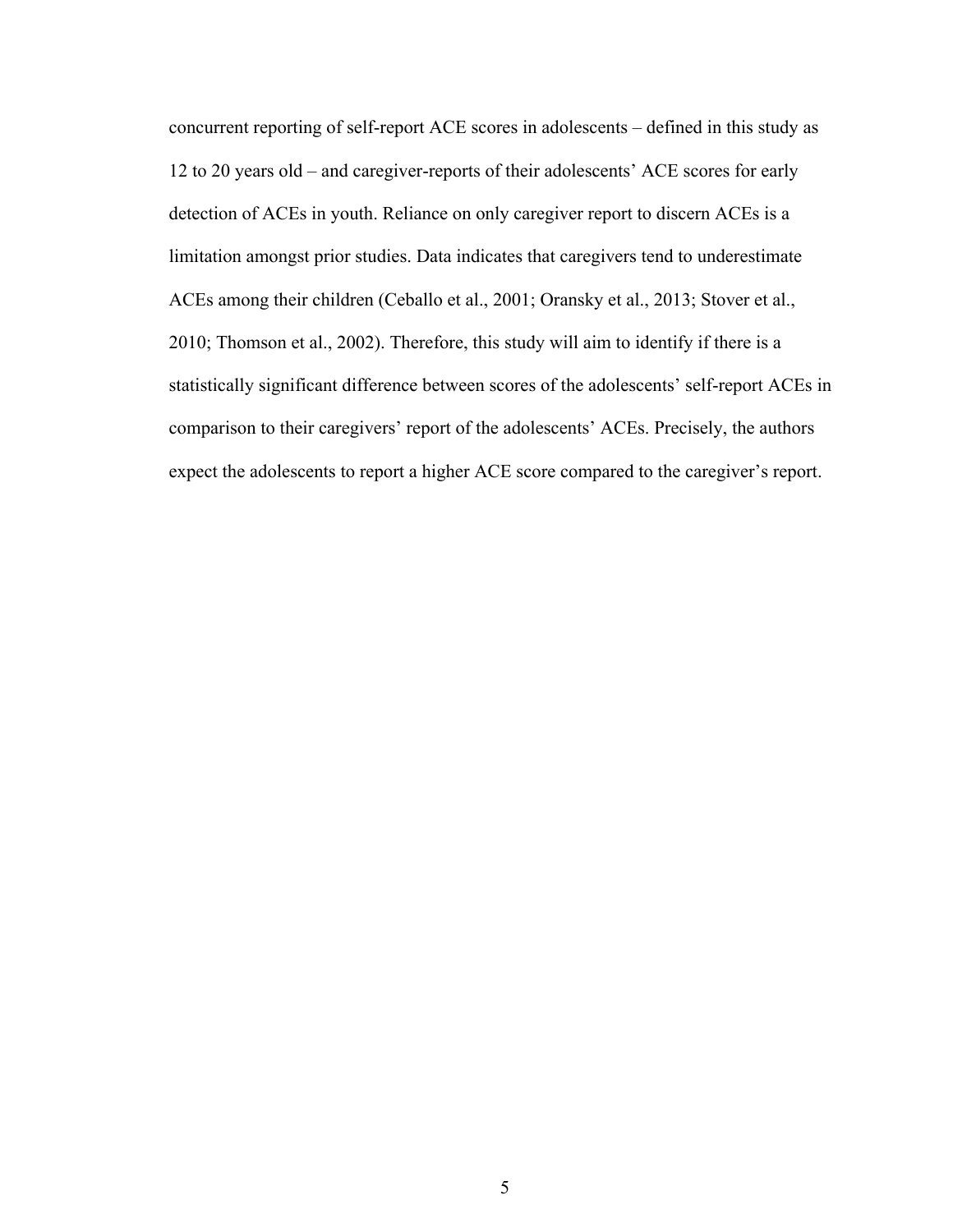# CHAPTER II

#### **METHOD**

#### **Participants**

Participants between the ages of 12 and 20 and their caregivers were identified from three pediatric primary care clinics. However, all adolescents and caregivers except two pairs – meaning the adolescent and their caregiver – came from a clinic in a metropolitan city in the southern United States that primarily treats families and patients who identify as people of color (roughly 81.6%) with a median household income of approximately \$26,000 (U.S. Census Bureau, 2009). Our sample comprised of 22 adolescents, ranging in age from 12 to 20 years old  $(M = 15.45, SD = 2.15)$ , whom 12 identified as being male (54.5%). Of the adolescents,  $63.6\%$  ( $n = 14$ ) identified as being Black/African American, 31.8% ( $n = 7$ ) as White/European American, and 4.5% ( $n = 1$ ) as American Indian/Alaskan Native.

Caregivers were ranging in age from 36 to 50 years old  $(M = 43.38, SD = 5.53)$ and all caregivers identified as being women. Majority of the caregivers identified as Black/African American (63.6% or  $n = 14$ ), with 36.4% ( $n = 8$ ) identified as being White/European American. Twelve of the caregivers (54.5%) identified as having some college, a high school diploma, or less than high school for education level, while 10 caregivers (45.5%) reported having a technical degree or more for education level. Eight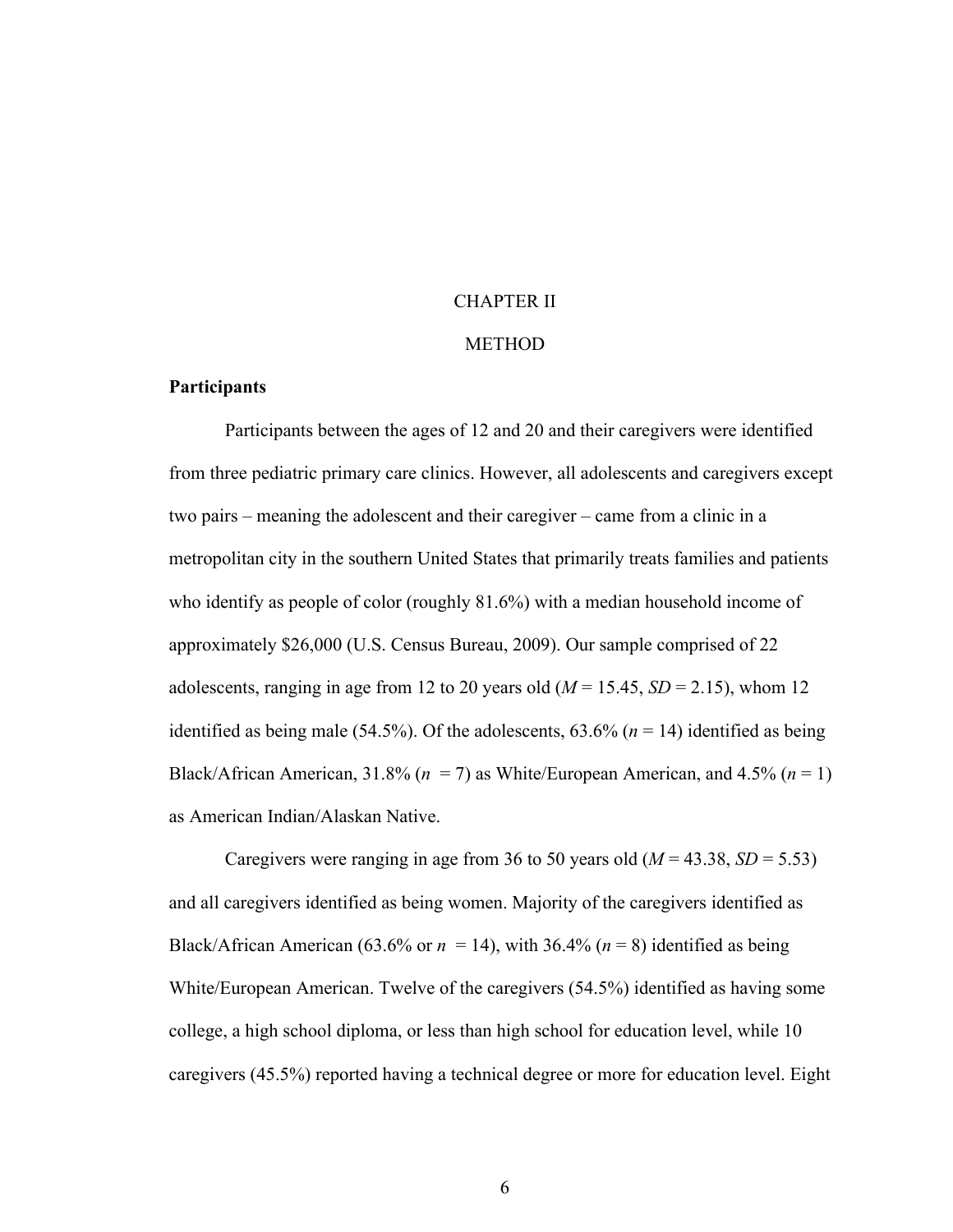caregivers (36.4%) identified as being single, an additional eight (36.4%) identified as being married, four (18.2%) identified as being in a relationship, one (4.5%) indicated they were divorced, and another caregiver (4.5%) reported they were separated. Nearly all caregivers (86.4% or  $n = 19$ ) reported they were the primary caretaker of the adolescent. Over half stated that there were two caretakers for the adolescent (59.1% or *n*   $= 13$ ), with 8 participants stated living in a two-caretaker household (36.4%). Twelve caregivers (54.5%) reported being currently employed and there was a range of annual household income from \$9,200 to \$300,000. Ten of the participants (45.5%) reported having an annual income of \$50,000 or less, and six caregivers (27.3%) did not report an annual income.

#### **Measures**

**Whole Child Assessment (WCA).** The Whole Child Assessment (WCA; Marie-Mitchell et al., 2019; Marie-Mitchell & O'Connor, 2013) is an instrument designed to be used during well-child visits to identify and address factors most essential for health outcomes. The WCA is applicable for ages 0-20 years old and is broken down by various age groups; however, this study will focus on the self-report versions of the assessment for 12 to 17 and 18 to 20-year olds. The WCA encapsulates questions pertaining to exposure and risk of ACEs, safety, substance use, mental health, relationships, sleep, physical activity, nutrition, dental care, tuberculosis risk, and interval history. Although the WCA measures a wide range of health-related variables, only the 10 questions pertaining to ACEs will be utilized for the purpose of this study. The ACE questions in the WCA embody the same themes the adult ACE questionnaire assesses, including: abuse (psychological, physical, and sexual), neglect (physical and emotional) and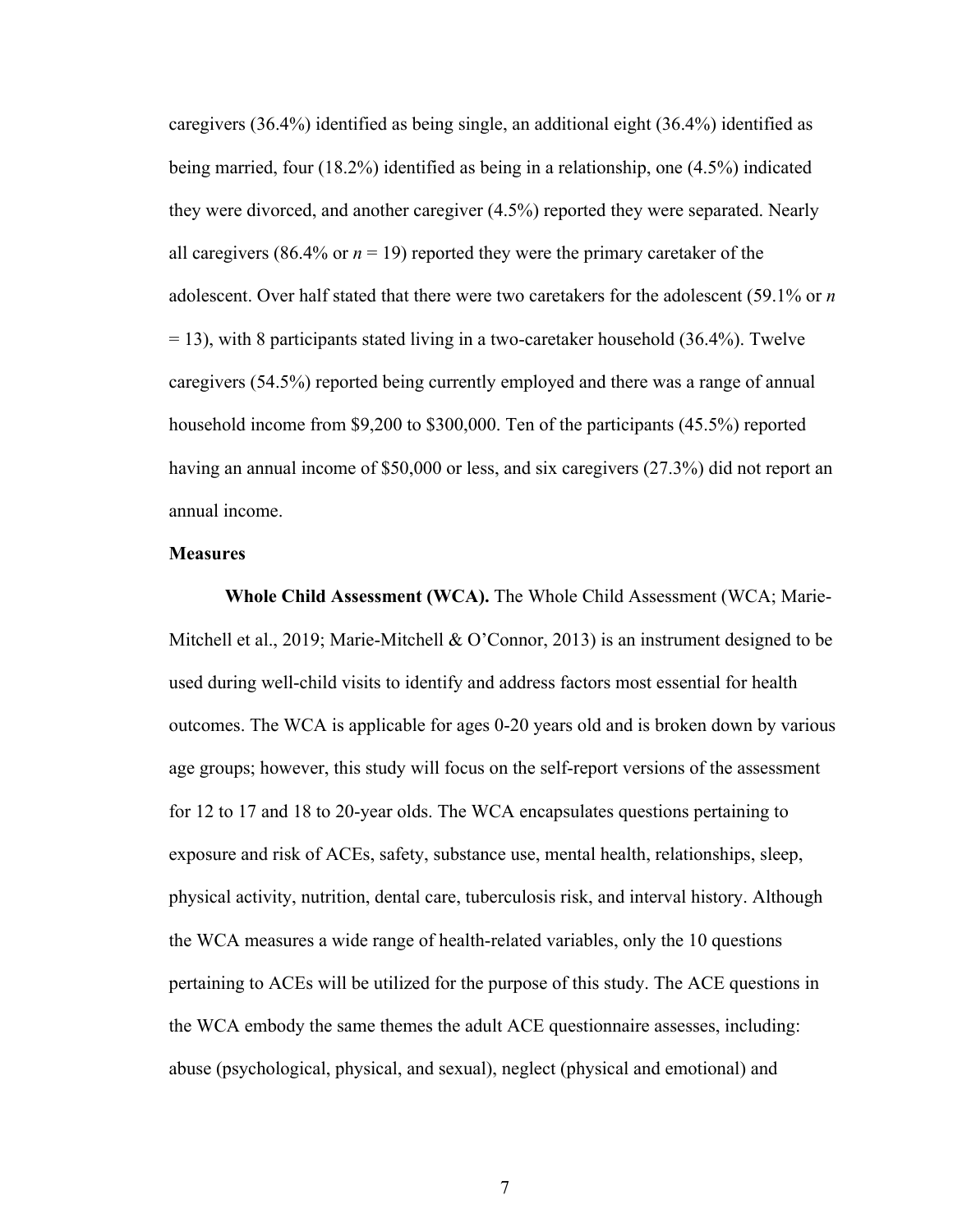household dysfunction (domestic violence, substance use, psychopathology among family members, separation of caregivers, and imprisonment; Felitti et al., 1998). If participants respond to an ACE question positively, signifying they do experience this event asked, or in a neutral manner (e.g., unsure), they are then given a score of 1. The 12 items are summed to give a total possible score of 12. However, four of the questions on the WCA are the result of two questions being separated from the original ACE measure (Felitti et al., 1998); thus, the score on the WCA can be summed for a total of 10. As this is a new measure, psychometric properties are still being collected (Marie-Mitchell et al., 2019). A Cronbach's alpha of .70 (95% CI = .47 - .86) was found in our study.

**Adverse Childhood Experiences (ACE).** The Adverse Childhood Experiences questionnaire (ACE; Felitti et al., 1998) was developed to retrospectively assess 10 types of childhood adversity among three domains: abuse (psychological, physical, and sexual), neglect (physical and emotional) and household dysfunction (domestic violence, substance use, psychopathology among family members, separation of caregivers, and imprisonment of a household member). The total ACE score is summed ranging from 0 to 10 ( $0 = no$ ,  $1 = yes$ ); thus, the higher the ACE score the more childhood adversities the respondent was exposed to. Caregivers will be given an ACE questionnaire to fill out on behalf of their adolescent pertaining to the entirety of their adolescents' life thus far. ACE questions have been shown to have utility in pediatric settings and used as screening protocols ( $\alpha$  = 0.88; Murphy et al., 2014). The scores from our study illustrated a similar Cronbach's alpha of .81 (95% CI = .66 - .91).

#### **Procedure**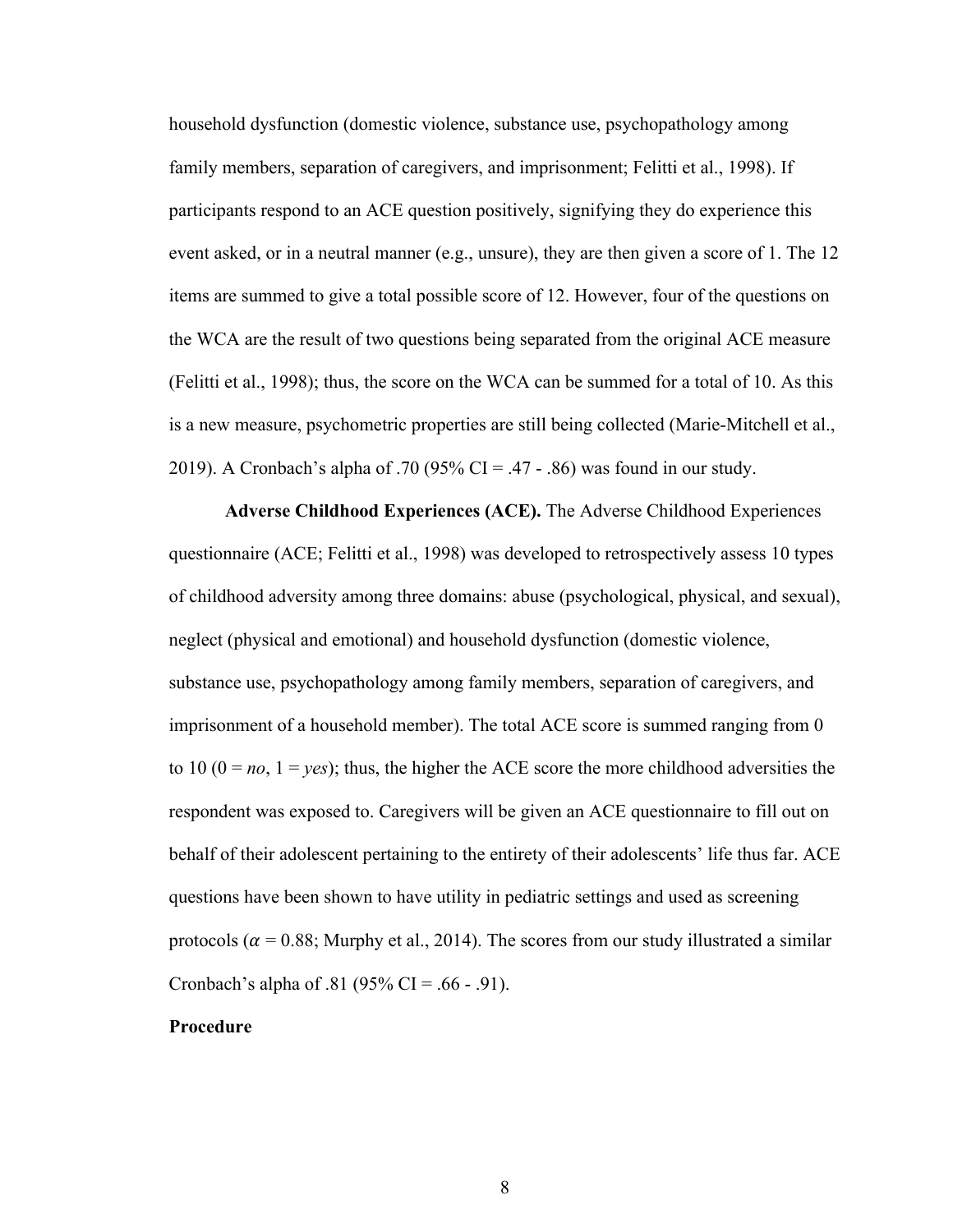The author received study approval from the University of Louisville and Norton Healthcare's Institutional Review Boards before conducting the study in the pediatric primary care clinics. The clinics are private, not-for-profit, community based primary care clinics. Data collection took place during initial intakes or follow-up sessions with the social worker and psychologist or during well-child visits with the medical provider. Specifically, the WCA was given to the adolescent and their caregiver completed the ACE questionnaire on behalf of the adolescent. If the adolescents or caregivers were unable to decipher what a question stated or had difficulty reading, they could ask for assistance from the practitioner administering the measures if conducted in person or reach out to the psychologist or social worker if completed online.

Normally, the medical provider met with an average of 3 to 7 adolescents per week, the psychologist met with an average of 10 adolescents per week, and the social worker met with another 5-10 adolescents per week (roughly 18 to 27 adolescents seen per week); however, these averages drastically changed during the COVID-19 pandemic. Although prior literature in primary care clinics have indicated somewhere between 75 to 90% of participants will agree to participate in studies located in pediatric primary care clinics (Dubowitz et al., 2008; Polaha et al., 2011), data collection for this study was unique due to the global COVID-19 pandemic. Circumstances associated with the COVID-19 pandemic, such as social distancing and limiting in-person contact, reduced the percentage of in-person adolescent appointment show rates. The pediatrician at the primary clinic where the data was collected estimated that show rates for adolescents dropped to approximately 15% of the typical show rates during the COVID-19 pandemic.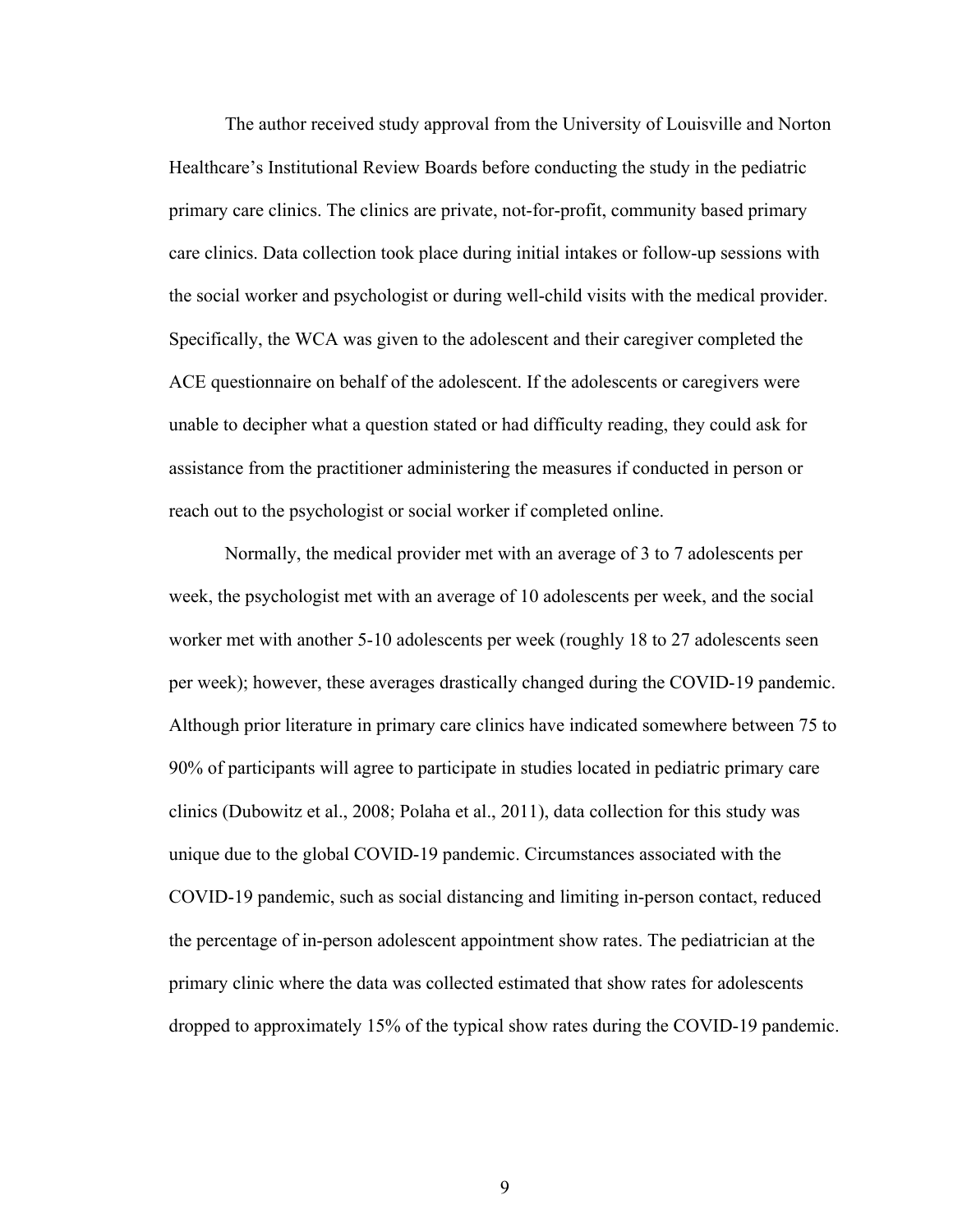To assist with recruitment, researchers collected data in person as initially planned as well as through an online survey platform, Qualtrics.

No incentives were given to the caregivers and adolescents for their participation in data collection. All adolescents and caregivers were provided follow-up information and resources, regardless if an ACE was endorsed. Standard reporting policies involving risks and adverse events for youth were implemented for the clinics (https://www.hhs.gov/ohrp/regulations-and-policy/guidance/reviewing-unanticipatedproblems/index.html), which have been predetermined by the healthcare system and the Office for Human Research Protections.

#### **Statistical Analyses**

**Missing data.** Due to the opportunity for researchers to review the measures while in the room with the adolescents and caregivers, and the forced response option on Qualtrics, there were no missing data to address.

**Assumptions and data cleaning.** The relevant assumptions were checked, and data were cleaned prior to conducting analyses. In a paired-samples *t*-test, the following assumptions must be examined: normality, linearity, absence of outliers, and homogeneity of variance. In order to determine whether data are normally distributed, the differences between the caregiver-report ACE scores and the adolescent ACE scores was computed and then checked to see if the variable was normally distributed (Field, 2013). An examination of skew and kurtosis and an examination of P-P plots was used to assess normality (Osborne, 2013). To examine the skew and kurtosis, a Kolmogorov-Smirnov test was conducted. A significant value  $(p < .05)$  indicates a deviation from normality (Field, 2013). Our data was non-significant  $(p = .20)$  indicating the scores did not deviate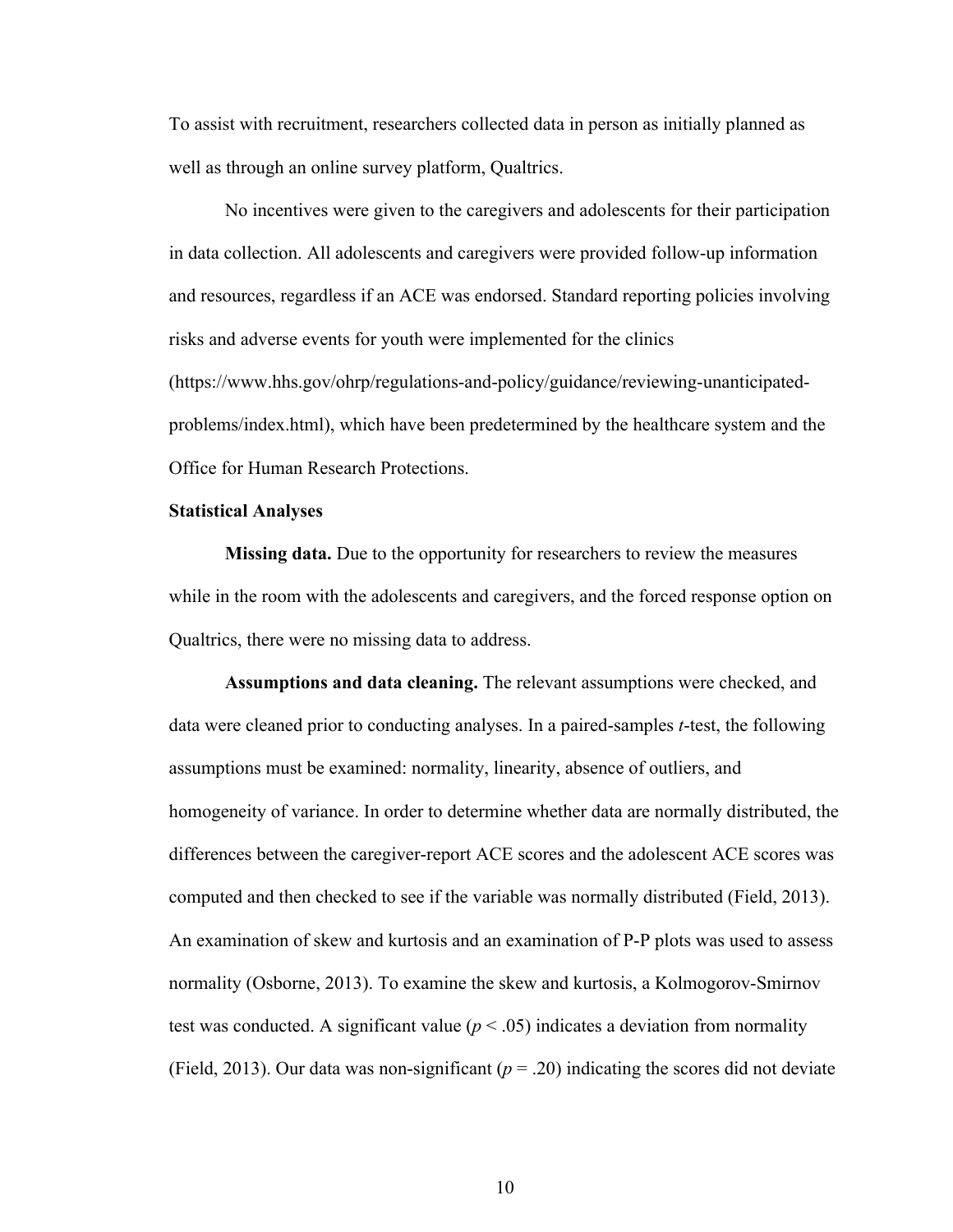significantly from normal. Based on an examination of histograms, skew and kurtosis, and P-P plots, it was determined that both outcome variables were normally distributed  $(s_{\text{k}} = 0.49, \text{ kurtosis} = 0.95)$ . The linearity assumption was tested with visual inspection of scatter plots. The scatter plots revealed a weak positive correlation. Outliers will be removed if a data point is three or more standard deviations from the mean (Osborne, 2013). After review of the boxplots, there were four extreme values that were roughly two and a half standard deviations from the mean; thus, the data remained included in the study. The assumption of homogeneity of variance was addressed using Levene's test. A test of homogeneity of variance was conducted by doing a one-way ANOVA on the deviation of scores, which is the deviation between each score and the mean of the group from which it came (Field, 2013). If *p >* .05 then the assumption of homogeneity of variance has been met (Singer & Willett, 2003). The test of homogeneity of variance determined that the assumption was met  $(p > .05)$  and therefore, the analyses can be conducted as planned. Standardized mean differences, Cohen's *d*, were calculated for the effect size as this method has been deemed best practice (Cohen, 1988)*.* Cohen's *d* examines differences between two group means and is then divided by the pooled standard deviation.

**Analytic plan.** The current study used SPSS 27 to conduct a paired-samples *t*-test in order to compare the mean difference between adolescents' ACE score and caregivers' report of their adolescent's ACE score. The standard deviations of the differences between the means, and the standard error of the adolescents' and caregivers' adverse childhood scores are be reported.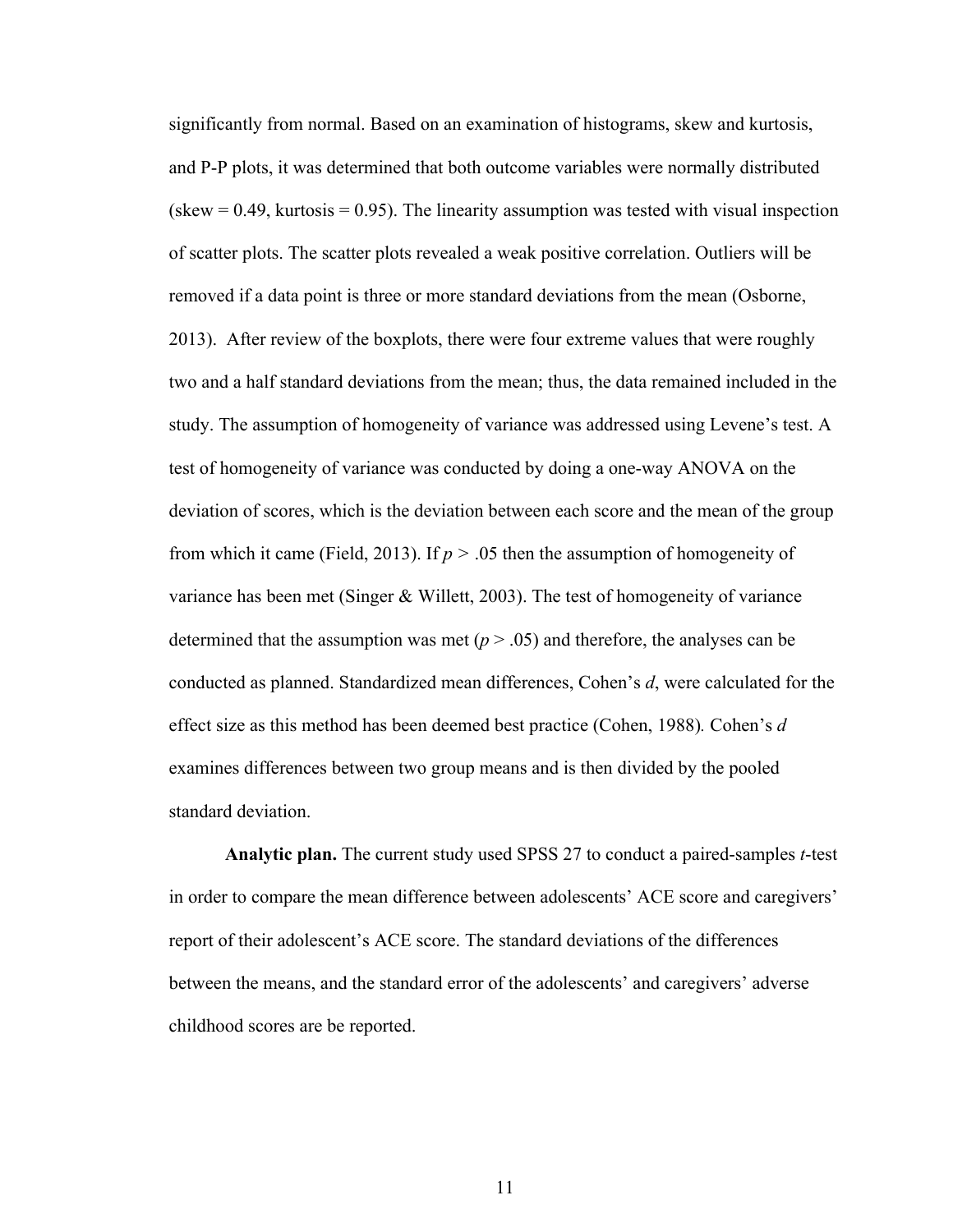Prior to the COVID-19 pandemic, an adequate sample size to detect a statistically significant relation between the differences of self-report and parent-report of the ACEs was determined to be 200. This sample size was concluded using an *a priori* power analysis (G\*Power 3.1 statistical power analysis program; Faul et al., 2009) with an alpha of .05, power of .80, and a small effect size (Cohen, 1988). However, due to the impact of the COVID-19 pandemic on data collection, in agreement with the dissertation committee, the author deemed collecting at least 20 participants for each group – adolescents and caregivers– as feasible and sufficient for the purpose of this dissertation.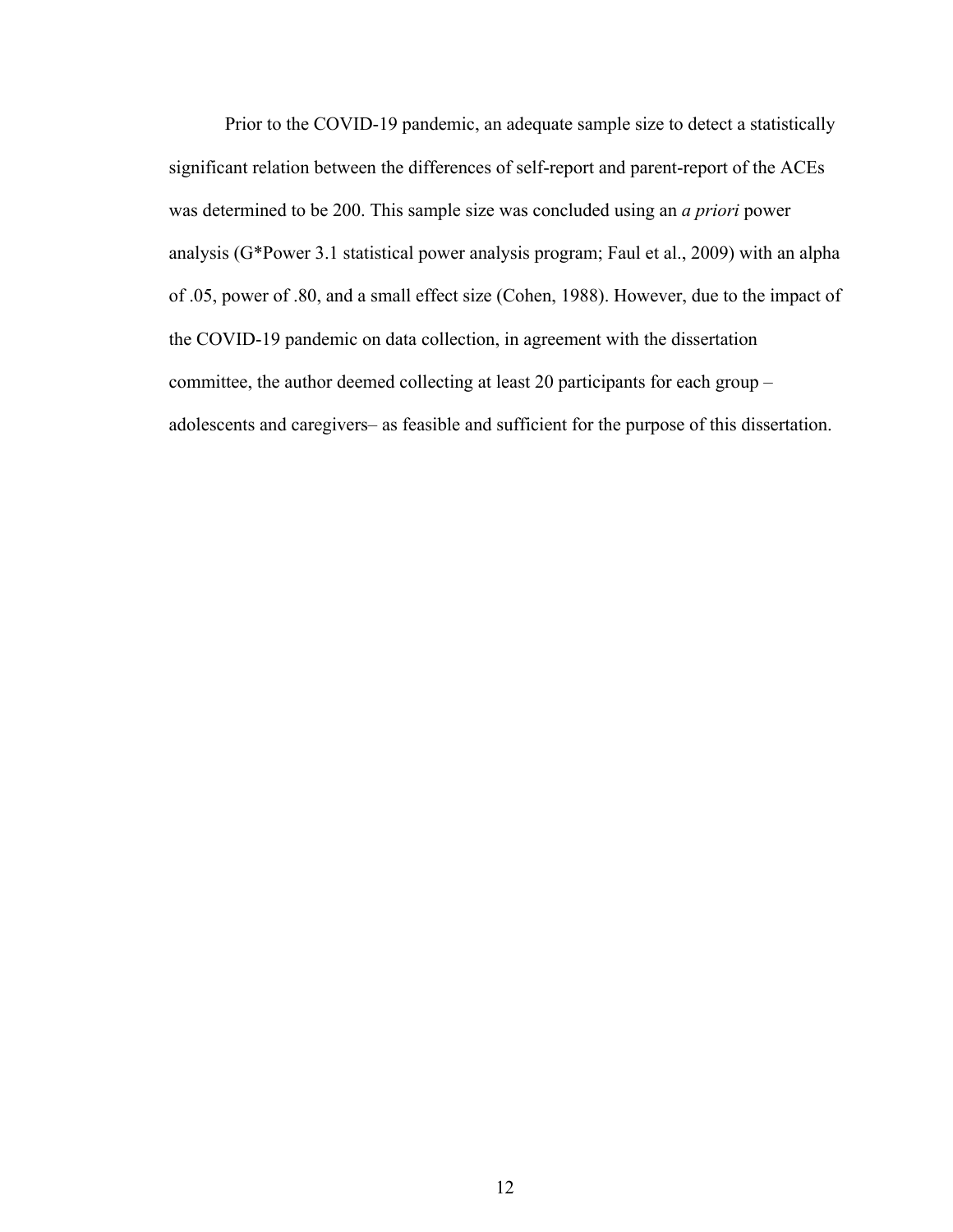#### CHAPTER III

#### RESULTS

#### **Primary Analyses**

Means, standard deviations, internal consistencies, and intercorrelations among the ACE and WCA scales are presented in Table 1. The caregivers' report of adverse experiences for the adolescent using the ACE measure ranged from scores of 0 to 7 (*M* = 2.18,  $SD = 2.26$ ), and the adolescents' scores ranged from 0 to 8 ( $M = 3.00$ ,  $SD = 2.23$ ). Adolescents reported the highest ACE score as "Are your parents separated, divorced, or not living together?"  $(n = 15, 68.2\%)$  following with the same number of adolescents stating, "Has your parent or anyone you ever lived with been arrested, deported, gone to prison, jail, or another correctional facility?" (*n* = 10, 45.5%) and "Was your parent or anyone you ever lived with depressed, mentally ill, or suicidal?"  $(n = 10, 45.5\%)$ . Conversely, caregivers' highest rating of an ACE was "Were your parents ever separated or divorced?" (*n* = 15, 68.2%) followed by "Was a household member depressed or mentally ill or did a household member attempt suicide?" (*n* = 7, 31.8%) and then "Did your adolescent live with anyone who was a problem drinker or alcoholic or who used street drugs?"  $(n = 6, 27.3\%)$ . Figure 1 provides the difference in scores between adolescents' and caregivers' report of adverse experiences. The difference in mean scores for the adolescents' self-report ACE score and the caregiver's report of the adolescent's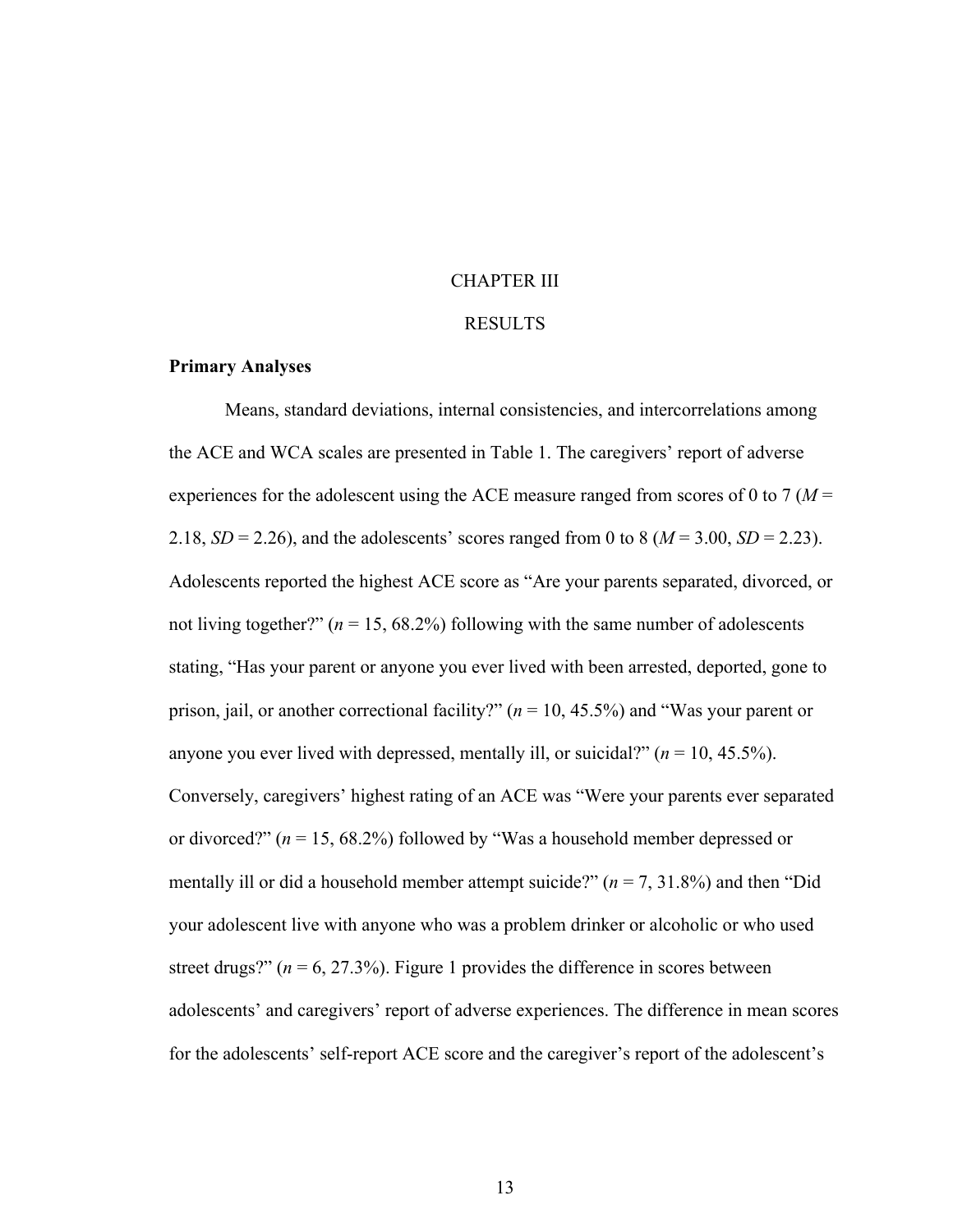ACE score (*M* = .82, BCa 95% CI [-.36, 2.00], was non-significant *t*(21) = 1.44, *p* = .19,  $d = .37$ .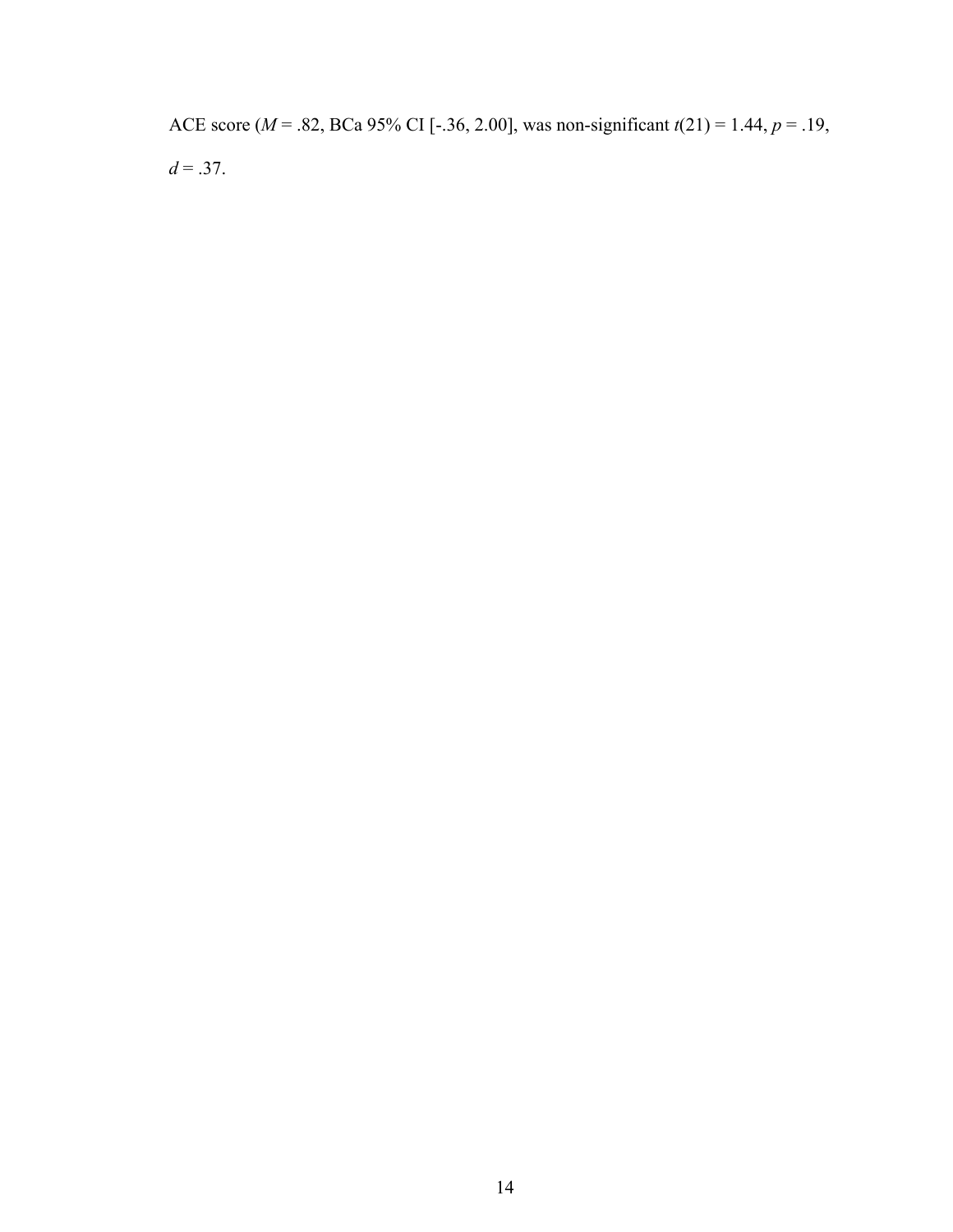#### CHAPTER IV

#### DISCUSSION

The purpose of our study was to fill a gap in the literature by exploring concurrent reporting of self-report ACE scores in adolescents and caregiver-reports of their adolescents' ACE scores, rather than the sole reliance on caregiver report. Literature has shown that caregivers tend to underestimate ACEs among their children (Ceballo et al., 2001; Oransky et al., 2013; Stover et al., 2010; Thomson et al., 2002), and limited data examining the association among caregiver and adolescent reports have shown that there is even a greater discrepancy of reporting between caregivers and youth 12 years and older (Shemesh et al., 2005), impacting the ability to intervene and provide appropriate resources, as needed. Contrary to these previous findings, the data did not illustrate significant results, indicating that there was not a significant difference between the caregivers filling out the ACE measure on behalf of their adolescent and the adolescent's report of adverse experiences. This finding suggests that ACEs can continue to be examined from the caregivers' perspective, which is typically happening in the primary care setting. However, given the small sample size of the study, further exploration is warranted to discern if these findings continue to hold true in larger studies.

As mentioned, one explanation for the non-significant finding between the mean scores of the self-report and caregiver-report ACEs of the adolescent could be due to the limited sample size. When examining the sample size needed post hoc to find sufficient statistical power, a sample size of 232 participants is recommended. Thus, 116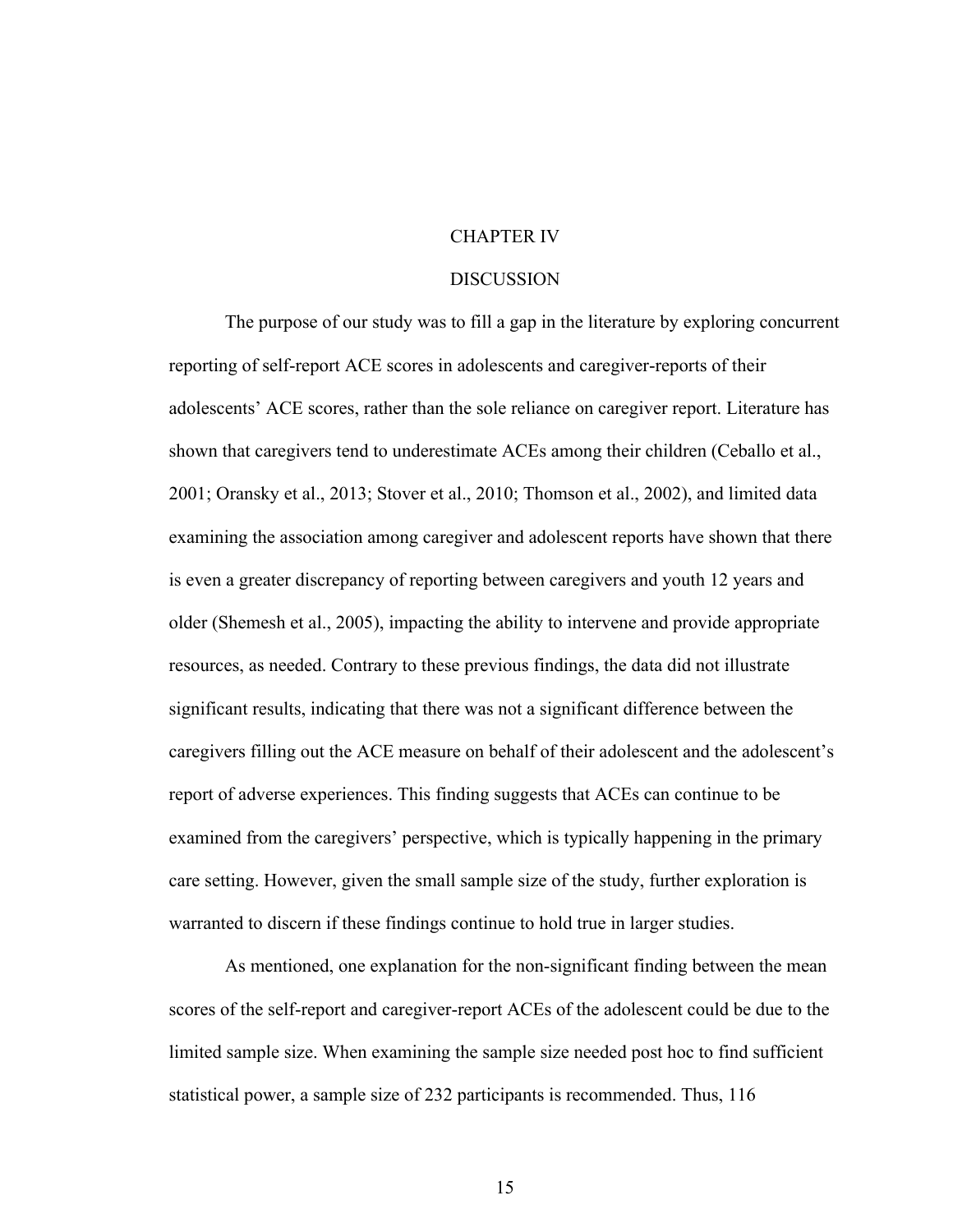adolescents and 116 caregivers would have been needed to detect a statistically significant difference between self-report and parent-report of the ACEs, should one exist.

Another explanation for the non-significant finding between the mean scores could be due to the differences between this study and the studies that show caregivers tend to underestimate ACEs among their children (Ceballo et al., 2001; Oransky et al., 2013; Stover et al., 2010; Thomson et al., 2002). The mentioned studies were conducted in various settings and circumstances. For example, in Child Advocacy Centers following a child's disclosure of sexual abuse (Oransky et al., 2013), in a school setting where graduate students read questionnaires aloud to the youth and sent questionnaires home to caregivers (Ceballo et al., 2001), caregivers and youth were interviewed after being recruited from a larger study they participated in (Thomason et al., 2002), and Stover and colleagues (2010) recruited youth and families after being referred by police, hospital sexual abuse program, or a pediatric emergency department with 30 days of a potentially traumatic event. Thus, contrary to the other studies, the present study was conducted in a primary care setting with providers who are uniquely positioned to screen for ACEs since they develop a trusting relationship with patients and their families which can facilitate the disclosure of ACEs (Garner et al., 2012). Thus, it is possible that the caregivers who participated in the study felt comfortable sharing sensitive information with the providers.

Additionally, the uncertainty related to the timeframe of when adolescents and caregivers are supposed to report on could be an explanation for the non-significant finding between mean scores. For example, there were two cases where caregivers reported a higher ACE score for the adolescent compared to the adolescent's own ACE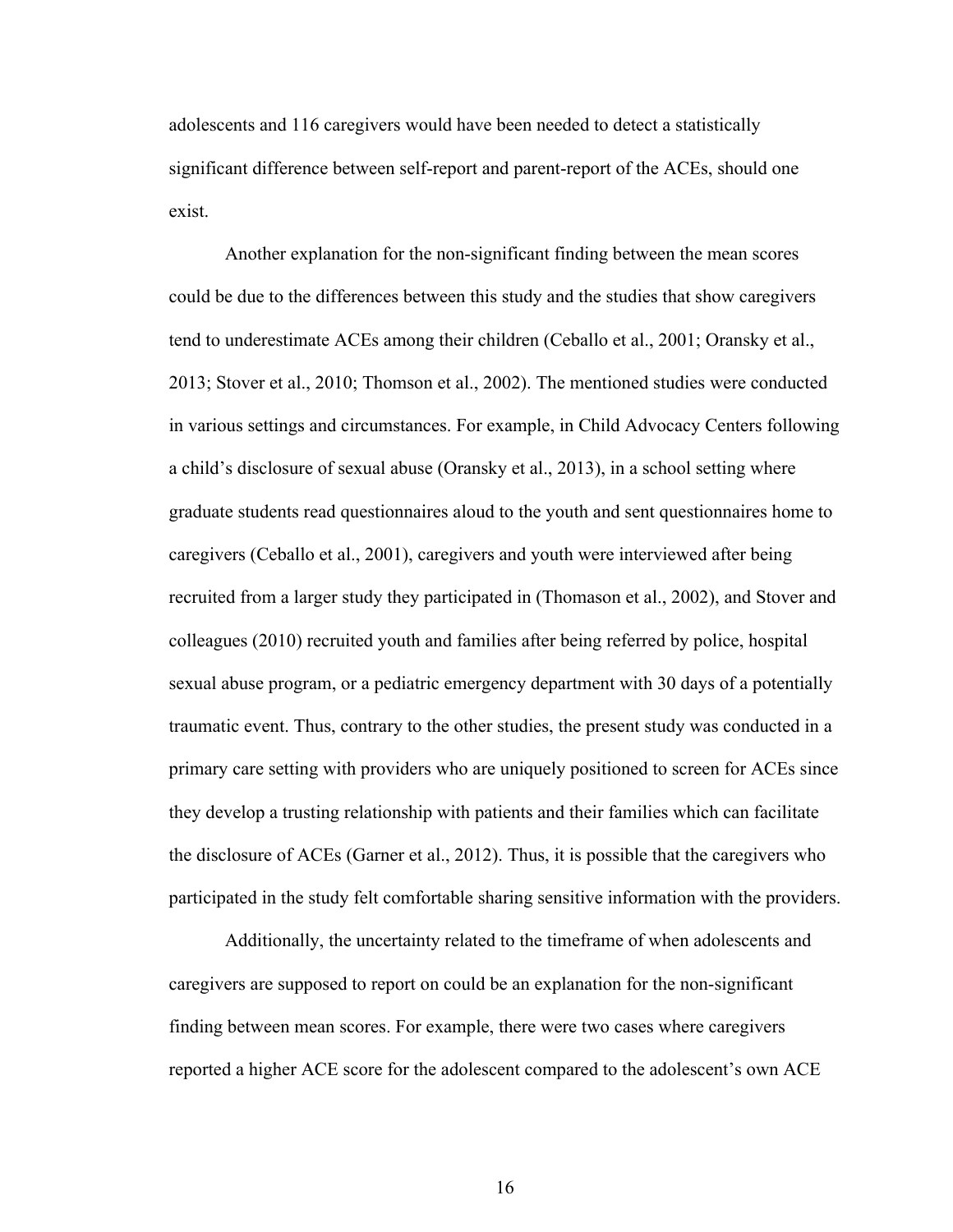score and both of these cases were completed by caregivers whom were not the biological parent. Thus, there may be personal narratives that could illuminate the inconsistencies (e.g., reporting on living conditions prior to being removed from biological parent(s)). In addition, there were three cases where caregivers scored higher than the adolescents. Upon further inspection, two of the caregivers are not with the adolescent's other biological caregiver. Therefore, there is a possibility that the caregivers reported on events prior to the adolescents' knowledge or on events that the adolescents were never made aware of (e.g., caregiver abused alcohol or used drugs; caregiver was depressed, mentally ill, or attempted suicide; caregiver went to jail or prison). The last caregiver score that was higher than the adolescent had contradictory information between the caregiver report and adolescent report and there may be a possibility that the caregiver reported on themselves and not their adolescent. Of the 22 caregivers, there were 5 caregivers (22.7%) who scored higher than their adolescent, 12 caregivers (54.5%) that scored lower than their adolescent, and 5 caregivers (22.7%) that scored the same as their adolescent. In general, perhaps clearer instructions are needed to discern which living situations to report on, or a way for the participant to indicate the events happened prior to their current living situation in case of fear of disclosure.

Further, although the ACE questions from the WCA are supposed to mimic the questions from the ACE measure, there are differences that may lead a caregiver to respond 'no' and an adolescent to respond 'yes' or 'unsure'. In example, a question on the WCA asks, "Did you ever live with anyone who physically hurt you in anger," while the ACE measure specifically asks, "Did a parent or other adult in the household often push, grab, slap, or throw something at you or ever hit you so hard that you had marks or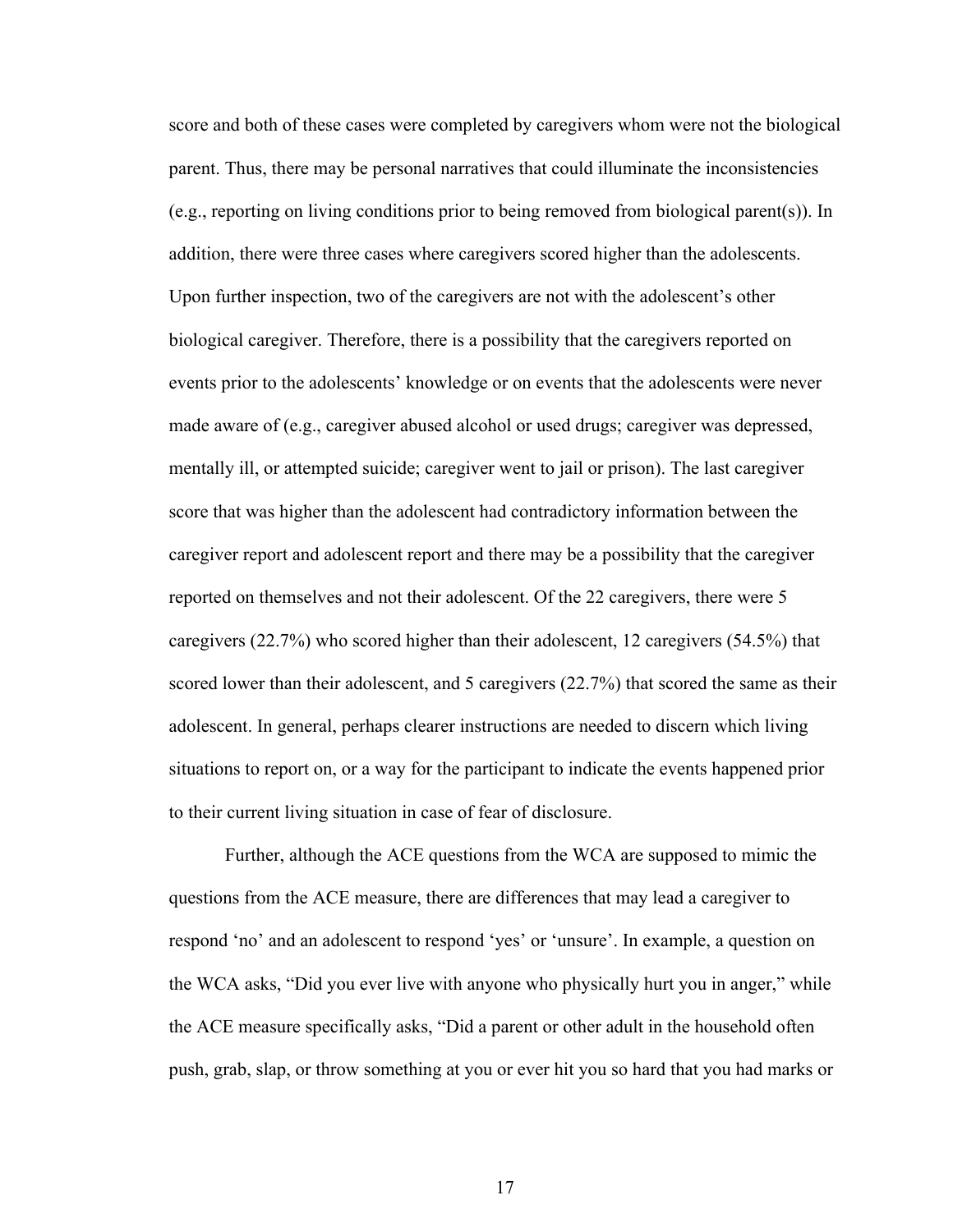were injured?" These two questions have the possibility to be interpreted differently. For instance, an adolescent may potentially identify *anyone* in the household who has physically hurt them whereas the caregiver report distinctly identifies a *parent or other adult*. Another difference between the ACE questions from the WCA and those from the ACE measure is adolescents have the option to mark 'unsure' to a question and this counts positively towards a total ACE score, whereas the ACE measure only has the option to mark 'yes' or 'no'. These differences between the measures may have the potential to clarify how adolescents and caregivers respond differently to a question. Despite these differences in measures, though, self-report measures have been found to be adequate for the evaluation of adverse experiences in adolescents and are not indicative of overreporting of events (Duggal et al., 2000; Wagner et. al, 2006). Further, the data may have produced non-significant results due to the limited sample size.

#### **Limitations & Future Directions**

The results of the current study should be interpreted with consideration of the study's strengths and limitations. Notably, our study addresses a gap in the literature by examining concurrent reporting of self-report ACE scores in adolescents and caregiverreports of their adolescents' ACE scores in a primary care setting with over half of the participants identifying as people of color. Previous studies tend to solely rely on caregiver-report to discern their adolescent's ACE score, which is a limitation due to studies identifying that caregivers tend to underestimate ACEs among their children (Ceballo et al., 2001; Oransky et al., 2013; Stover et al., 2010; Thomson et al., 2002). Despite the strength of the concurrent reporting, a limitation to the study is the potential for sampling bias. The risk of potential reporting due to identified physical and/or sexual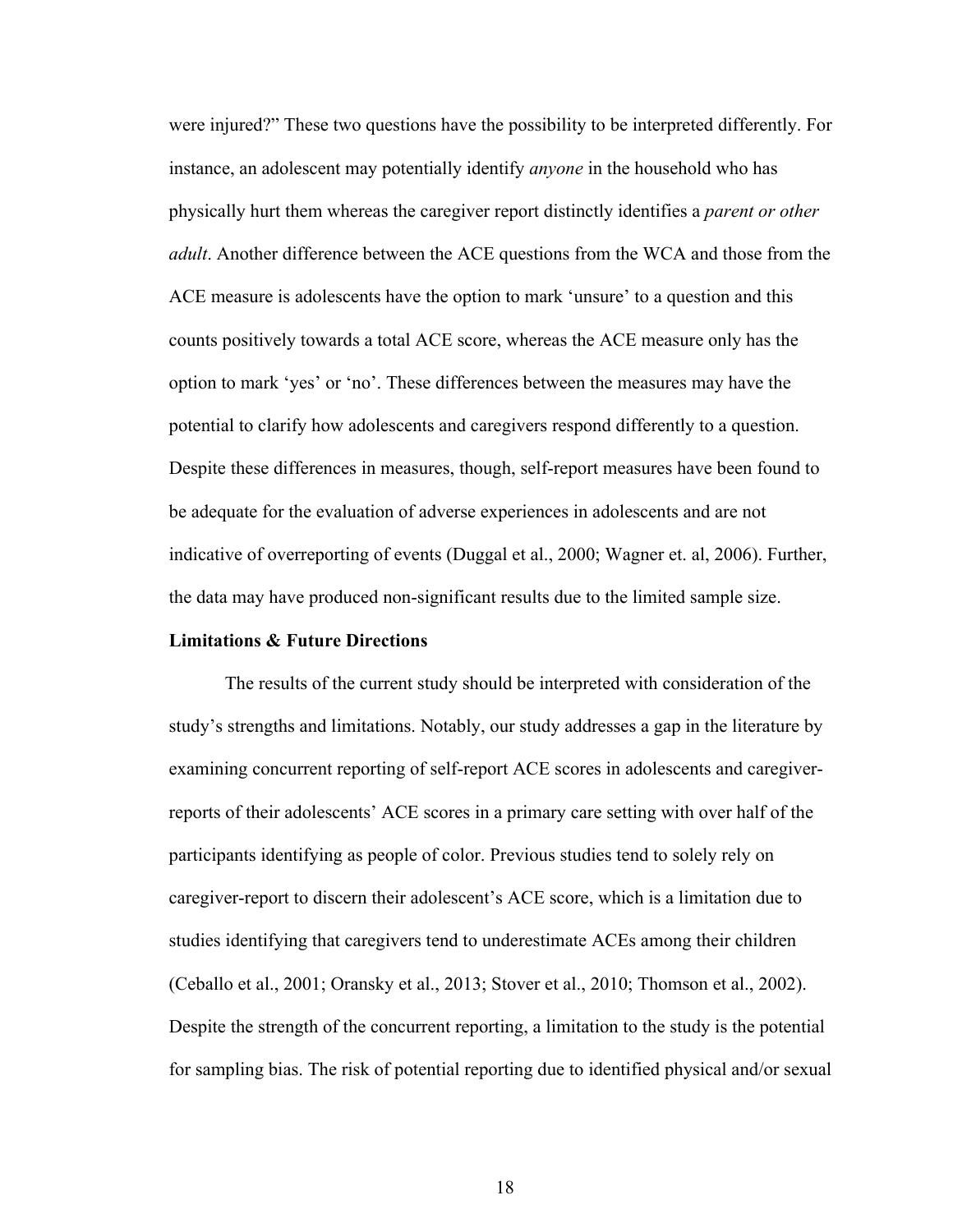abuse from the ACE questions, may have produced a bias in the sample. Although practitioners within a primary care setting are uniquely positioned to screen for exposure to ACEs, the potential reporting is still a constraint of participant recruitment, and thus the makeup of the sample. It is possible that the participants in our study may be more motivated or able to participate than the broader clinic population (Shadish et al., 2002), which potentially may lead to non-significant results because the participants who participate may not report adverse experiences that would need to be reported to CPS, or if they do report such events, the adolescent may have already reported and/or are not living with the perpetrator. Thus, to clearly distinguish ACEs in adolescents, ACEs should be explored for every adolescent within a clinic setting. Given this information, the results should be interpreted with the composition of the current sample in mind.

Another limitation of the current study is the generalizability of the findings given the makeup of the sample. More specifically, participants identified primarily as Black/African American and from one pediatric primary care clinic located in a metropolitan city in the southern United States. Although the inclusion of primarily Black/African American adolescents was unique, as most of the samples in the literature identified as White or Hispanic (Ceballo et al., 2001; Oransky et al., 2013; Shemesh et al., 2005), it is unclear whether findings from our study are generalizable to adolescents of other underrepresented groups and those in other geographic locations (e.g., urban and rural areas). Therefore, authors of future studies may wish to build on the results of our study by including such samples.

A further limitation related to the current study's sample is the limited number of participants. In order to help with community mitigation of COVID-19, measures such as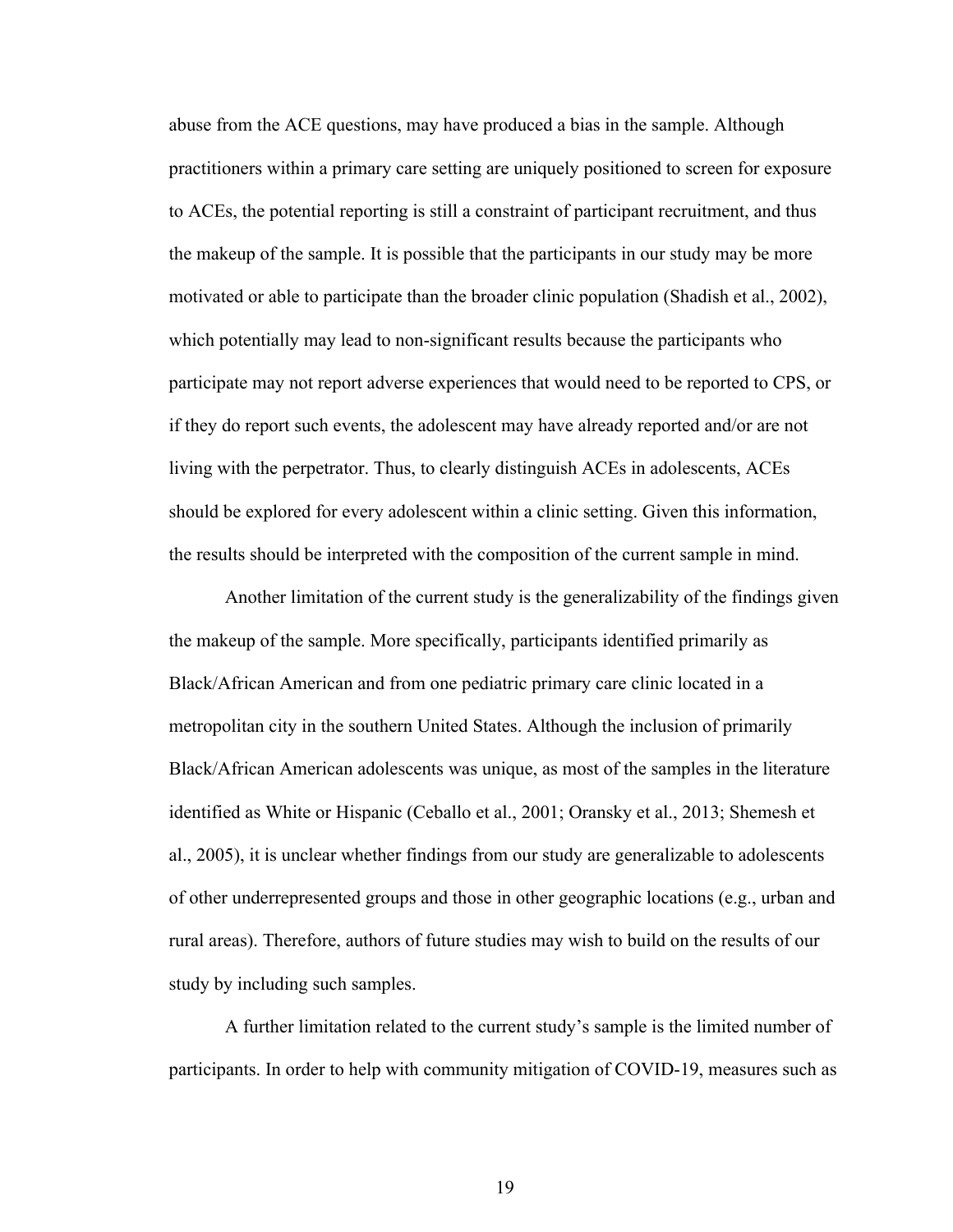shelter-in-place orders resulted in significant declines in outpatient pediatric visits (Santoli et al., 2020). At the primary clinic where most of the data were collected, the show rates were down to 15% of the typical show rates for adolescents. The CDC guidelines encouraged primary care practices to use infection prevention strategies, such as an emphasis on telemedicine visits until there was a better grasp on the pandemic (CDC, 2020). However, despite the author of the study putting the measures on an online survey platform to make the study more available to the restrictions related to the COVID-19 pandemic (e.g., social worker and psychologist working remotely), most of the participants (81.8%) completed the measures in person. Therefore, with these policies put in place, fewer adolescents showed up to the clinic in person for visits and this resulted in a significant decrease in the number of participants collected. Regardless of the modification to allow participants to complete the measures online, the results of this study should be viewed as preliminary. To elucidate the potential of significant differences existing, more participants are needed to generalize to a broader sample (Heppner et al., 2008; Shadish et al., 2002).

Further, the current study included only a single measure to evaluate adverse childhood experiences among adolescents; therefore, the results of the current study must be considered within the context of this limitation. Future studies may examine the addition of clinical interviews to collect data on the level of exposure or timing of exposure of an ACE event(s) in addition to obtaining rich information related to the events reported by the adolescents and caregivers (Duggal et al., 2000). Attaining this information will further evaluate any discrepancies between the adolescent-report and caregiver-report of the adolescent's ACE score.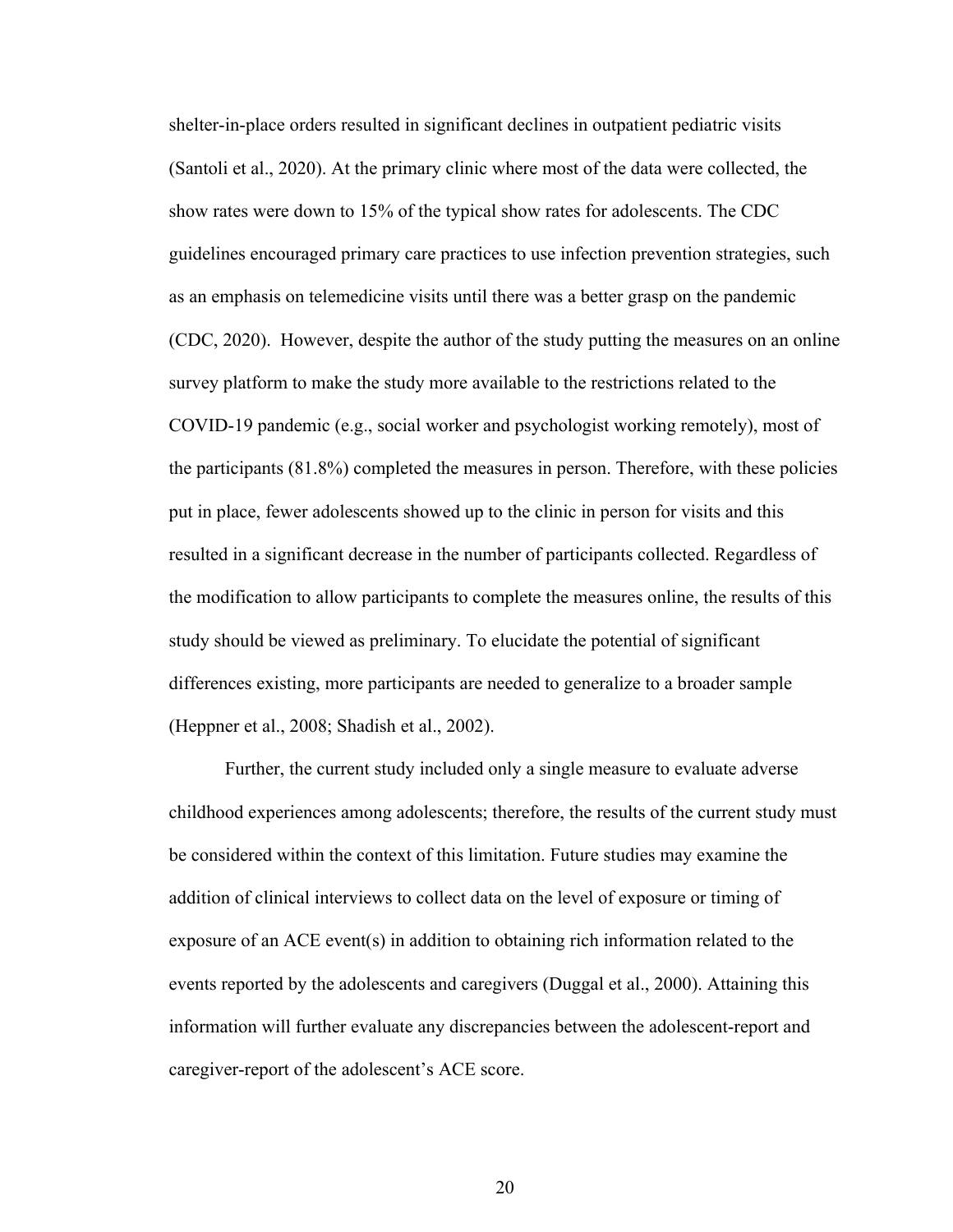As literature has found that early detection and intervention of ACEs have the potential to improve the health and well-being of children in the long-term (Burke et al., 2011; Corso et al., 2008; Danese et al., 2009; Hughes et al., 2017; Lanier et al., 2017; Liu, 2017), routine screening for ACEs at pediatric well-child visits in a primary care clinic is the quintessential place for this to be done. Research has shown that screening in healthcare settings can lead to earlier detection of mental and physical health problems, connect youth and families with relevant referrals and follow-up care, and prevent ACEs in youth (Bethell et al., 2017; Koita et al., 2018). Moreover, a primary care setting allows for other practitioners (e.g., social workers, psychologists) to further assess and treat the potential behavioral impacts related to exposure of ACEs, providing holistic care for adolescents.

When considering policy implications, literature suggests early detection of ACEs in youth have the potential to prevent and/or ameliorate adverse outcomes. Thus, accurately identifying ACEs in adolescence and understanding the buffering effects (e.g., coping skills, psychotherapy) of protective factors can be essential to combat outcomes related to ACEs. As mentioned previously, the estimated national lifetime economic burden with ACEs is billions of dollars (CDC, 2012; Fang et al., 2012). The personal suffering and societal costs justify the importance of correctly identifying ACEs in adolescence. Given there are not differences in scores between the adolescents and caregivers report of ACEs in an adolescent's life, the results indicate that primary care clinics may be a unique setting that indeed signifies providers have built a trusting relationship with the caregivers and may be able to rely solely on a caregiver report in a primary care setting. Furthermore, it is important to note that not every adolescent who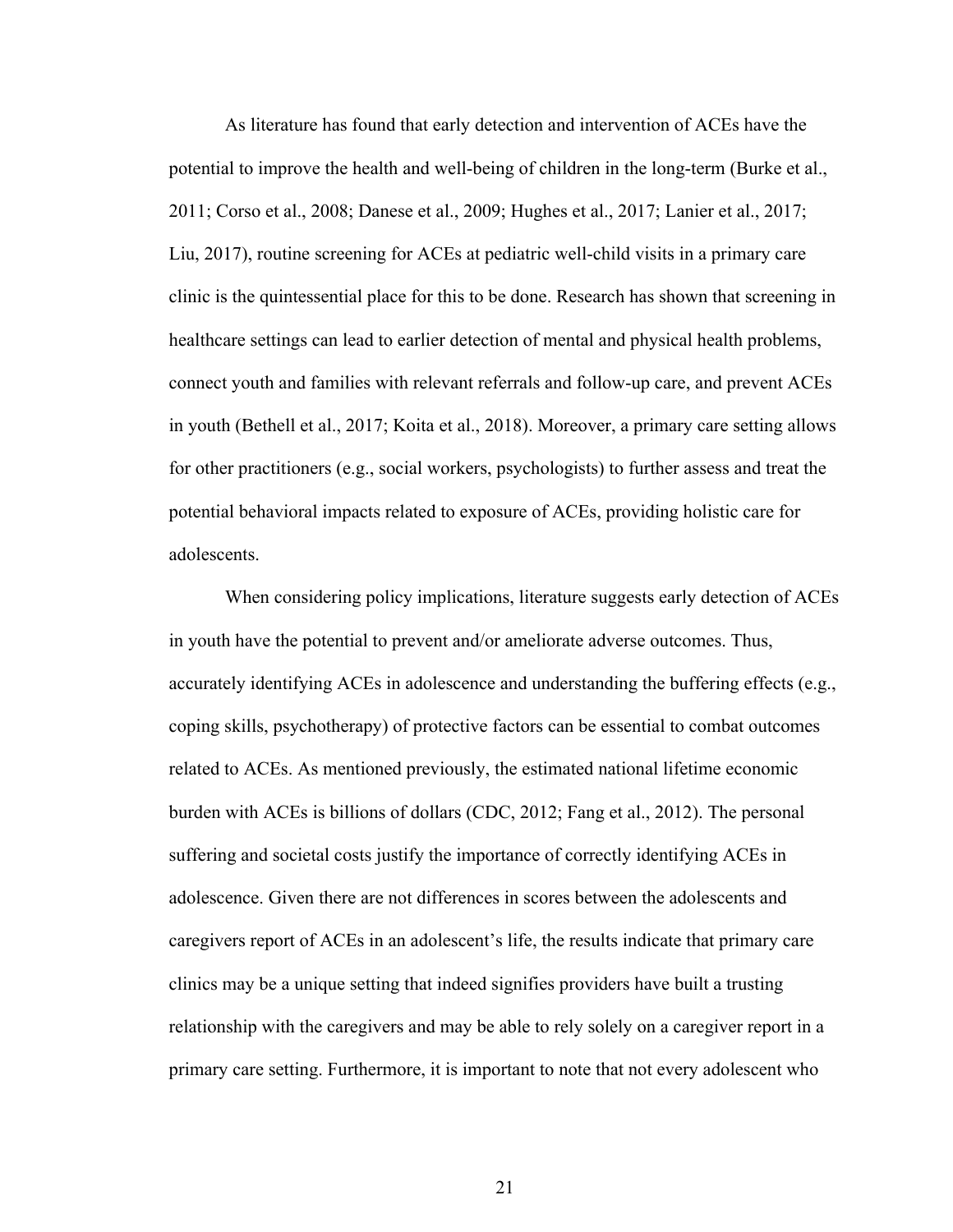identifies experiencing an ACE needs mental health treatment (Hamby et al., 2021); however, screening every adolescent for adverse experiences allows adolescents who are at risk of poor outcomes to be able to connect with someone and potentially negate harmful outcomes.

#### **Conclusion**

Summarized, the findings from our study suggest that there is not a significant difference between the caregivers filling out the ACE measure on behalf of their adolescent compared to the adolescent's report of adverse experiences. When looking at the data individually, though, there are several cases where the adolescents and caregivers report differently on the adolescent's ACE score. However, it is possible that these scores are the result of caregivers reporting on living situations prior to living with the current caregiver, caregivers reporting on information the adolescent was never made aware of, or unclear instructions. These findings are important when considering how to accurately detect an adolescent's ACE score. Of note, researchers may wish to replicate the current study with a larger sample to determine how enduring the difference is between the means scores of the adolescent- and caregiver-report of an adolescent's ACE score.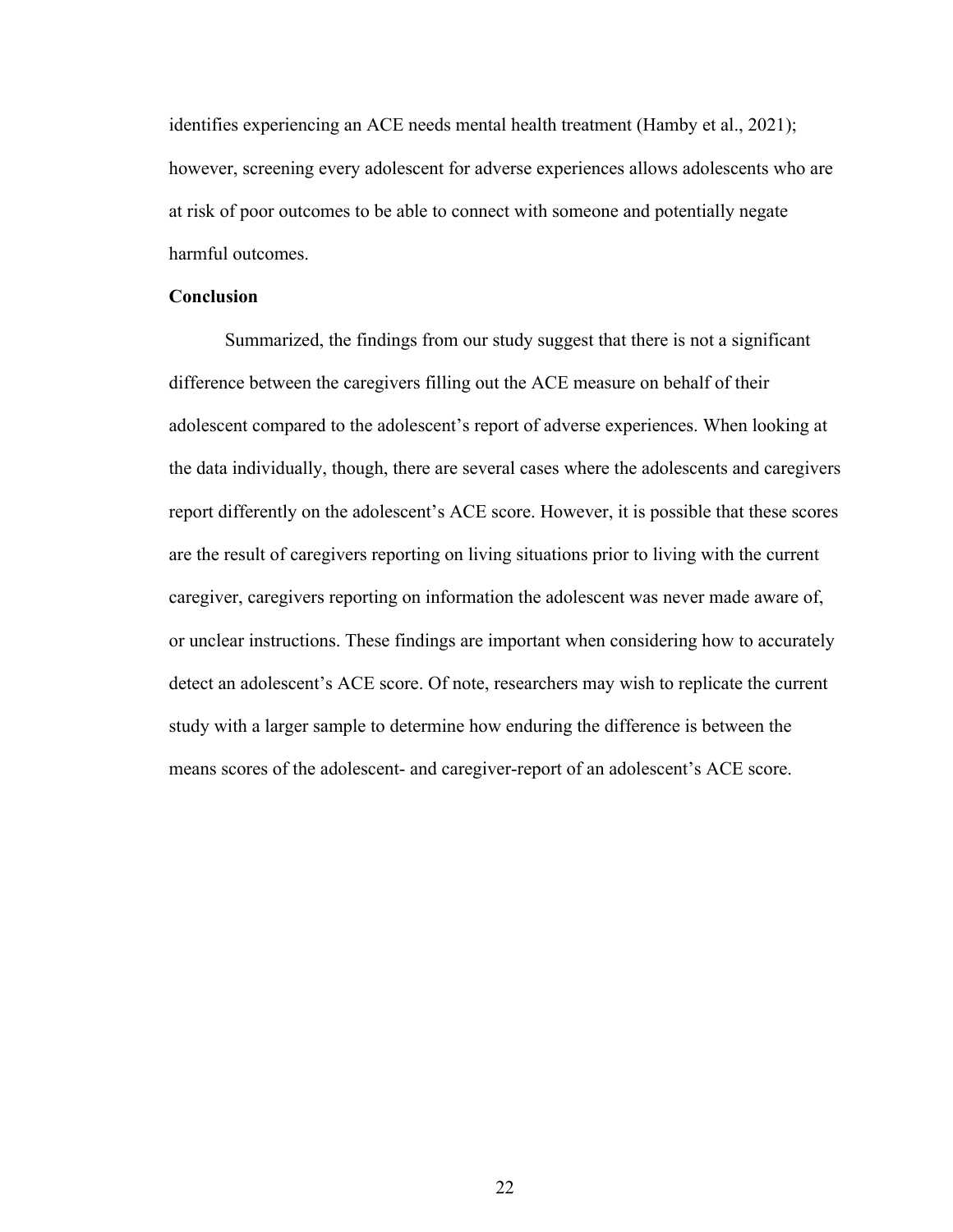#### REFERENCES

- Bethell, C. D., Solloway, M. R., Guinosso, S., Hassink, S., Srivastav, A., Ford, D., & Simpson, L. A. (2017). Prioritizing possibilities for child and family health: An agenda to address Adverse Childhood Experiences and foster the social and emotional roots of well-being in pediatrics. *Academic Pediatrics, 17*, S36–S50. doi: 10.1016/j.acap.2017.06.002
- Burke, N. J., Hellman, J. L., Scott, B. G., Weems, C. F., & Carrion, V. G. (2011). The impact of adverse childhood experiences on an urban pediatric population. *Child Abuse & Neglect*, *35*, 408–413. doi:10.1016/j.chiabu.2011.02.006
- Ceballo, R., Dahl, T. A., Aretakis, M. T., & Ramirez, C. (2001). Inner-city children's exposure to community violence: How much do parents know? *Journal of Marriage and Family, 63*, 927–940. doi:10.1111/j.1741-3737.2001.00927.x
- Center for Disease and Control. (2012). *Child abuse and neglect cost the United States \$124 billion*. https://www.cdc.gov/media/releases/2012/p0201\_child\_abuse.html
- Centers for Disease Control and Prevention. (2020, December 30). Information for pediatric healthcare providers. https://www.cdc.gov/coronavirus/2019 ncov/hcp/pediatric-hcp.html
- Cohen, J. (1988). *Statistical power analysis for the behavioral sciences* (2nd ed.). Hillsdale, NJ: Erlbaum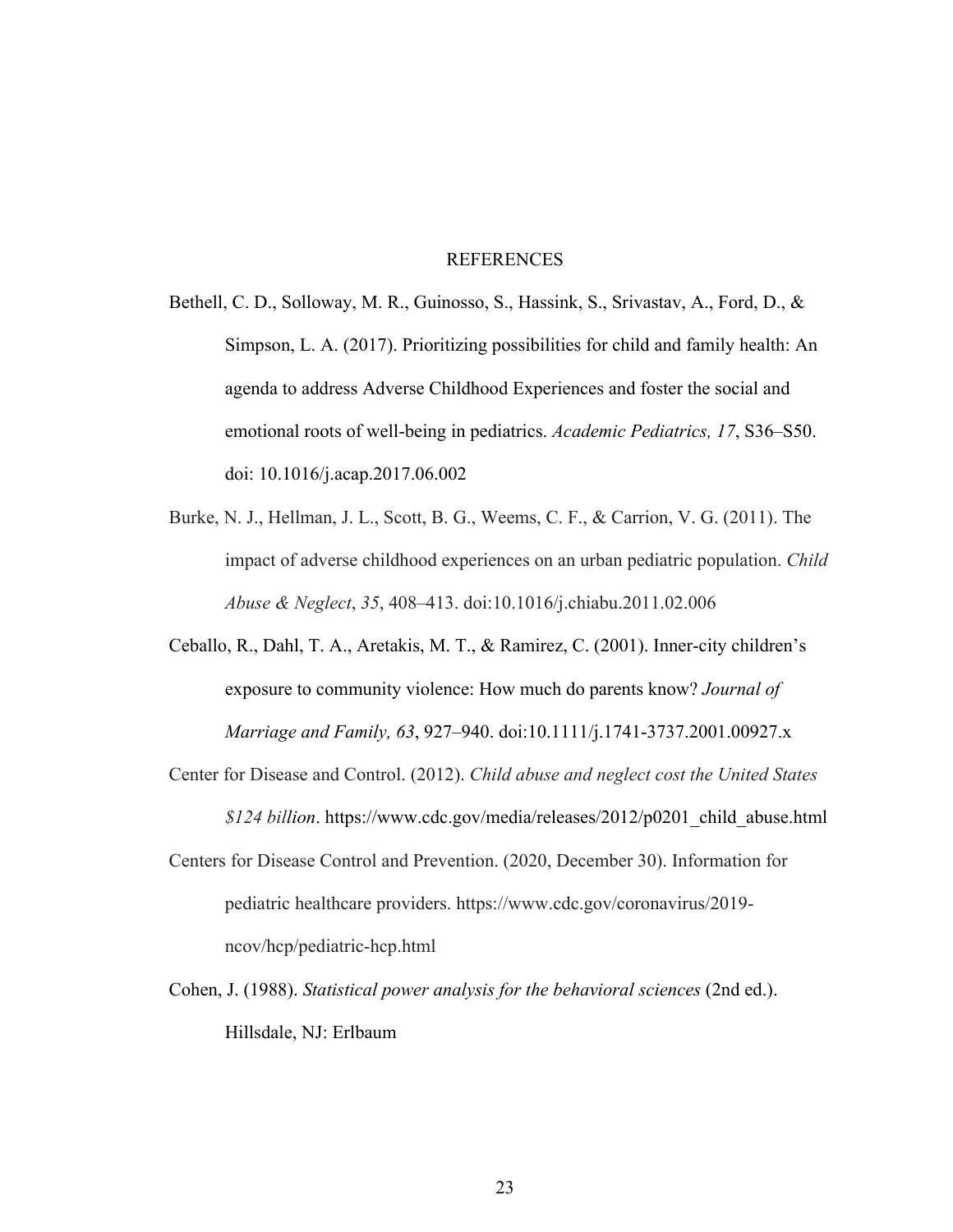- Corso, P. S., Edwards, V. J., Fang, X., & Mercy, J. A. (2008). Health-related quality of life among adults who experienced maltreatment during childhood. *American Journal of Public Health*, *98*, 1094–1100. doi:10.2105/AJPH.2007.119826
- Danese, A., Moffitt, T. E., Harrington, H., Milne, B. J., Polanczyk, G., Pariante, C. M., ... & Caspi, A. (2009). Adverse childhood experiences and adult risk factors for agerelated disease: Depression, inflammation, and clustering of metabolic risk markers. *Archives of Pediatrics & Adolescent Medicine*, *163*, 1135–1143. doi:10.1001/archpediatrics.2009.214
- Dubowitz, H., Prescott, L., Feigelman, S., Lane, W., & Kim, J. (2008). Screening for intimate partner violence in a pediatric primary care clinic. *Pediatrics*, *121*, e85 e91. doi:10.1542/peds.2007-0904
- Duggal, S., Malkoff-Schwartz, S., Birmaher, B., Anderson, B. P., Matty, M. K., Houck, P. R., … Bailey-Orr, M. (2000). Assessment of life stress in adolescents: Selfreport versus interview methods. *Journal of the American Academy of Child and Adolescent Psychiatry*, *39*, 445–452. doi:10.1097/00004583-200004000-00013
- Fan, X., Miller, B. C., Park, K. E., Winward, B. W., Christensen, M., Grotevant, H. D., & Tai, R. H. (2006). An exploratory study about inaccuracy and invalidity in adolescent self-report surveys. *Field Methods, 18*, 223–244. doi:10.1177/152822X06289161
- Fang, X., Brown, D. S., Florence, C. S., & Mercy, J. A. (2012). The economic burden of child maltreatment in the United States and implications for prevention. *Child Abuse & Neglect*, *36*, 156–165. doi:10.1016/j.chiabu.2011.10.006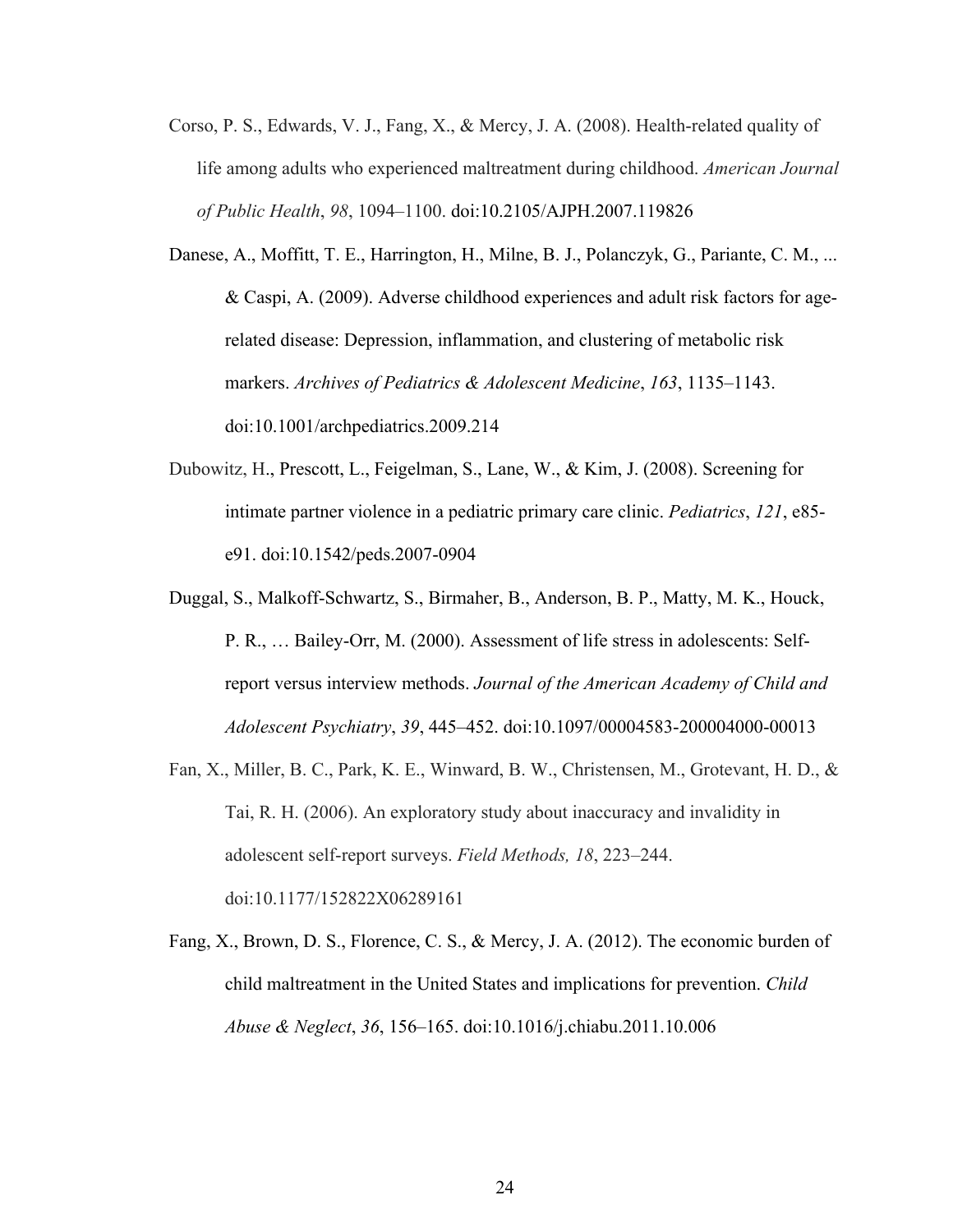- Faul, F., Erdfelder, E., Buchner, A., & Lang, A.G. (2009). Statistical power analyses using G\*Power 3.1: Tests for correlation and regression analyses. *Behavior Research Methods*, *41*, 1149–1160. doi:10.3758/BRM.41.4.1149
- Felitti, V. J., Anda, R. F., Nordenberg, D., Williamson, D. F., Spitz, A. M., Edwards, V., … Marks, J. S. (1998). Relationship of childhood abuse and household dysfunction to many of the leading causes of death in adults: The adverse childhood experiences (ACE) study. *American Journal of Preventive Medicine*, *14*, 245–258. doi:10.1016/S0749-3797(98)00017-8
- Fergusson, D. M., Horwood, L. J., & Woodward, L. J. (2000). The stability of child abuse reports: A longitudinal study of the reporting behavior of young adults. *Psychological Medicine, 30,* 529–544. doi:10.1017/S0033291799002111
- Field, A. (2013). *Discovering statistics using IBM SPSS statistics*. SAGE Publications Inc.
- Garner, A. S., Shonkoff, J. P., Siegel, B. S., Dobbins, M. I., Earls, M. F., McGuinn, L., ... & Committee on Early Childhood, Adoption, and Dependent Care. (2012). Early childhood adversity, toxic stress, and the role of the pediatrician: translating developmental science into lifelong health. *Pediatrics*, *129*, e224–e231. doi:10.1542/peds.2011-2662
- Garson, G. D. (2012). *Testing statistical assumptions.* Asheboro, NC: Statistical Associates Publishing.
- Gerson, R., & Corwin, D. L. (2015). *The cost of adverse childhood experiences*. Jacksonville, FL. Retrieved from

http://www.avahealth.org/resources/aces\_best\_practices/lifetime-cost.html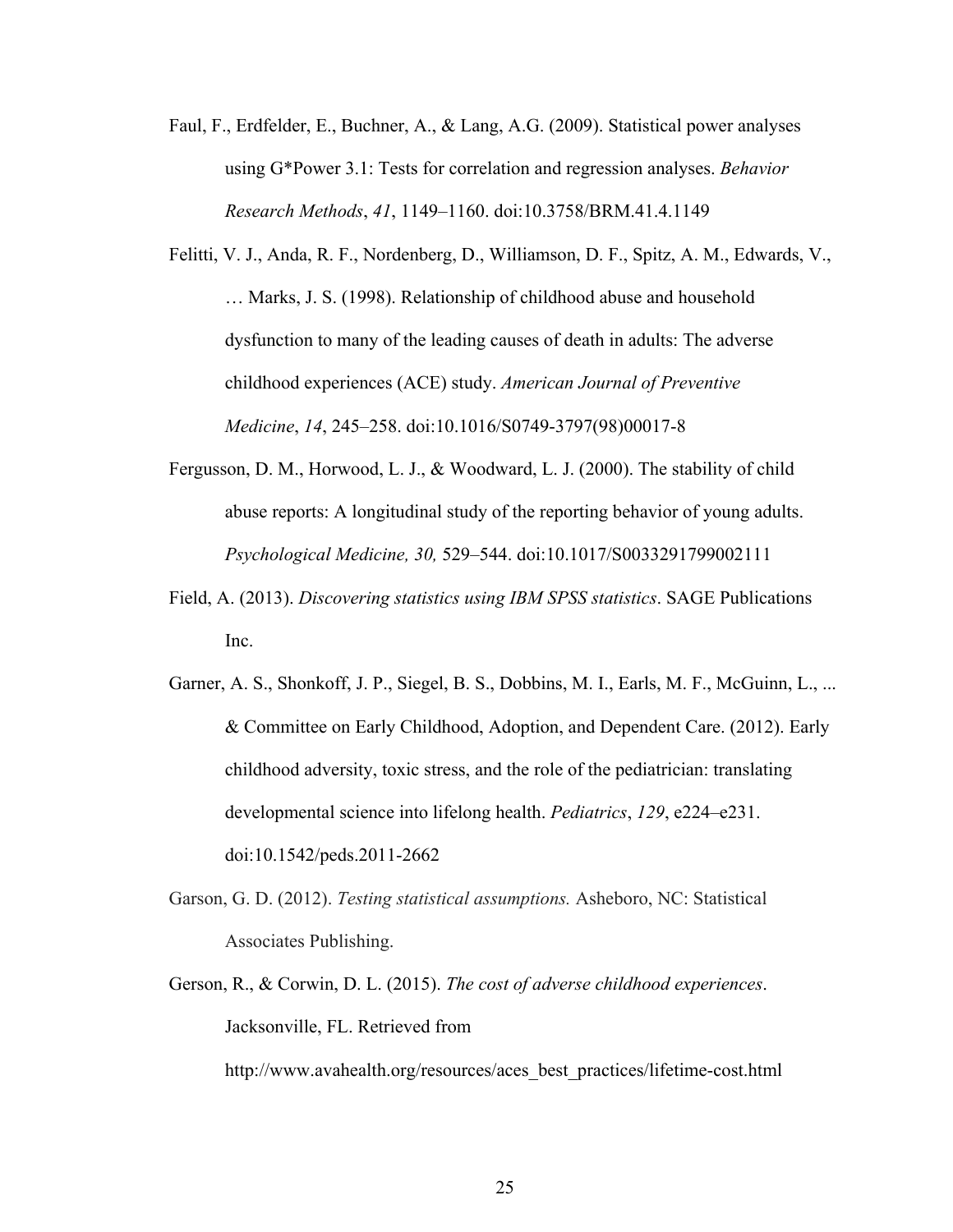- Hamby, S., Elm, J. H., Howell, K. H., & Merrick, M. T. (2021). Recognizing the cumulative burden of childhood adversities transforms science and practice for trauma and resilience. *American Psychologist*, *76*, 230–242. doi:10.1037/amp0000763
- Heleniak, C., Jenness, J. L., Vander Stoep, A., McCauley, E., & McLaughlin, K. A. (2016). Childhood maltreatment exposure and disruptions in emotion regulation: A transdiagnostic pathway to adolescent internalizing and externalizing psychopathology. *Cognitive Therapy and Research*, *40*, 394–415. doi:10.1007/s10608-015-9735-z
- Heppner, P. P., Wampold, B. E., & Kivlighan, D. M. Jr. (2008). *Research design in counseling,(3rd ed.).* Belmont, CA: Thompson Higher Education.
- Hughes, K., Bellis, M. A., Hardcastle, K. A., Sethi, D., Butchart, A., Mikton, C., ... & Dunne, M. P. (2017). The effect of multiple adverse childhood experiences on health: A systematic review and meta-analysis. *The Lancet Public Health*, *2*, e356–e366.
- Kalmakis, K. A., & Chandler, G. E. (2015). Health consequences of adverse childhood experiences: A systematic review. *Journal of the American Association of Nurse Practitioners*, *27*, 457–465. doi:10.1002/2327-6924.12215

Koita, K., Long, D., Hessler, D., Benson, M., Daley, K., Bucci, M., Thakur, N., & Harris, N. B. (2018). Development and implementation of a pediatric adverse childhood experiences (ACEs) and other determinants of health questionnaire in the pediatric medical home: A pilot study. *PLoS ONE, 13*, e0208088. doi: 10.1371/journal.pone.0208088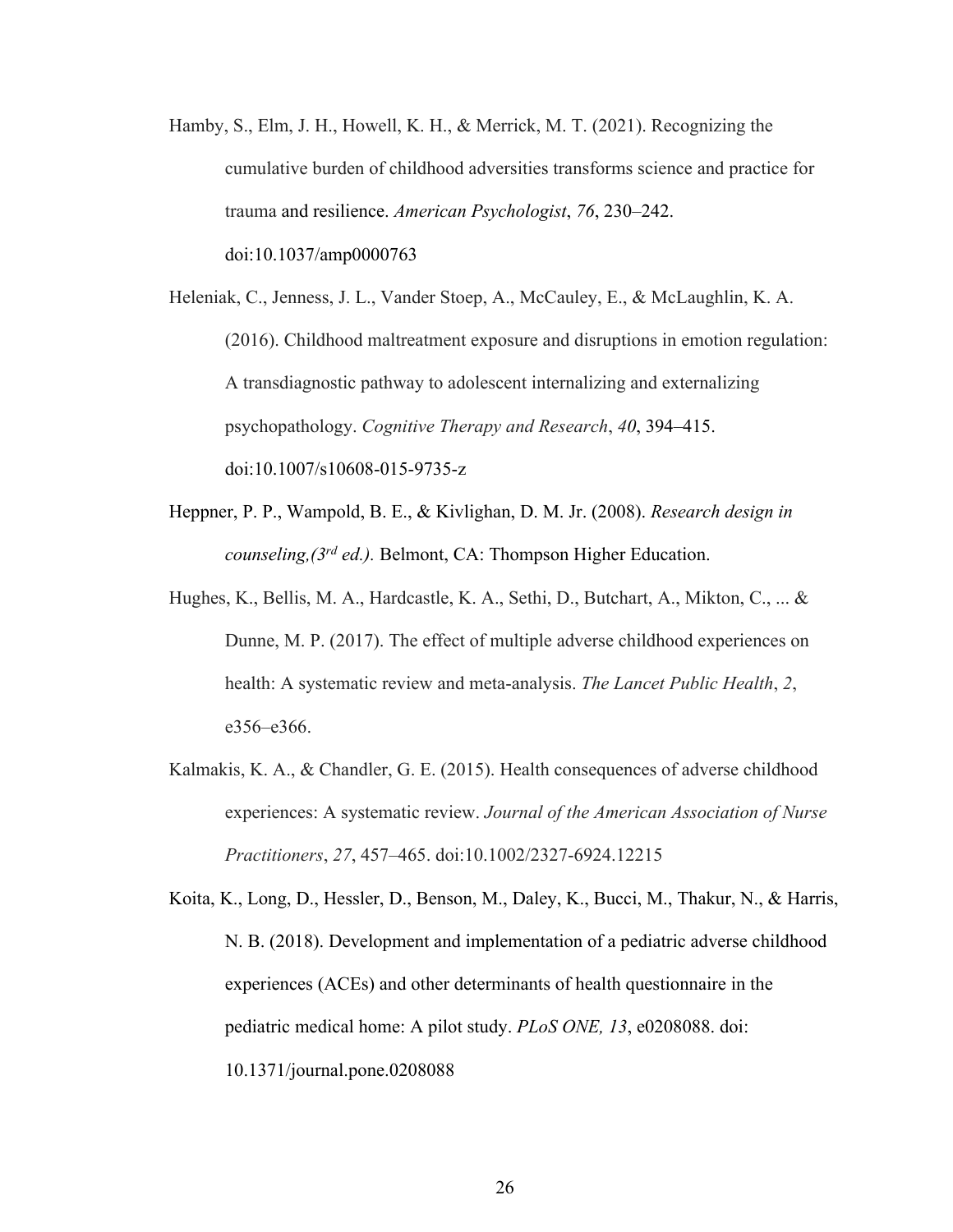- Lanier, P., Maguire-Jack, K., Lombardi, B., Frey, J., & Rose, R. A. (2017). Adverse childhood experiences and child health outcomes: Comparing cumulative risk and latent class approaches. *Maternal and Child Health Journal*, *0*, 1–10. doi:10.1007/s10995-017-2365-1
- Liu, R. T. (2017). Childhood adversities and depression in adulthood: Current findings and future directions. *Clinical Psychology: Science and Practice*, *24*, 140–153. doi:10.1111/cpsp.12190
- Marie-Mitchell, A., Lee, J., Siplon, C., Chan, F., Riesen, S., & Vercio, C. (2019). Implementation of the Whole Child Assessment to Screen for Adverse Childhood Experiences. *Global Pediatric Health, 6*, 1–9. doi:10.1177/2333794X19862093
- Marie-Mitchell, A., & O'Connor, T. G. (2013). Adverse childhood experiences: Translating knowledge into identification of children at risk for poor outcomes. *Academic Pediatrics*, *13*, 14–19.
- Miller, J. (1991). Reaction time analysis with outlier exclusion: Bias varies with sample size. *The Quarterly Journal of Experimental Psychology*, *43*, 907–912. doi:10.1080/14640749108400962
- Murphy, A., Steele, M., Dube, S. R., Bate, J., Bonuck, K., Meissner, P., ... & Steele, H. (2014). Adverse childhood experiences (ACEs) questionnaire and adult attachment interview (AAI): Implications for parent child relationships. *Child Abuse & Neglect*, *38*, 224–233. doi:10.1016/j.chiabu.2013.09.004
- National Scientific Council on the Developing Child. (2014). *Excessive stress disrupts the architecture of the developing brain: Working paper 3. Updated Edition*. Cambridge, MA: Center on the Developing Child. Retrieved from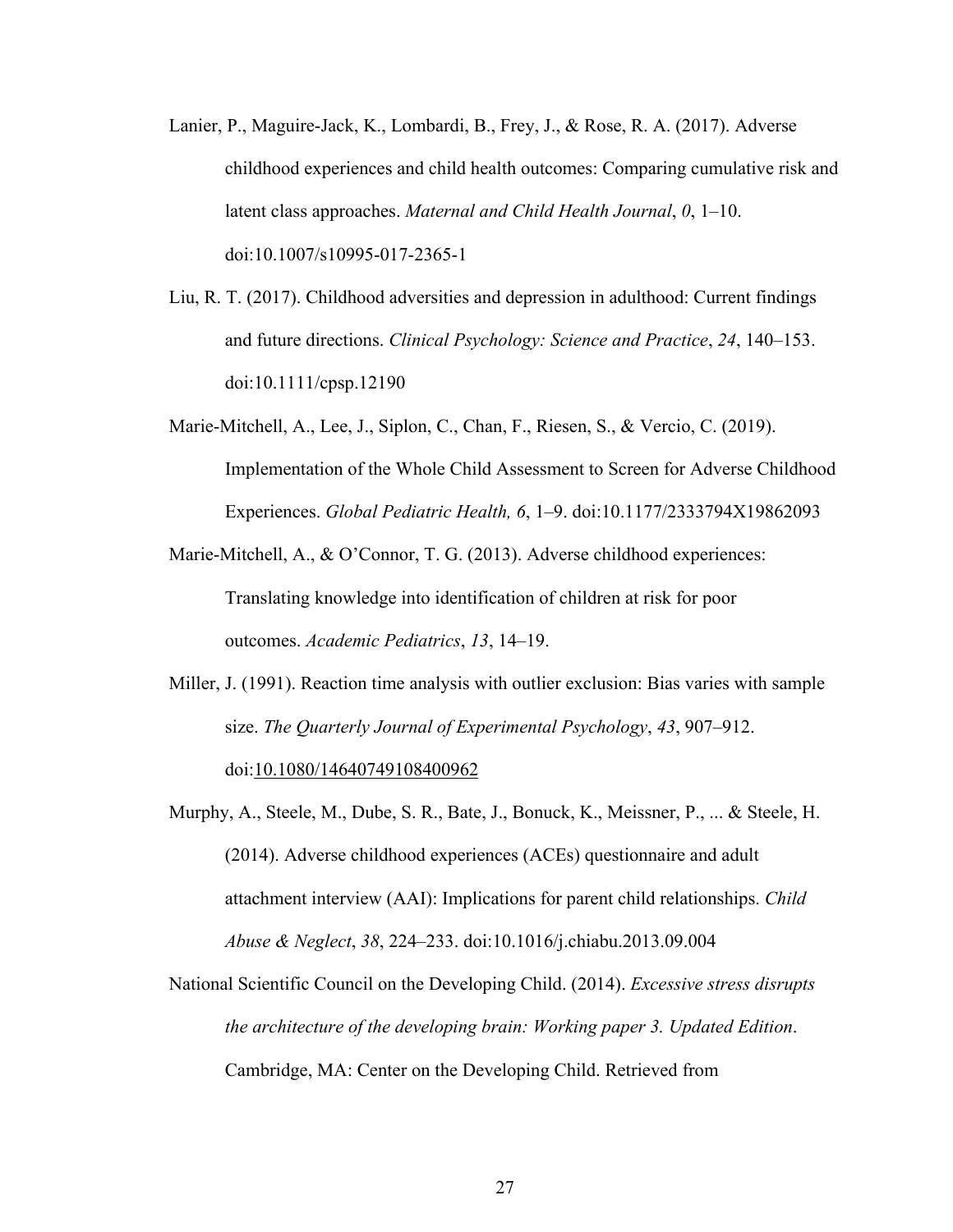https://46y5eh11fhgw3ve3ytpwxt9r-wpengine.netdna-ssl.com/wpcontent/uploads/2005/05/Stress\_Disrupts\_Architecture\_Developing\_Brain-1.pdf

- Oh, D. L., Jerman, P., Marques, S. S., Koita, K., Boparai, S. K. P., Harris, N. B., & Bucci, M. (2018). Systematic review of pediatric health outcomes associated with childhood adversity. *BMC Pediatrics*, *18*, 83–102. https://doi.org/10.1186/s12887-018-1037-7
- Oransky, M., Hahn, H., & Stover, C. S. (2013). Caregiver and youth agreement regarding youths' trauma histories: Implications for youths' functioning after exposure to trauma. *Journal of Youth and Adolescence, 42*, 1528–1542. doi:10.1007/s10964- 013-9947-z
- Osborne, J. W. (2013). *Best practices in data cleaning: A complete guide to everything you need to do before and after collecting your data*. Thousand Oaks, CA: Sage.
- Podsakoff, P., MacKenzie, S., Lee, J., & Podsakoff, N. (2003). Common method biases in behavioral research: A critical review of the literature and recommended remedies. *Journal of Applied Psychology, 88*, 879–903. doi:10.1037/0021- 9010.88.5.879
- Polaha, J., Dalton III, W. T., & Allen, S. (2011). The prevalence of emotional and behavior problems in pediatric primary care serving rural children. *Journal of Pediatric Psychology*, *36*, 652–660. doi:10.1093/jpepsy/jsq116

Santoli, J.M., Lindley, M.C., DeSilva, M.B., Kharbanda, E.O., Daley, M. F., Galloway, L., … Weintraub, E. (2020). Effects of the COVID-19 Pandemic on Routine Pediatric Vaccine Ordering and Administration – United States, 2020. *Morbidity and Mortality Weekly Report*, *69*, 591–593. doi:10.15585/mmwr.mm6919e2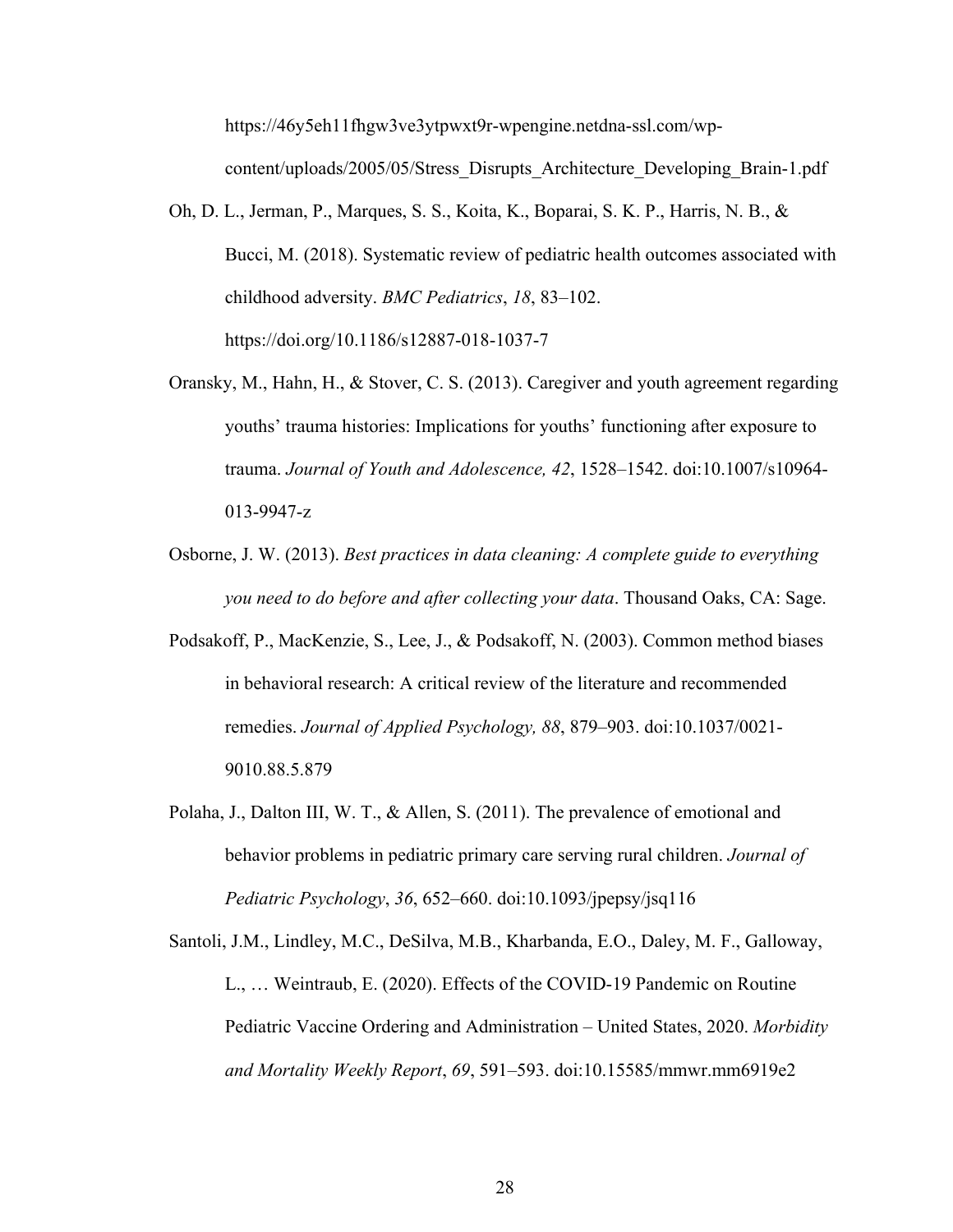- Schraedley, P. K., Turner, R. J., & Gotlib, I. H. (2002). Stability of retrospective reports in depression: Traumatic events, past depressive episodes, and parental psychopathology. *Journal of Health and Social Behavior, 43*, 307–316.
- Shadish, W. R., Cook, T. D., & Campbell, D. T. (2002). *Experimental and quasiexperimental designs for generalized causal inference.* Boston, MA: Houghton Mifflin Company.
- Shemesh, E., Newcorn, J. H., Rockmore, L., Shneider, B. L., Emre, S., Gelb, B. D., ... & Yehuda, R. (2005). Comparison of parent and child reports of emotional trauma symptoms in pediatric outpatient settings. *Pediatrics*, *115*, e582-e589. doi:10.1542/peds.2004-2201
- Singer, J. D., & Willett, J. B. (2003). *Applied longitudinal data analysis: Modeling change and event occurrence*. New York: Oxford University Press.
- Stover, C. S., Hahn, H., Im, J. J., & Berkowitz, S. (2010). Agreement of parent and child reports of trauma exposure and symptoms in the early aftermath of a traumatic event. *Psychological Trauma: Theory, Research, Practice, and Policy, 2*, 159– 168. doi:10.1037/a0019156
- Sturgess, J., Rodger, S., & Ozanne, A. (2002). A review of the use of self-report assessment with young children. *British Journal of Occupational Therapy*, *65*, 108–116. doi:10.1177/030802260206500302
- Thomson, C. C., Roberts, K., Curran, A., Ryan, L., & Wright, R. J. (2002). Caretakerchild concordance for child's exposure to violence in a preadolescent inner-city population. *Archives of Pediatrics & Adolescent Medicine, 156*, 818–823. doi:10.1001/archpedi.156.8.818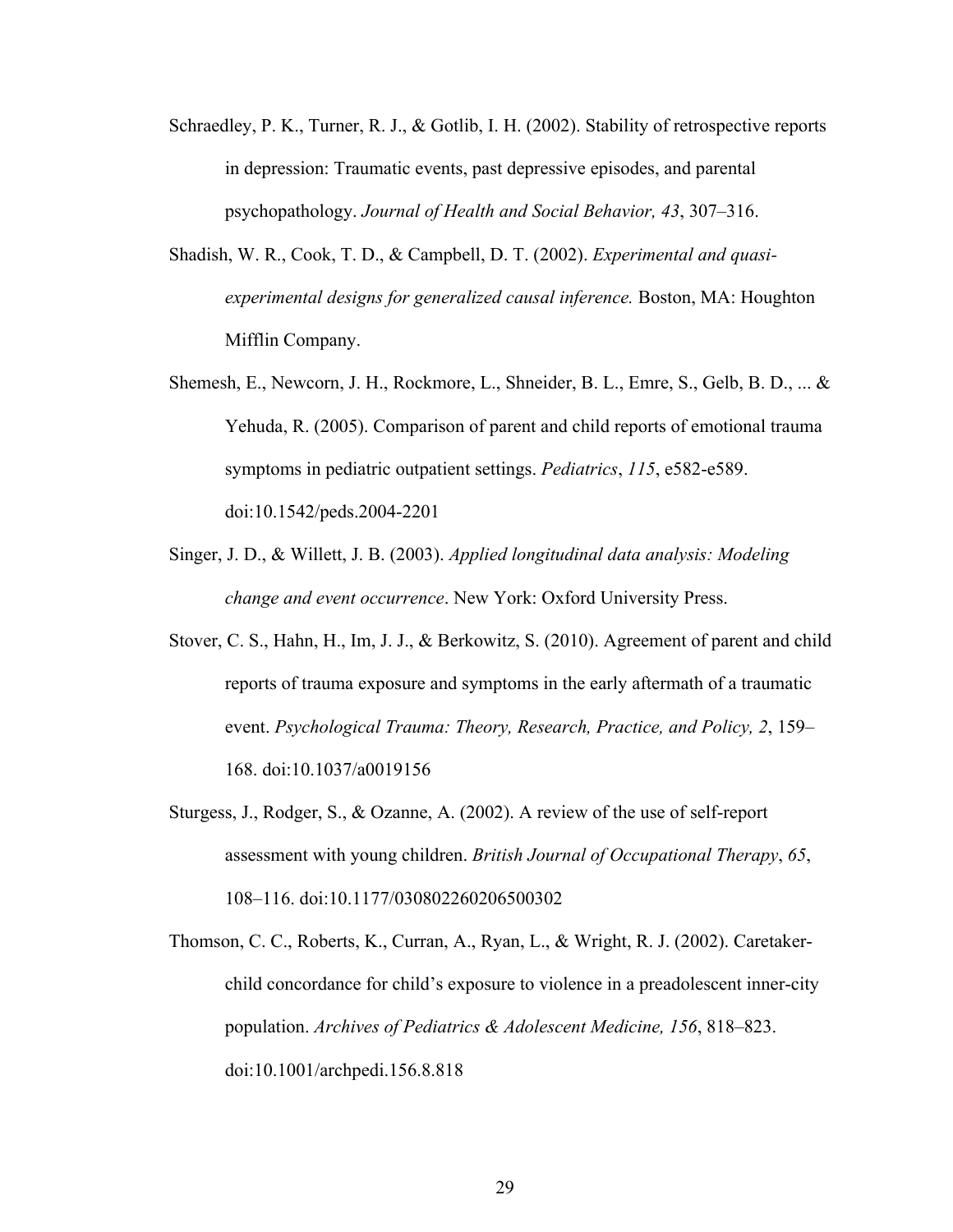- U.S. Census Bureau. (2009). Median household income in the past 12 months: 2005-2009 American Community Survey 5-year estimates. Retrieved from https://www.jefferson.kyschools.us/sites/default/files/jcpsdbk6.pdf
- U.S. Department of Health & Human Services, Administration for Children and Families, Administration on Children, Youth and Families, Children's Bureau. (2019). *Child Maltreatment 2017*. Available from https://www.acf.hhs.gov/sites/default/files/cb/cm2017.pdf.
- Wagner, C., Abela, J. R. Z., & Brozina, K. (2006). A comparison of stress measures in children and adolescents: A self-report checklist versus an objectively rated interview. *Journal of Psychopathology and Behavioral Assessment, 28*, 250–260. doi:10.1007/s10862-005-9010-9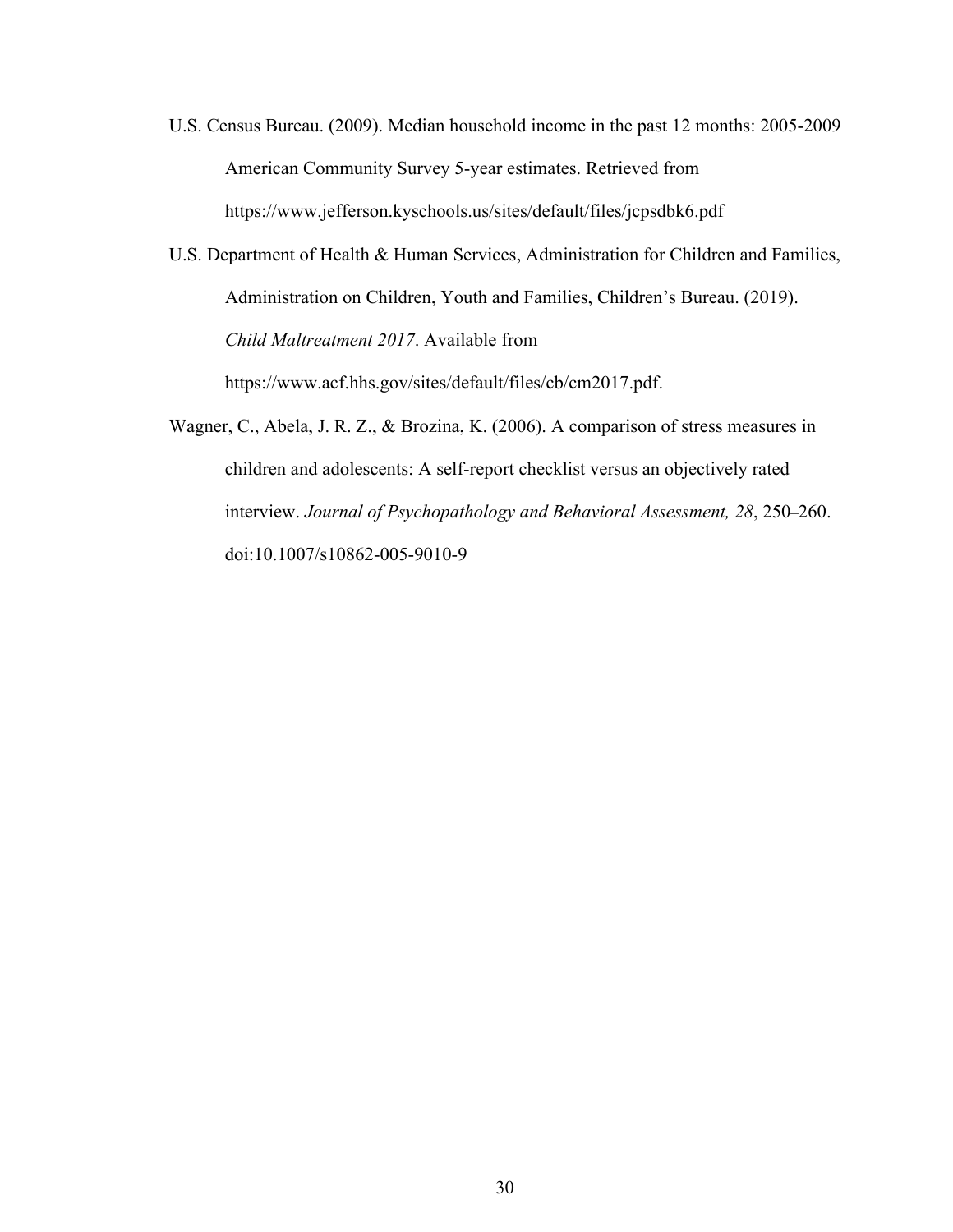# Table 1

*Intercorrelations, Internal Consistencies, and Descriptives of WCA and ACE Measures*

|            | <b>WCA</b> | ACE        |
|------------|------------|------------|
| <b>WCA</b> | .70        |            |
| ACE        | .29        | .81        |
| Mean $\pm$ | $3.00 \pm$ | $2.18 \pm$ |
| <b>SD</b>  | 2.23       | 2.26       |

*Note.* Cronbach's alphas are represented in the diagonal, WCA = Whole Child Assessment, ACE = Adverse

31 Childhood Experiences.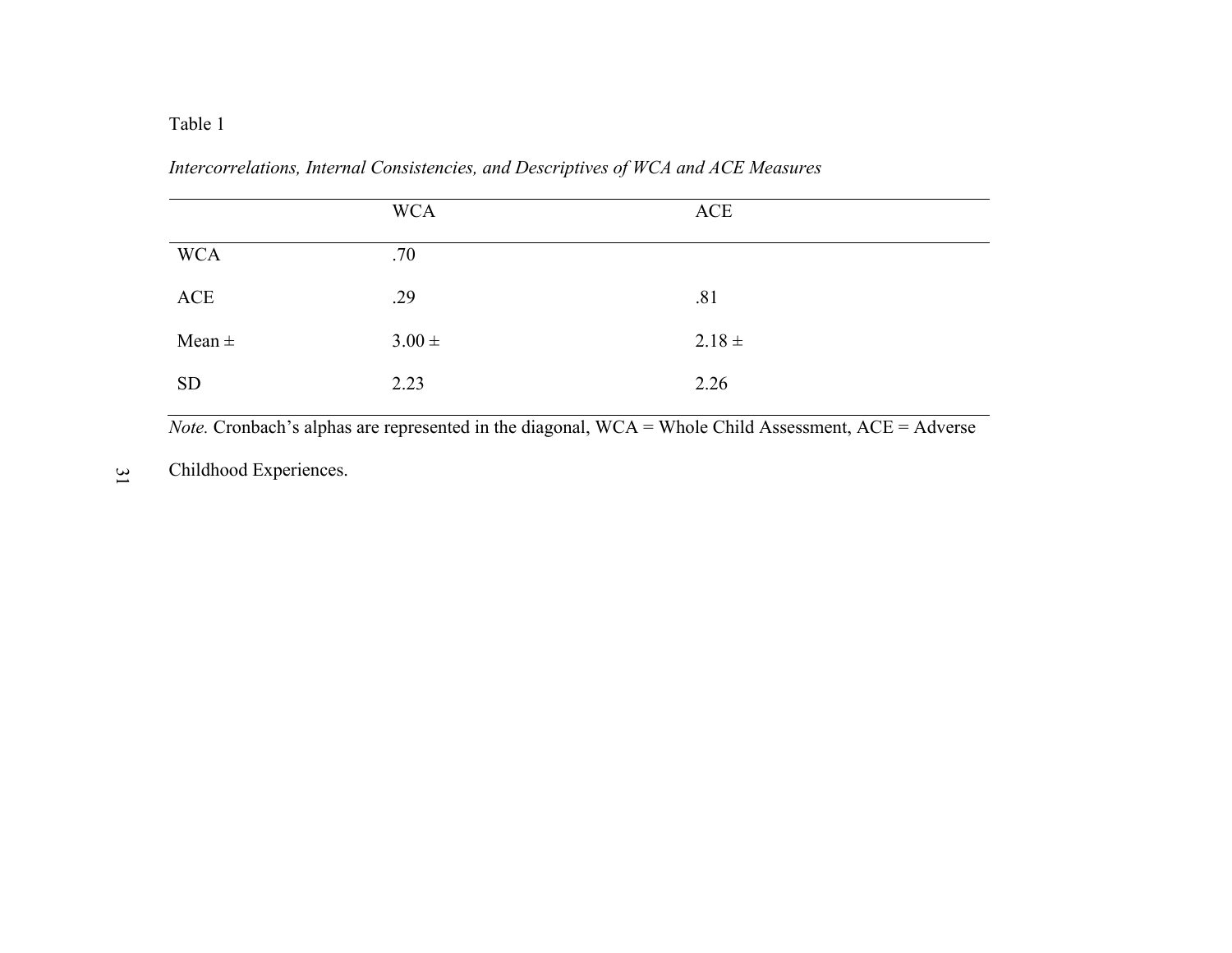# Figure 1



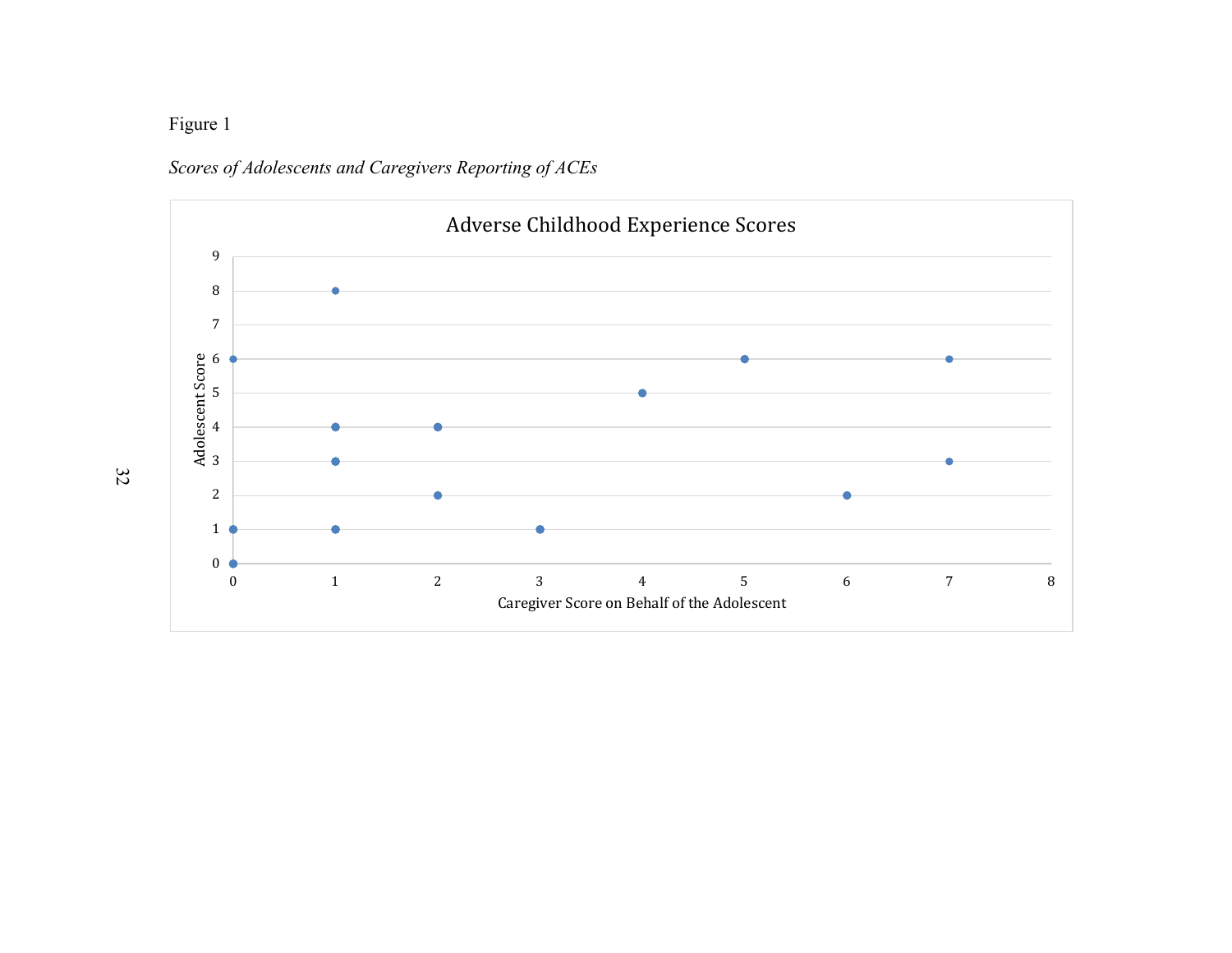# CURRICULUM VITA

Kate Berghuis, M.S. Kate.berghuis@louisville.edu

# **EDUCATION**

| $2020 -$<br>Present  | <b>Pre-doctoral Internship (APA Accredited)</b><br>Nemours/ Alfred I. duPont Hospital for Children<br>Psychology Internship in Health Psychology<br>Training Director: Johanna Carpenter, PhD<br><i>Rotations:</i> Autism Spectrum Disorder Testing, Behavioral<br>Consultation Clinic, Group Psychotherapy, Outpatient Pediatric<br>Therapy Clinic, Pain Specialty Clinic, Biofeedback, Inpatient<br>Consultation/Liaison Service, Integrated Primary Care, and Outpatient<br>Consultation |
|----------------------|---------------------------------------------------------------------------------------------------------------------------------------------------------------------------------------------------------------------------------------------------------------------------------------------------------------------------------------------------------------------------------------------------------------------------------------------------------------------------------------------|
| Expected<br>Aug 2021 | <b>Doctoral Candidate, Counseling Psychology (APA Accredited)</b><br>University of Louisville, Louisville, Kentucky<br><i>Dissertation:</i> Concurrent Reportion of Adverse Childhood Experiences<br>Among Perspectives of Adolescents and Caregivers<br><i>Status: Defended July 2021</i>                                                                                                                                                                                                  |
| May 2016             | <b>Master of Science (M.S.) in Mental Health Counseling</b><br>University at Albany, Albany, New York                                                                                                                                                                                                                                                                                                                                                                                       |
| Dec 2013             | <b>Bachelor of Science in Child Psychology</b><br>University of Minnesota-Twin Cities, Minneapolis, Minnesota                                                                                                                                                                                                                                                                                                                                                                               |

# **CLINICAL EXPERIENCE**

# **Pre-doctoral Internship:**

| August $2020 -$ | Nemours/Alfred I. duPont Hospital for Children, Wilmington, DE |
|-----------------|----------------------------------------------------------------|
| Present         | Agency Type: Academic Medical Center,                          |
|                 | Supervisor: Johanna Carpenter, PhD,                            |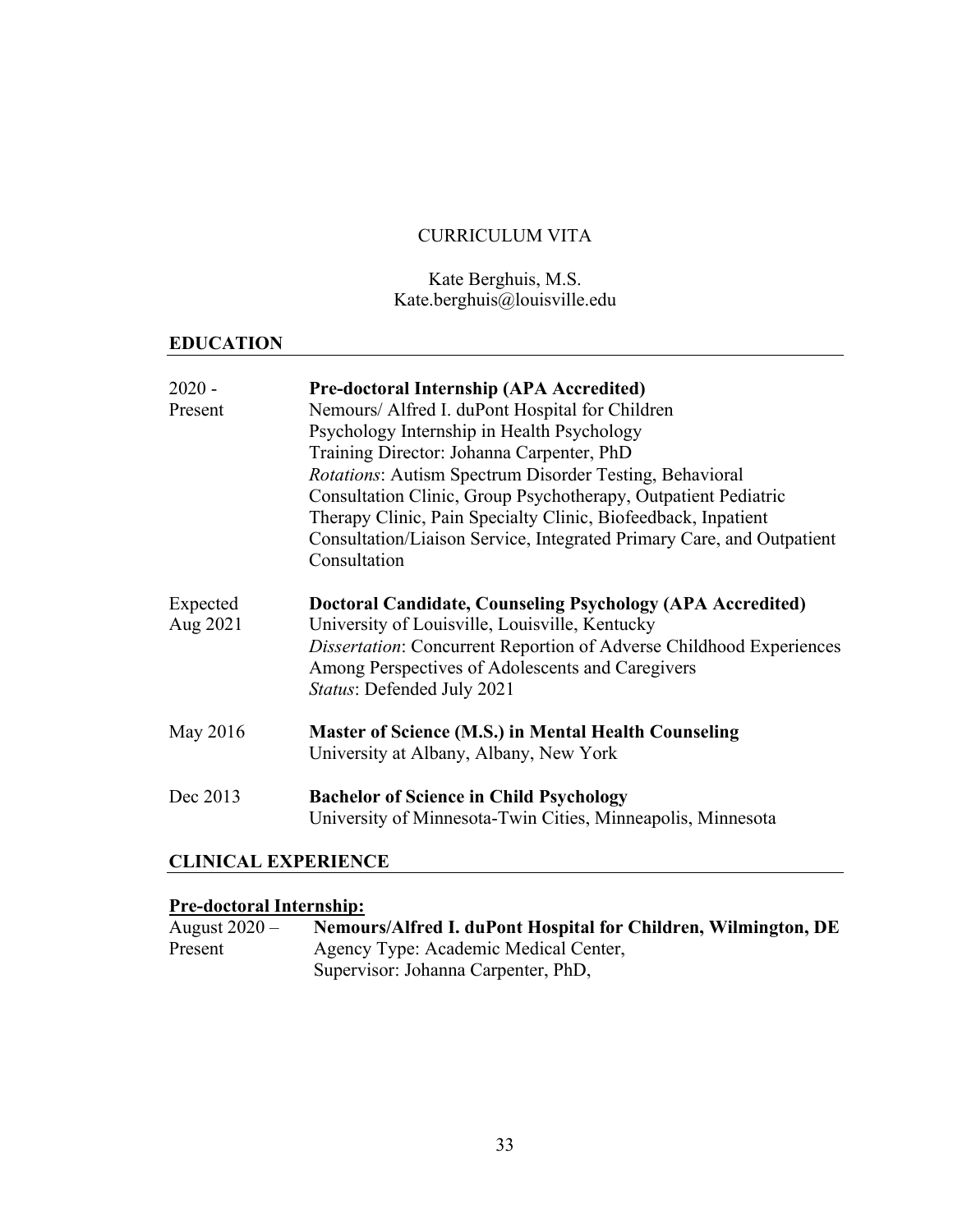- Utilize evidence-based interventions (e.g., cognitive-behavioral therapy, behavioral therapy, motivational interviewing) in pediatric consultation/liaison services requested from a wide range of medical subspecialty services (endocrinology, gastroenterology, neurology, general pediatrics) to address acute and chronic psychological concerns with hospitalization, treatment, and adjustment to medical conditions for patients, parents, and siblings
- Evaluate and treat various pain conditions (e.g., neuromuscular-related pain, arthritis/joint inflammation, sports injury pain, nerve injuries, AMPS, POTS) in an outpatient setting on a multidisciplinary pediatric pain team
- Administer biofeedback to children 8 years and older using a 4-6 session protocol with various biofeedback software (e.g., Infiniti, Nexus, Alive)
- Provide behavior therapy and consultation for parents and children 6 years and younger for a wide range of behavioral management and emotional difficulties using empirically-based approaches (e.g., techniques from PCIT) while receiving live supervision via one-way mirror
- Deliver brief consultative services and testing to families with concerns about their child's developmental, behavioral, emotional, and/or social functioning
- Co-lead Parent-Child Conduct Group to addresses common disruptive behaviors associated with ADHD
- Conduct assessments to provide differential diagnosis of ASD, developmental or intellectual disabilities, and ADHD
- Conduct autism evaluations, including administration of the modified ADOS-2 Modules 1-4 and Toddler Module as well as other standardized assessments

### **Practicum Experiences:**

| June 2019 - | <b>Bingham Clinic, Division of Child and Adolescent</b>                                                                                                                                                                                                                                                                                                                                                                                                     |
|-------------|-------------------------------------------------------------------------------------------------------------------------------------------------------------------------------------------------------------------------------------------------------------------------------------------------------------------------------------------------------------------------------------------------------------------------------------------------------------|
| June 2020   | <b>Psychiatry, Louisville, KY</b>                                                                                                                                                                                                                                                                                                                                                                                                                           |
|             | Agency Type: Academic Medical Center                                                                                                                                                                                                                                                                                                                                                                                                                        |
|             | Supervisors: Christine Brady, Ph.D., and Courtney Smith, Ph.D.                                                                                                                                                                                                                                                                                                                                                                                              |
|             | • Utilized evidence-based interventions (e.g., cognitive-<br>behavioral therapy, behavioral therapy, motivational<br>interviewing) in pediatric consultation/liaison services<br>requested from a wide range of medical services<br>(hematology/oncology and solid organ transplant) to address<br>acute and chronic psychological concerns with hospitalization,<br>treatment, and adjustment to medical conditions for patients,<br>parents, and siblings |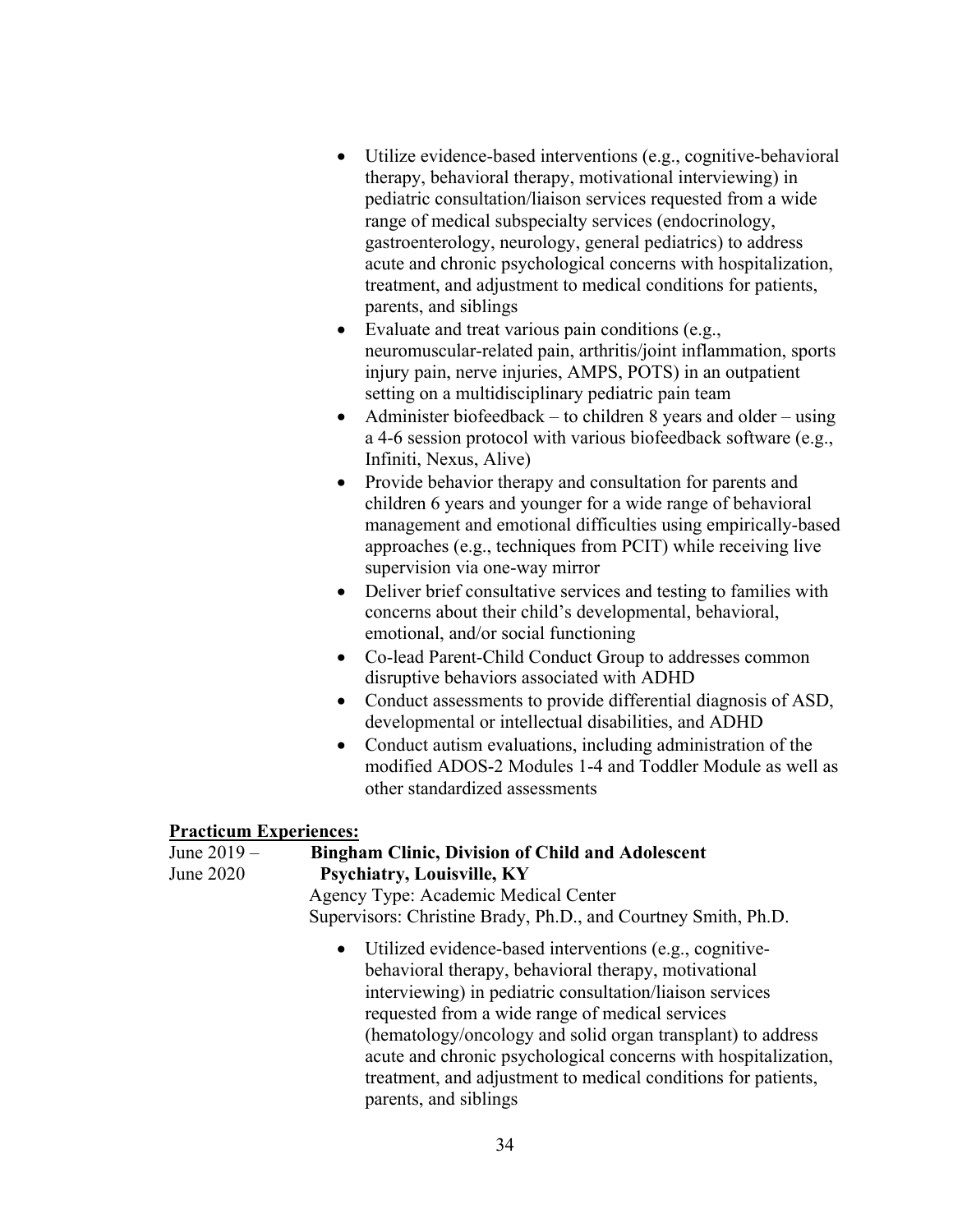|                            | Collaborated with other professionals $-$ including attending<br>physicians, pediatric forensics, social workers, child life<br>specialists, nurse practitioners, etc. $-$ in multidisciplinary<br>approaches (e.g., case management, communication of<br>treatment plans, discharge planning)<br>Participated in psychology rounds and attend care conference<br>$\bullet$<br>meetings with different medical specialty teams to advocate on<br>behalf of patients' psychological and behavioral needs<br>Conducted biofeedback with patients in the hospital setting<br>$\bullet$<br>Trained in Children's Health & Illness Recovery Program<br>$\bullet$<br>(CHIRP), an interdisciplinary family-based treatment program,<br>under the supervision of Dr. Bryan Carter<br>Attended weekly Resident Grand Rounds lecture series and<br>$\bullet$<br>monthly Morbidity and Mortality Rounds                                                                                                                                                                                                                                                                                                                                                                                                                                                                                                                                                                                                                                                         |
|----------------------------|------------------------------------------------------------------------------------------------------------------------------------------------------------------------------------------------------------------------------------------------------------------------------------------------------------------------------------------------------------------------------------------------------------------------------------------------------------------------------------------------------------------------------------------------------------------------------------------------------------------------------------------------------------------------------------------------------------------------------------------------------------------------------------------------------------------------------------------------------------------------------------------------------------------------------------------------------------------------------------------------------------------------------------------------------------------------------------------------------------------------------------------------------------------------------------------------------------------------------------------------------------------------------------------------------------------------------------------------------------------------------------------------------------------------------------------------------------------------------------------------------------------------------------------------------|
| June 2018 -<br>May 2019    | <b>Weisskopf Child Evaluation Center, Department of Pediatrics,</b><br>University of Louisville School of Medicine, Louisville, KY<br>Agency Type: Academic Medical Center<br>Supervisor: Eva Markham, Ed.D.<br>Administered and wrote comprehensive reports for<br>$\bullet$<br>psychodiagnostic assessments - cognitive (e.g., WISC-V,<br>WPPSI-IV, WAIS-IV, WASI-II), achievement (e.g., KTEA-3<br>Brief, WIAT-III), and neuropsychological (e.g., ADOS-2,<br>BRIEF, Wisconsin Card Sorting Test, NEPSY-2) – from 12<br>months to 17 years old<br>Co-led the Incredible Years, an evidence-based group for 5 to<br>$\bullet$<br>8-year olds using dinosaur themed materials and life-size<br>puppets to strengthen social, emotional, and academic<br>competencies in children with behavioral and emotional<br>difficulties<br>Worked as part of a multidisciplinary team with developmental<br>pediatricians, speech-language pathologists, occupational<br>therapists, and dieticians who specialize in diagnosing and<br>treating developmental disabilities, congenital anomalies,<br>genetic disorders, autism spectrum disorder, organic behavior<br>disorders, and learning disabilities through evidence-based<br>practices<br>Engaged in live supervision through direct observation<br>Participated in didactic seminars and weekly developmental<br>$\bullet$<br>clinicians' meetings<br>Presented on the Behavior Assessment System for Children,<br>$\bullet$<br>Third Edition (BASC-3) at the developmental clinicians'<br>meeting |
| May $2017 -$<br>April 2018 | <b>Norton's Children Medical Center, Louisville, KY</b><br>Agency Type: Pediatric Primary Care Clinic                                                                                                                                                                                                                                                                                                                                                                                                                                                                                                                                                                                                                                                                                                                                                                                                                                                                                                                                                                                                                                                                                                                                                                                                                                                                                                                                                                                                                                                |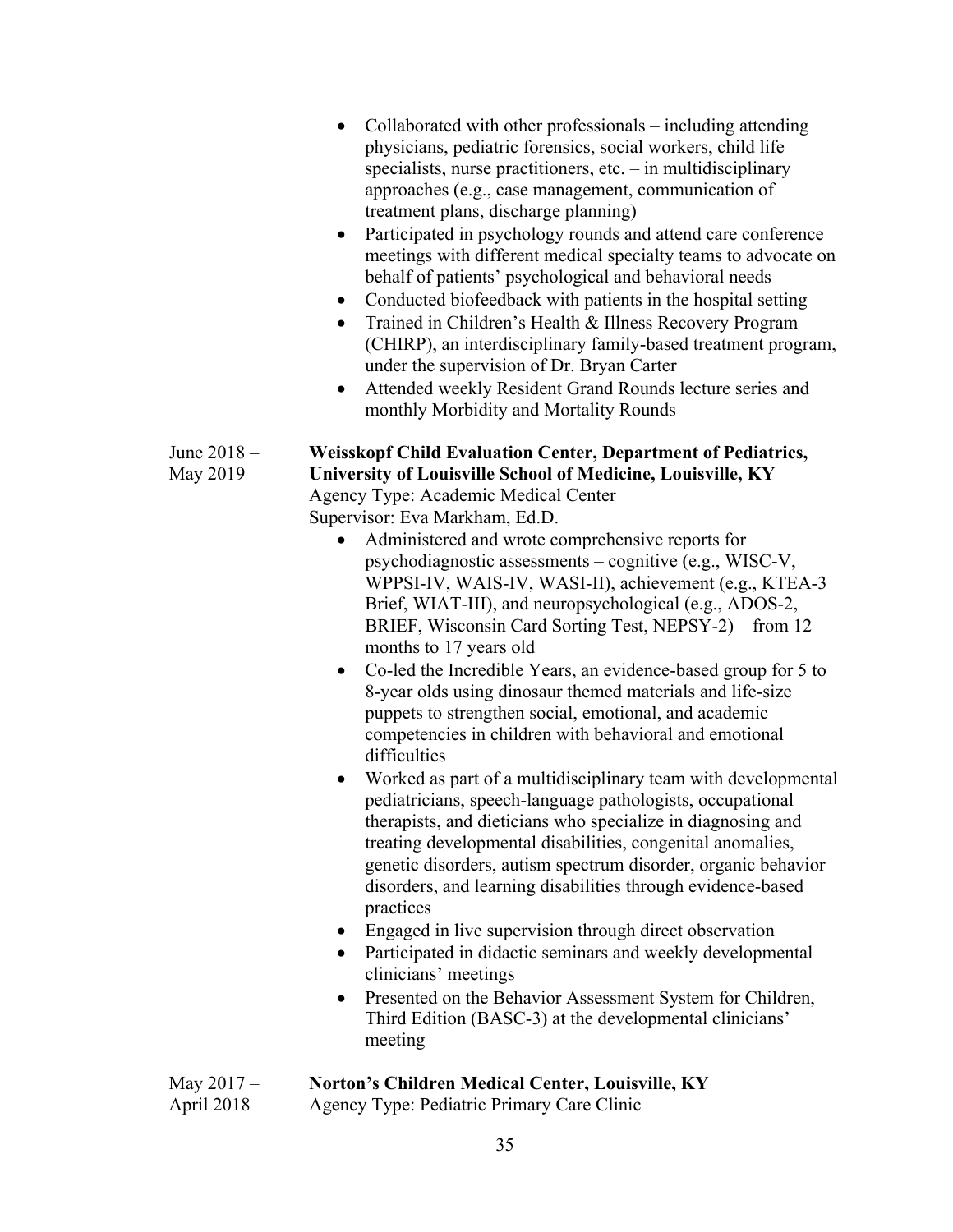Supervisor: Katy Hopkins, Ph.D.

|                            | Provided brief models of psychotherapy using evidence-based<br>$\bullet$<br>treatments (e.g., CBT, Behavioral Therapy, Motivational<br>Interviewing, parent skills training) for individuals and families<br>of youth aged 5 to 18-years old<br>Received warm handoffs between medical providers and<br>٠<br>patients for concerns with behavioral, mental health, and<br>difficulties coping with a medical issue<br>Delivered consultation for patients which included initial<br>$\bullet$<br>assessment, service referrals, and follow-up care if patients<br>required longer term mental health care<br>Provided curbside consultation with medical providers<br>regarding complex patient presentations<br>Engaged in monthly treatment team meetings with the<br>pediatricians                                                                                                                                                                                                                                                           |
|----------------------------|-------------------------------------------------------------------------------------------------------------------------------------------------------------------------------------------------------------------------------------------------------------------------------------------------------------------------------------------------------------------------------------------------------------------------------------------------------------------------------------------------------------------------------------------------------------------------------------------------------------------------------------------------------------------------------------------------------------------------------------------------------------------------------------------------------------------------------------------------------------------------------------------------------------------------------------------------------------------------------------------------------------------------------------------------|
| Aug $2017 -$<br>April 2018 | <b>University of Louisville Pediatrics, Louisville, KY</b><br>Agency Type: Pediatrics Primary Care Clinic<br>Supervisor: Katy Hopkins, Ph.D.                                                                                                                                                                                                                                                                                                                                                                                                                                                                                                                                                                                                                                                                                                                                                                                                                                                                                                    |
|                            | Provided brief models of psychotherapy using evidence-based<br>$\bullet$<br>treatments (e.g., CBT, Behavioral Therapy, Motivational<br>Interviewing, parent skills training) for individuals and families<br>of youth aged 2 to 18-years old<br>Received warm handoffs between medical providers and<br>$\bullet$<br>patients for concerns with behavioral, mental health, and<br>difficulties coping with a medical issue<br>Delivered consultation for patients which included initial<br>$\bullet$<br>assessment, service referrals, and follow-up care if patients<br>needed longer term mental health care<br>Provided curbside consultation with medical providers<br>$\bullet$<br>regarding complex patient presentations<br>Organized and facilitated a professional development<br>workshop on mindfulness and stress management to prevent<br>burnout amongst the clinical and administrative staff in the<br>clinic<br>Participated in the site's team huddles, with a focus on<br>$\bullet$<br>coordinating care of shared patients |
| Aug $2016 -$<br>May 2017   | Cardinal Success Program @ Shawnee Middle and High School,<br>Louisville, KY<br>Agency Type: Public Middle and High School/Departmental Clinic<br>Supervisor: Katy Hopkins, PhD                                                                                                                                                                                                                                                                                                                                                                                                                                                                                                                                                                                                                                                                                                                                                                                                                                                                 |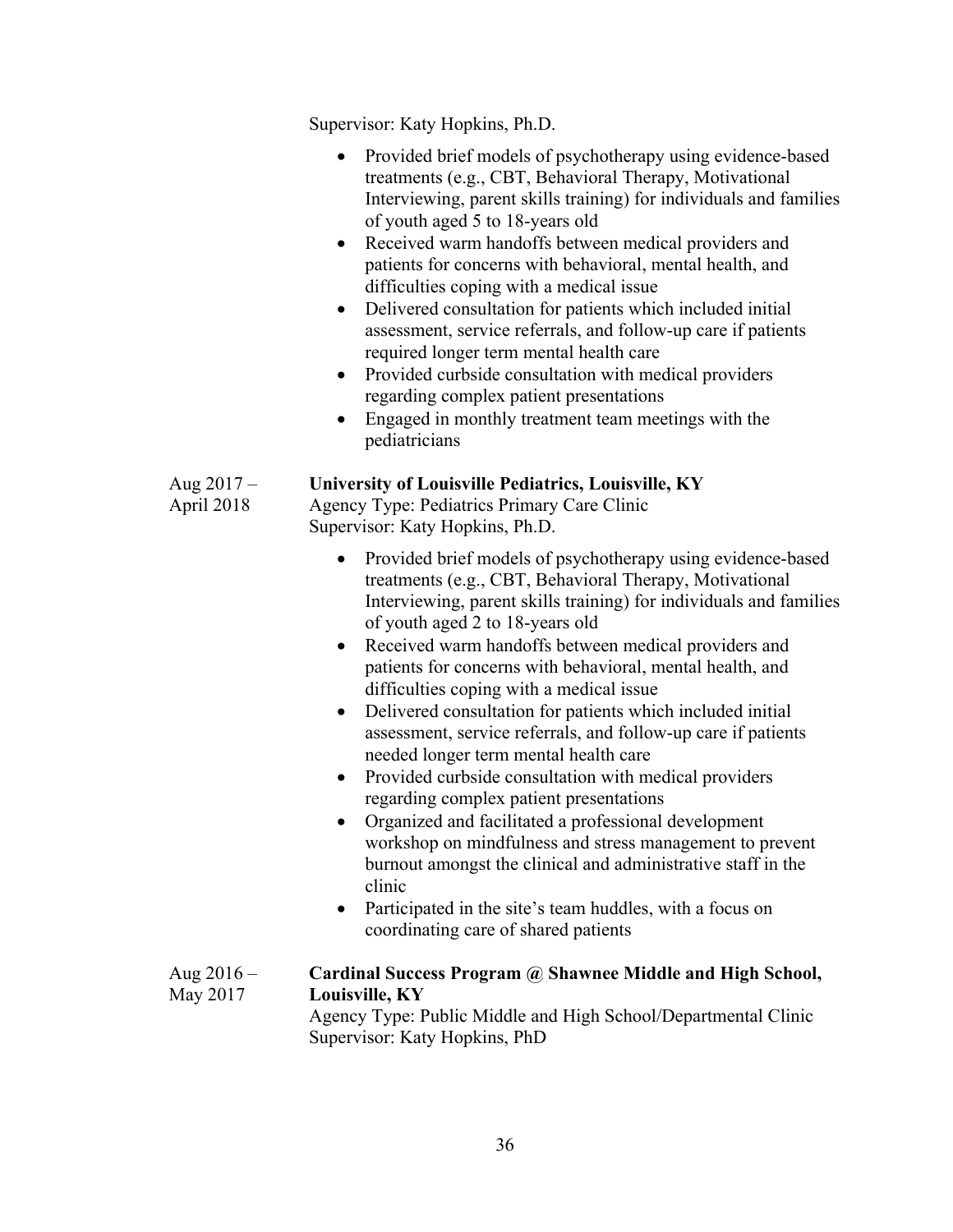- Provided individual, family, and group therapy to middle and high school students in a low-income historically underserved community
- Co-facilitated two groups for high school students using a manualized CBT depression prevention program, TIM & SARA
- Coordinated and implemented telepsychiatry appointments for clients with a child and adolescent psychiatry clinic
- Collaborated with staff and participated in meetings on education plans for clients (e.g., 504 plans and IEPs)
- Consulted with parents and provided parent skills training
- Provided consultation and corrective action to teachers and school personnel concerning students with mental health concerns

### Jan 2015 – **Senior Hope Counseling, Albany, NY**

Dec 2015 Agency Type: Outpatient Chemical Dependency Clinic Supervisor: Cindy Metzger, LCSW

- Maintained a caseload of individual clients 50 years and older – seeking help for chemical dependency concerns
- Co-facilitated diverse groups such as Mental Health Recovery, Program Alumni, Understanding Addictions, and Women's Group for  $10 - 15$  clients in each group
- Conducted intake assessments to deem appropriateness of the organization for the clients

# **PROFESSIONAL EXPERIENCE**

# 2019 – 2020 **Program Coordinator for the Center of Family and Community Well-Being**

University of Louisville, Louisville, KY

Supervisor: Becky Antle, Ph.D., Emma Sterrett-Hong, Ph.D.

- Evaluate data and summarize results to create reports for various local and state organizations
- Identify effective training and organizational improvement strategies, such as the role of learning readiness, organizational/supervisor support, and training reinforcement in transfer of information
- Systematize master's students licensing hours for the Marriage and Family Social Work program
- Execute a university-funded project to offer psychoeducational groups on mental health concerns and healthy relationship styles for undergraduate and graduate students on campus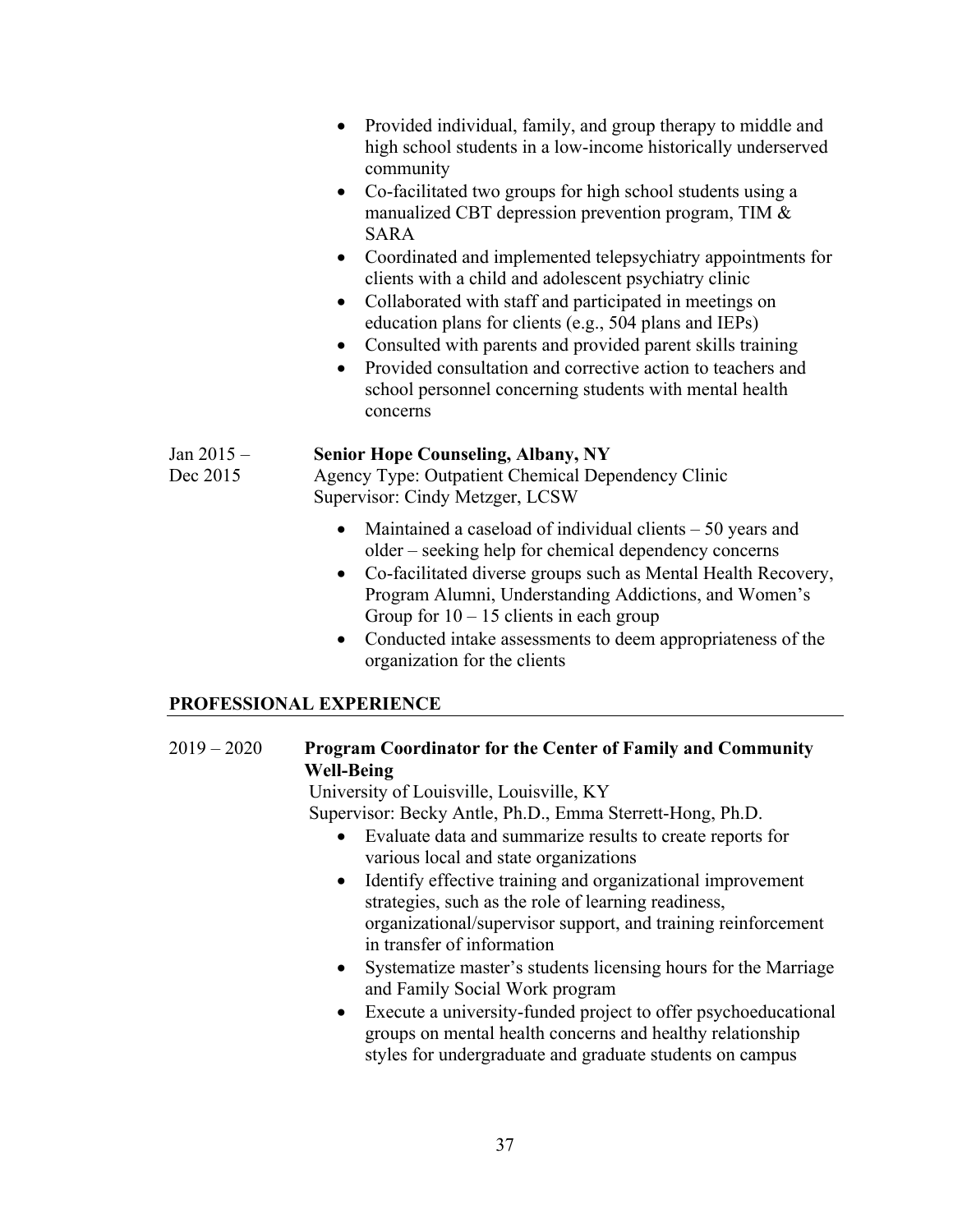- Collect and analyze data on the psychoeducational groups for the Provost to identify trends in academic enrollment and attrition rates
- Formulate focus groups for an agency providing homes for youth involved with the child welfare system
- Aide in curriculum development for a 3-day suicide training for diverse professionals in mental health
- Consult with a local agency who provides care for individuals with intellectual and developmental disabilities to create surveys for their annual state report
- Train employers on how to conduct standardized assessments to ensure reliable and valid data sets

#### 2014 – 2016 **Undergraduate Advisor**

University at Albany, Albany, NY

Supervisor: Heidi Audino, Director of Pathways into Education

- Advised Educational Studies minor students on issues such as career decisions, course selection, and progress towards graduation
- Created and manage databases to organize test scores and other materials
- Promoted Education graduate programs and created recruitment materials for the university
- Assisted Director of Education with daily office tasks

### **PUBLICATIONS**

- Woo, H., Bang, N. M., Lee, J., & **Berghuis, K. J**. (2020). A meta-analysis of the counseling literature on technology-assisted distance supervision. *International Journal for the Advancement of Counseling.*
- **Berghuis, K. J**., Pössel, P., & Pittard, C. M. (2019). Perceived discrimination and depressive symptoms: Is the cognitive triad a moderator or mediator? *Child and Youth Care Forum*, *49,* 647–660. doi: 10.1007/s10566-019-09537-1
- McCubbin, L. M., & **Berghuis, K. J.** (2019). *McCubbin family resilience model*. Macmillan Encyclopedia of Intimate and Family Relationships: An Interdisciplinary Approach.
- Ertl, M. M., Longo, L. M., Groth Hoover, G., **Berghuis, K. J**., Prout, J., Hetz, M., & Martin, J. L. (2017). Running on empty: High self-esteem as a risk factor for exercise addiction. *Addiction Research & Theory*. doi:10.1080/16066359.2017.1347257

#### **MANUSCRIPTS IN PREPARATION & UNDER REVIEW**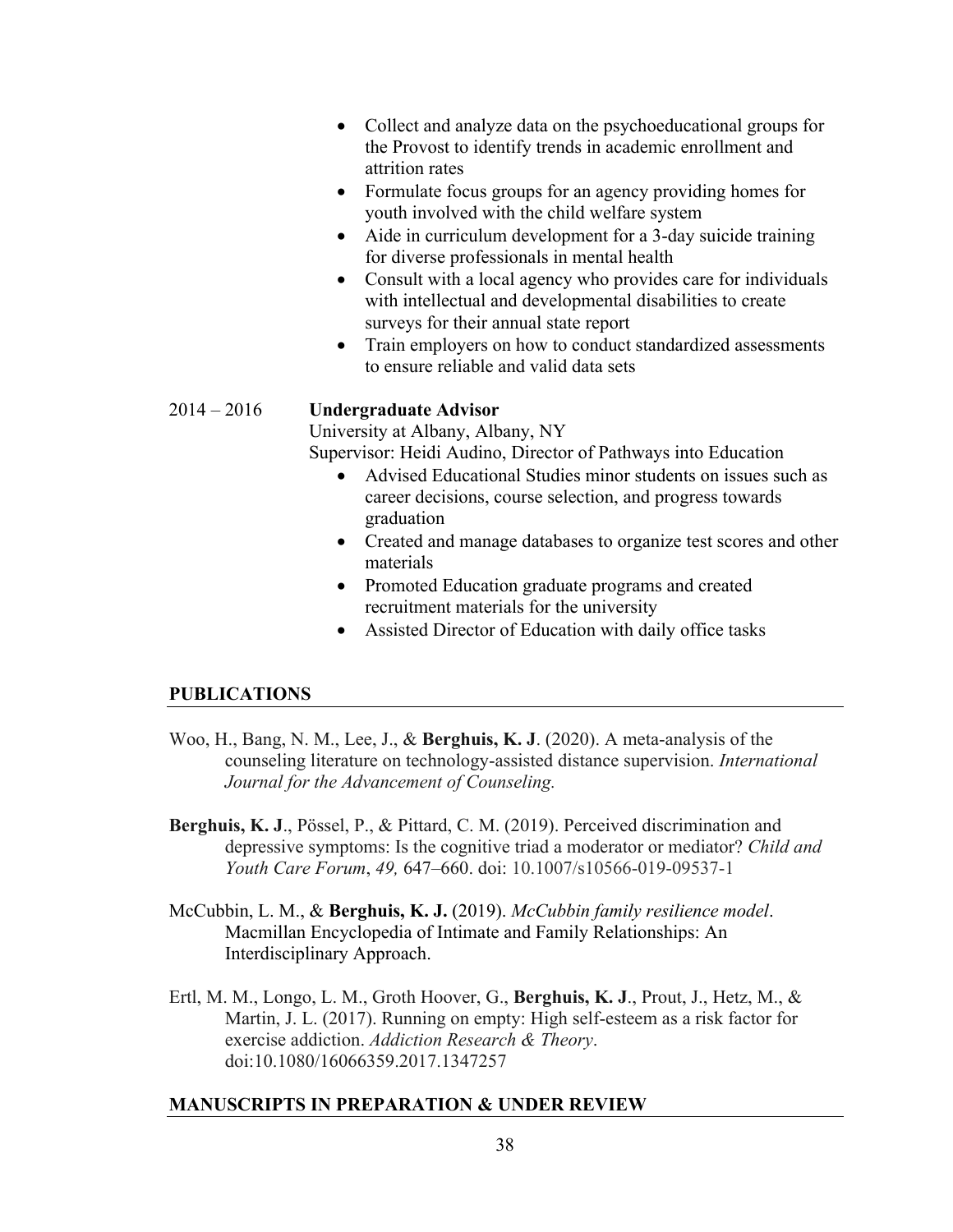- Kalstabakken, A. W., Desjardins, C. D., Anderson, J. E., Berghuis, K. J., Hillyer, C. K., Seiwert, M. J., Carlson, S. M., Zelazo, P. D., & Masten, A. S. (submitted). Executive function measures in early childhood screening: Concurrent and predictive validity.
- Mitchell, A. M., Heitz, H., Leach, S. M., & **Berghuis, K. J.** (submitted). Economic resources, health care access, and self-reported health: A latent class analysis.
- Lopez, L., Davis, D. W., Jones, V., Williams, P., & **Berghuis, K. J.** (in preparation). The impact of an educational intervention on medical support personnel's knowledge of a development screening tool.
- Lopez, L., Davis, D. W., Jones, V., Williams, P., & **Berghuis, K. J.** (in preparation). "Yes! I feel more confident" – The experiences of medical support personnel administering and scoring a standardized developmental screening tool.
- Hooper, L. M., XXX, & **Berghuis, K. J.** (in preparation). Parentification in early adolescence.
- Hooper, L. M., & **Berghuis, K. J.** (in preparation). Parentification in the United States.
- Hooper, L. M., **Berghuis, K. J.,** & XXX. (in preparation). Examining parentification among an understudied population: An exploratory study of male college students.
- Mitchell, A. M, Kim, S. Y., **Berghuis, K. J.**, & XXX. (in preparation). Childhood adversity and serum cytokines in adulthood: The roles of psychological, behavioral, and relational pathways.

#### **REPORTS**

Citizen Review Panel & **Student Citizen Review Panel.** (June, 2017). *Citizen Review Panels' state fiscal year 2017-2018 annual work report.* Report submitted to the Kentucky Cabinet for Health and Family Services Department for Community Based Services.

#### **CONFERENCE AND PROFESSIONAL PRESENTATIONS**

#### *Paper Presentations and Symposia*

- Washington, A., **Berghuis, K. J.**, Geary, M., Gonzaga, K. P., Yao, T., & Zhong, J. (2019, October). *Legacies of the Middle Passage.* Symposium presented at 2019 Universities Studying Slavery at Xavier University, Cincinnati, OH.
- **Berghuis, K. J.,** Pössel, P., Marshall, A. A., Smith, E. J., Hayes, L., & Polanco-Roman, L. (2018, August). *How does discrimination make us (mentally) ill?* Paper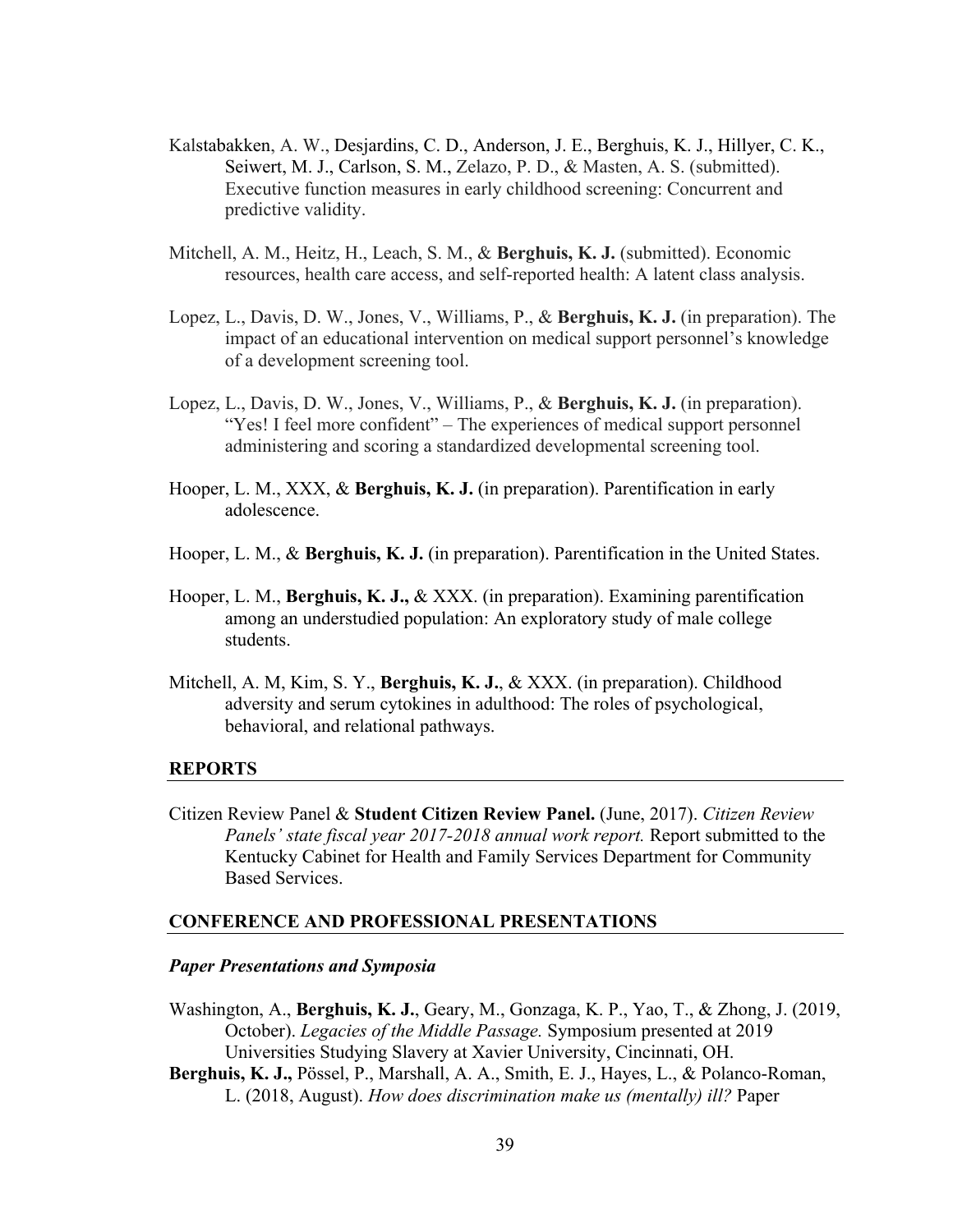presented at the 126<sup>th</sup> Annual American Psychological Association Convention, San Francisco, CA.

**Berghuis, K. J.,** Pössel, P., Marshall, A. A., Smith, E. J., & Hayes, L. (2018, April). (*How*) does discrimination make us depressed? Paper presented at the 31<sup>st</sup> Great Lakes Regional Counseling Psychology Conference, Kalamazoo, MI.

#### *Poster Presentations*

- Zeroth, J. A., **Berghuis, K. J.,** & Salamon, K. S. (2021, April 8–9). *Gender similarities and differences in an outpatient pediatric chronic pain program* [Poster presentation]*.* 2021 Virtual Society of Pediatric Psychology Annual Conference.
- **Berghuis, K. J.**, Pössel, P., & Pittard, C. M. (2017, April). *Examining the Relation Between Discrimination, the Cognitive Triad, and Depressive Symptoms in Youth.* Poster presented at the Kentucky Psychological Foundation Spring Academic Conference, Louisville, KY.
- Ertl, M. M., Longo, L. M., Groth Hoover, G., **Berghuis, K. J**., Prout, J., Hetz, M., Martin, J. L., & Pazienza, R. (2017, May). *High self-esteem as a potential maintaining factor of exercise addiction among women.* Poster presented at the 29th Annual Association for Psychological Science Convention, Boston, MA.
- **Berghuis, K. J.,** Martin, J. L., Martens, M. P., & Cimini, M. D. (2015, August). *The Roles of Negative Urgency and Depressive Symptoms in Alcohol-Related Problems Among College Students.* Poster presented at the 123<sup>rd</sup> annual convention of the American Psychological Association, Toronto, ON.
- Buckner, L. M., Martin, J. L., & **Berghuis, K. J**. (2015, August). *The Role of Protective Behavioral Strategies in Alcohol-Related Outcomes for College Students of Color.* Poster presented at the 123<sup>rd</sup> annual convention of the American Psychological Association, Toronto, ON.
- Buckner, L. M., **Berghuis, K. J.** (2015, August). *The Role of Protective Behavioral Strategies in Alcohol-Related Outcomes for College Students of Color.* Poster presented at the School of Education Day, Albany, NY.
- Wenzel, A., **Berghuis, K. J.**, Hillyer, C., Seiwert, M., Anderson, J., Zelazo, P., Carlson, S. M, & Masten, A. (2013, April). *Validity of Executive Function Assessment for Early Childhood Screening in an Urban School District.* Poster presented at the biennial meeting of the Society for Research in Child Development, Seattle, WA.

#### **RESEARCH EXPERIENCE**

2016 – 2020 **Research Team Member** *In-School Depression Prevention Program*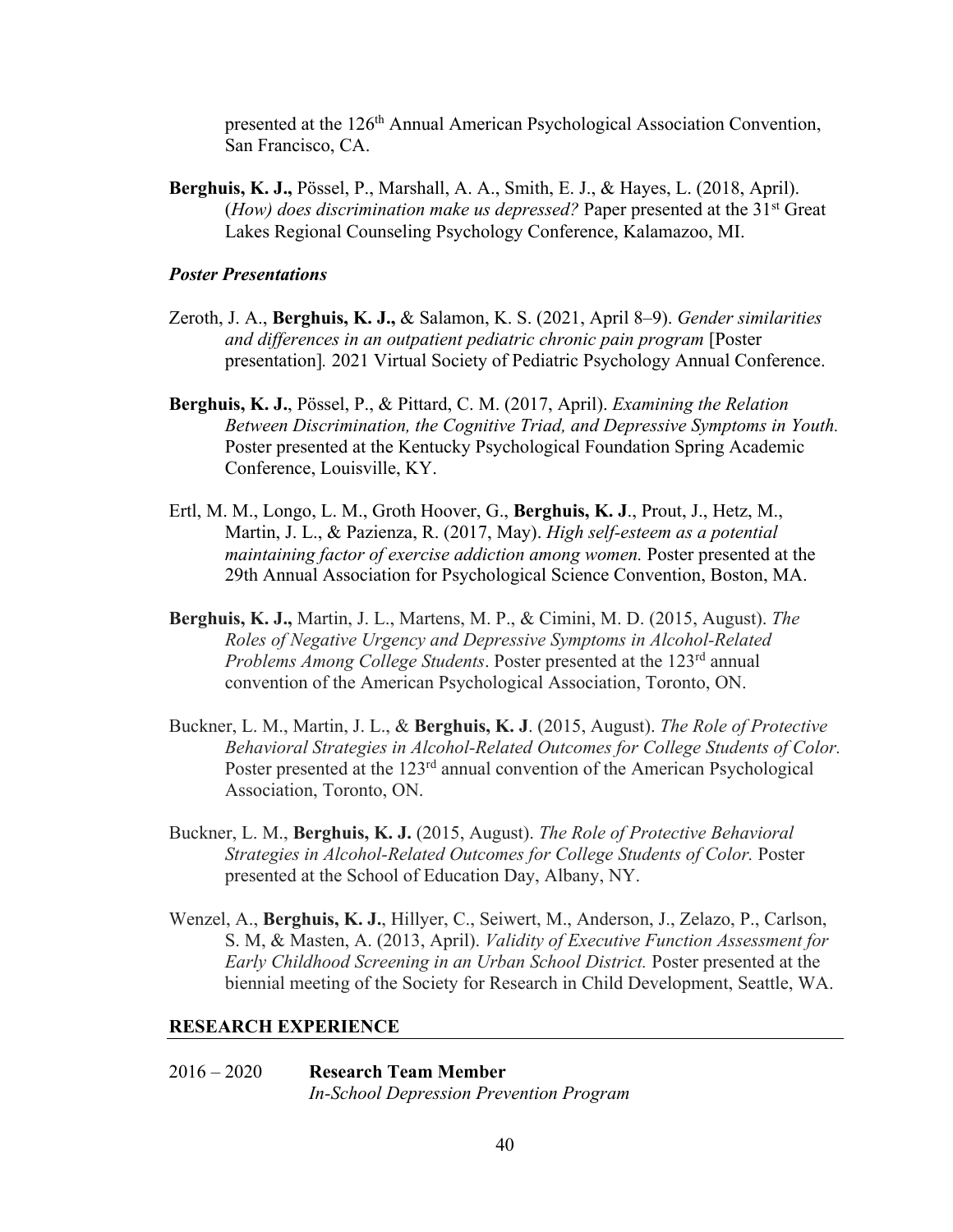Supervisor: Patrick Pössel, Ph.D.

- Collect data for the school CBT prevention program, TIM & SARA, to reduce the incidence of depressive symptoms in a racially and ethnically diverse group of high school students
- Identify how to improve outcome effects for prevention in groups
- Manage, process, and analyze data to evolve program design and implementation

## 2019 **Research Associate**

Department of Communication Sciences and Disorders University of Louisville School of Medicine Supervisors: Leslie Lopez, M.S.

- Assisted with data collection in three pediatric primary care clinics on the Parents' Evaluation of Developmental Status (PEDS) questionnaire
- Monitored PEDS response forms to provide study feedback to the medical staff who were implementing the questionnaire within their clinic
- Critiqued all PEDS forms collected in study and was considered the gold standard assessor

#### 2018 – 2019 **Graduate Assistantship**

University of Louisville, Department of Counseling & Human Development

Supervisor: Amanda Mitchell, Ph.D.

- Served as a junior research mentor to two master's students to advance their depth and breadth of the research process
- Reviewed manuscripts for health behavior journals
- Collected, cleaned, and analyzed data in SPSS
- Supported in the dissemination of a study through MTurk
- Created surveys on Qualtrics for a study on socioeconomic position and self-rated health
- Reviewed IRB protocols and conducted literature searches for a study on socioeconomic position and self-rated health
- Edited an application for the Research and Faculty Development Grant

### 2016 – 2019 **Graduate Assistantship**

University of Louisville, Department of Counseling & Human Development

Supervisor: Ahmad Washington, Ph.D.

• Conducted literature searches on various topics related to social justice and culturally sensitive issues to advance research studies (e.g., school-to-prison pipeline, redlining in Louisville,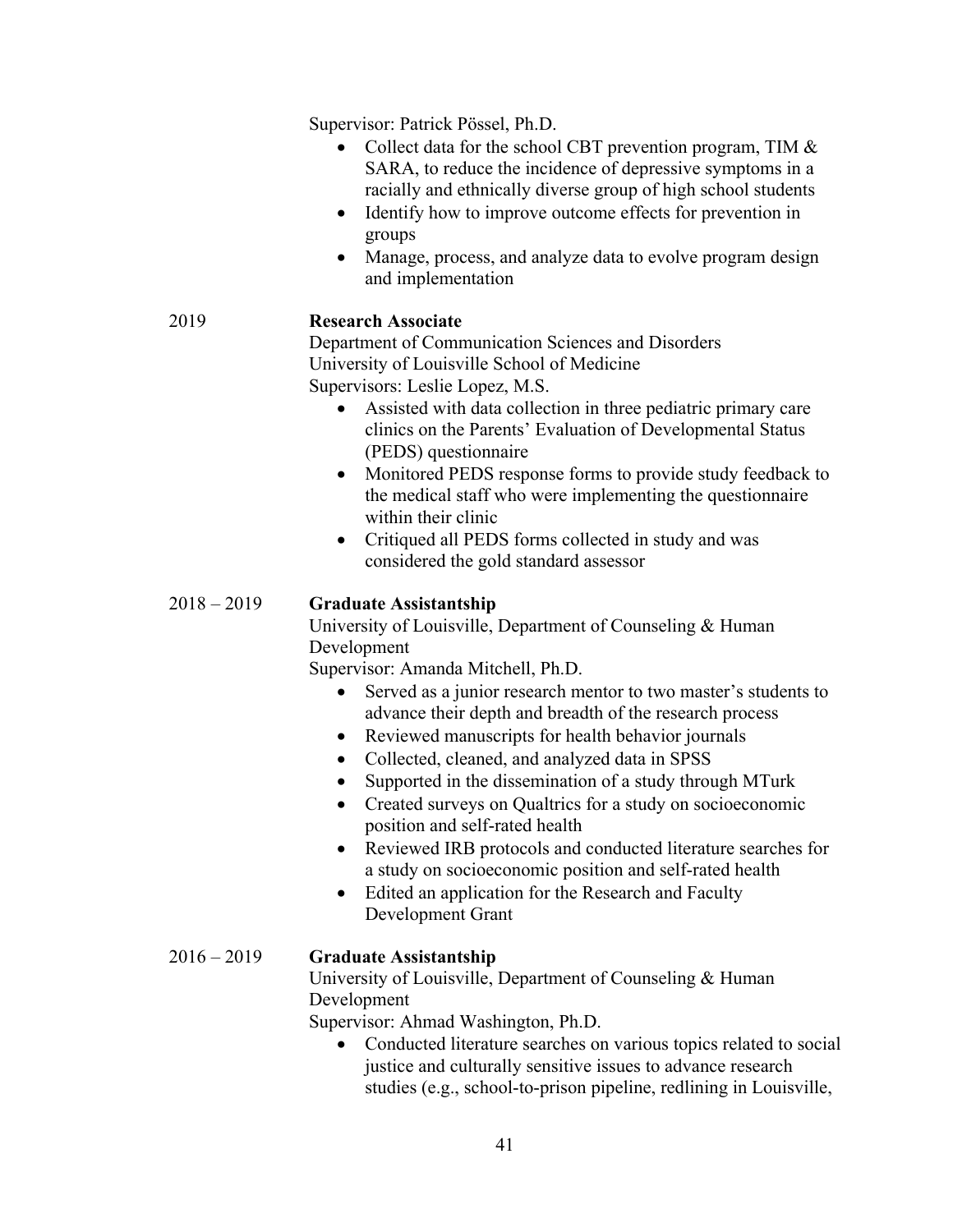overpathologizing of externalizing behaviors among Black youth, decolonization, structural racism)

## 2017 – 2018 **Graduate Assistantship**

University of Louisville, Department of Counseling & Human Development

Supervisor: Lisa Hooper, Ph.D.

- Co-authored a literature review, an exploratory study, and a chapter on parentification
- Performed literature searches on parentification
- Assisted with logistics and execution of data collection initiatives
- Revised and updated student handbooks for the Department of Counselor Education Master's and Ph.D. programs

# 2016 – 2018 **Graduate Assistantship**

University of Louisville, Department of Counseling & Human Development

Supervisor: Lali McCubbin, Ph.D.

- Co-authored a chapter for Macmillan Encyclopedia of Intimate and Family Relationships
- Graded clinical case conceptualizations as a teaching assistant for differential diagnosis, EPCY 621
- Assisted with IRB proposals
- Conducted literature searches for manuscripts and to advance research studies
- Performed statistical analyses (e.g., multiple regression, ANOVA, *t*-tests) to explore the relationships between resiliency and various health outcome variables
- Edited manuscripts with a focus on resiliency
- Reviewed manuscripts for an international journal

# 2015 – 2016 **Research Team Member**

University at Albany, Health and Addictive Behaviors Investigative Team,

Supervisor: Jessica L. Martin, Ph.D.

- Conducted literature reviews and co-authored a review manuscript on college drinking that was published in *Addition Research & Theory*
- Recruited subjects for study examining alcohol use and motivations to drink among college students
- Managed and responded to project-related email for ongoing projects

# 2012 – 2014 **Senior Lab Technician**

University of Minnesota, Institute of Child Development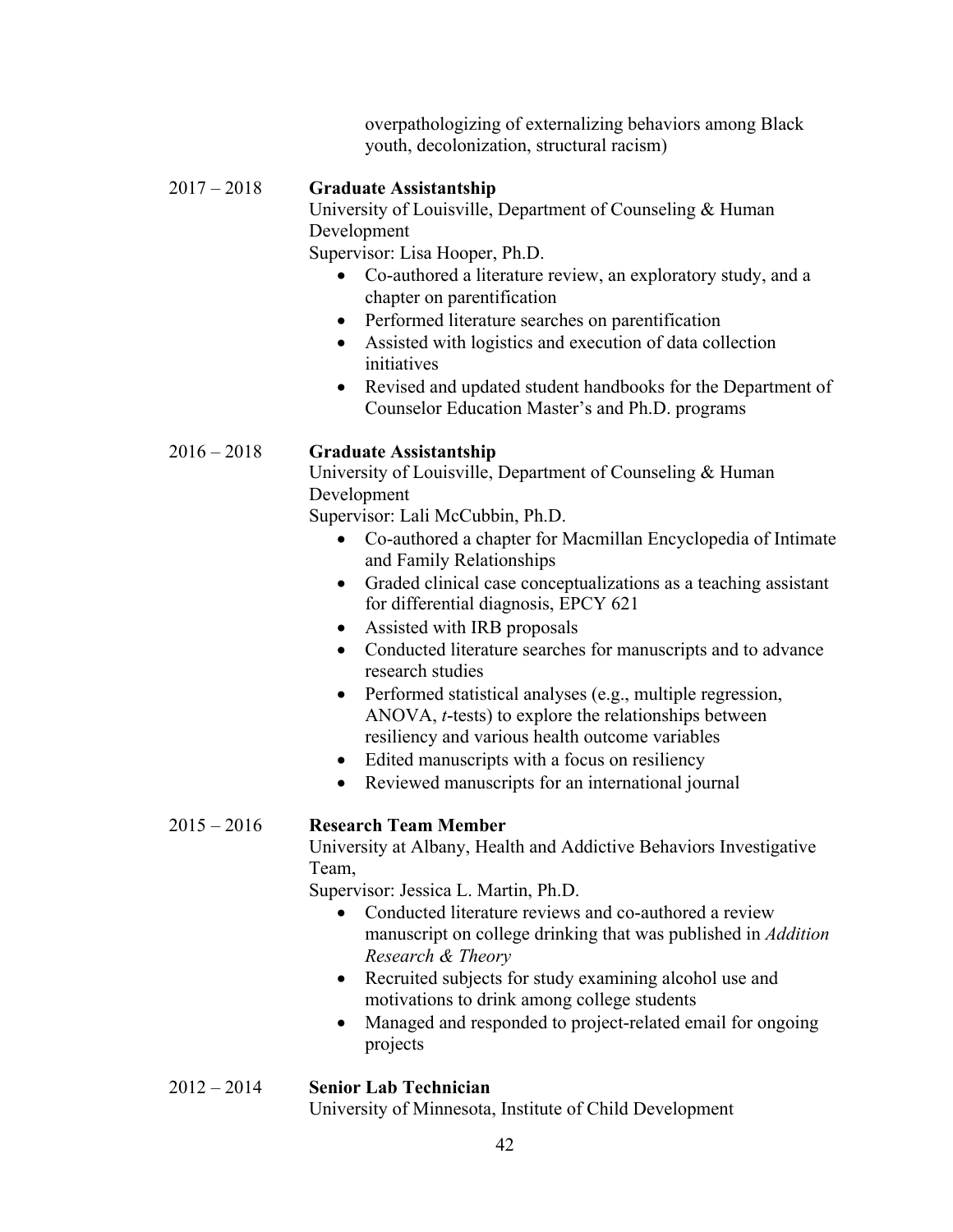# **Grant Title***: Promoting Executive Function to Enhance Learning in Homeless/Highly Mobile Children* **Grant**: *Institute of Education Sciences*

**Co-Investigators**: *Drs. Ann Masten, Stephanie Carlson, Phillip Zelazo*

- Administered one-on-one child individualized support, questionnaires, and standardized assessments to child participants (e.g., Flanker test, Dimensional Change Card Sort, Theory of Mind, Woodcock-Johnson, Stanford Binet) to study executive functioning skills as a strategic target for assessment, early childhood screening, and preventative intervention
- Built databases, managed data entry assistants, and wrote syntax to clean data
- Administered questionnaires to parent research participants (e.g., BRIEF, Wechsler Adult Intelligence Scale, ACEs, Life Events Questionnaire)
- Developed systems for recruiting, scheduling, and tracking highly mobile participants to ensure their continued involvement in the study
- Supervised and trained undergraduate research assistants in coding projects which resulted in hundreds of coded and easily queried videos for reliability measures

**Project Name:** *Validity of Executive Function Assessment for Early Childhood Screening in an Urban School District* **Funding:** *Fesler-Lampert Chair in Urban and Regional Affairs* **Investigator***: Dr. Ann Masten*

- Coordinated the study and worked in cooperation with Minneapolis Public School System to systematize their screening assessments at multiple community sites to gather data on school success with a focus on self-regulation skills
- Monitored transportation, organization, and replication of hundreds of documents with confidential personal information
- Managed, processed, and analyzed data
- Administered brief measures of executive function (e.g., Flanker test, Dimensional Change Card Sort, Theory of Mind) on tablets to child participants

**Project Name:** *Ready? Set. Go!* **Funding:** *People Serving People* **Investigator**: *Dr. Ann Masten*

- Formulated databases, managed data entry, and wrote syntax to clean data using SPSS
- Administered questionnaires to child and parent research participants aimed at understanding school success in homeless and disadvantaged mobile children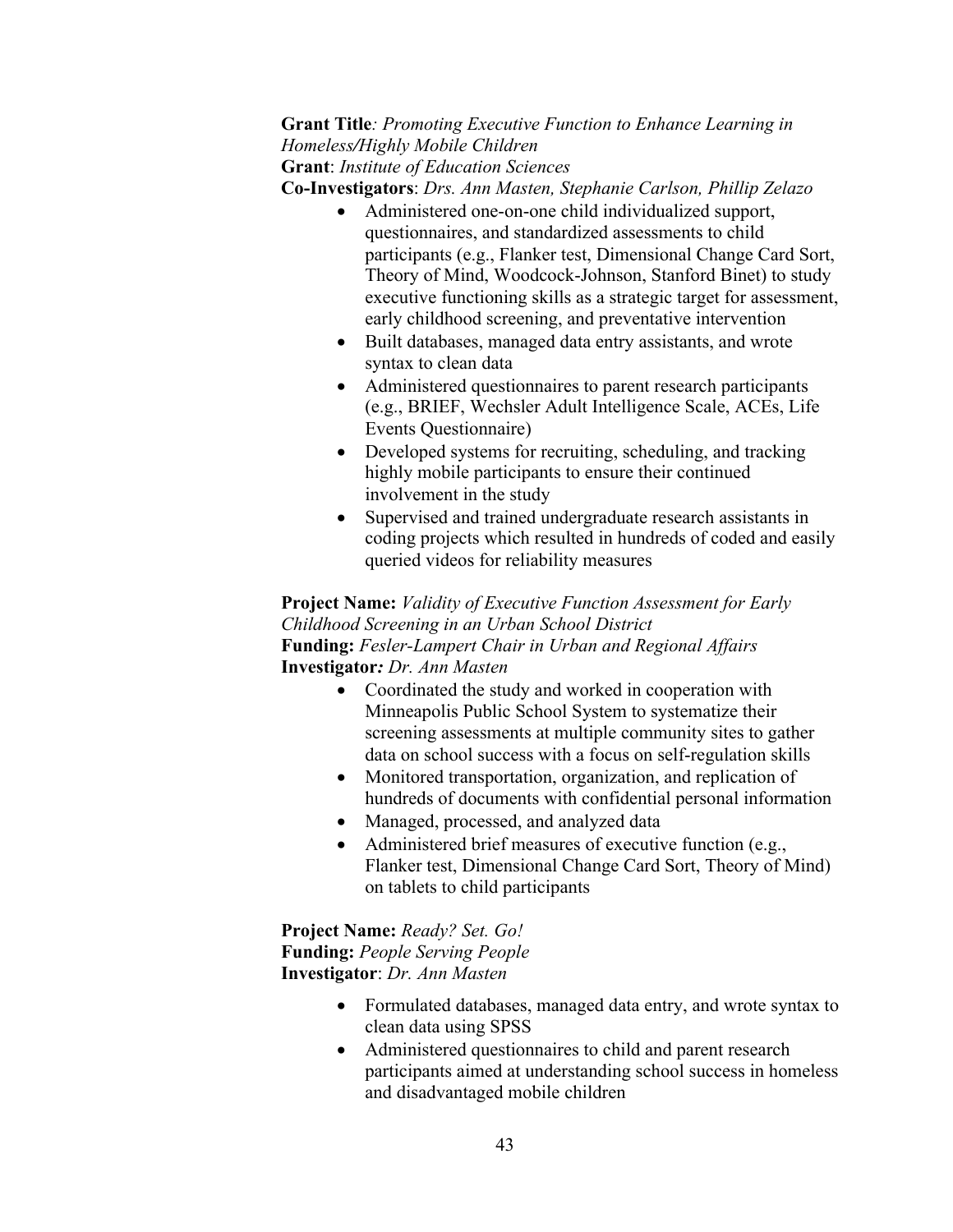• Conducted behavioral assessments with children (e.g. BRIEF-P, Woodcock Johnson, NEPSY-II, WISC-IV)

**Project Name:** *Executive Function in Learning and School Success of Homeless and Highly Mobile Children* **Funding:** *National Science Foundation* **Investigator:** *Dr. Ann Masten, Ph.D.*

- Interviewed homeless parents about their mental health and life stress on themselves and their children to transcribe and advance how to strategically target and time interventions to promote success in disadvantaged children
- Administered a variety of standard clinical questionnaires to parents (Tower of London Test, WAIS-IV, Stroop Test)
- Consented and administered questionnaires to child and parent research participants

## **Project Name:** *Coding Parent-Child Interactions*

- Coded over 100 videos on parent-child interactions in high risk families using a gold-standard coding system (Family Interaction Task Rating Tool)
- Met bi-monthly for inter-rater reliability checks for a qualitative study examining mother-child interactions designed to promote family interactions to understand communication patterns
- Adapted the coding manual to discern the contexts the coding system works for homeless and highly mobile population

### 2013 – 2014 **Research Assistant in Adolescent Development Lab**

University of Minnesota, Institute of Child Development Supervisor: Bonnie Klimes-Dougan, Ph.D.

- Collected participant data using imaging techniques to focus on systems known to be associated with stress/emotion regulatory systems implicated in depression
- Participated in discussions on cutting edge research in depressive, bipolar, and unipolar research participants
- Engaged in weekly lab meetings

### 2011 – 2012 **Undergraduate Research Assistant in Project Competence Research on Risk and Resilience Lab**

University of Minnesota, Institute of Child Development Supervisor: Ann Masten, Ph.D.

- Transcribed videos of parent-child interactions and categorized research themes
- Organized and edited databases using SPSS
- Administered questionnaires to adult participants (Woodcock-Johnson, WISC-IV, ACEs)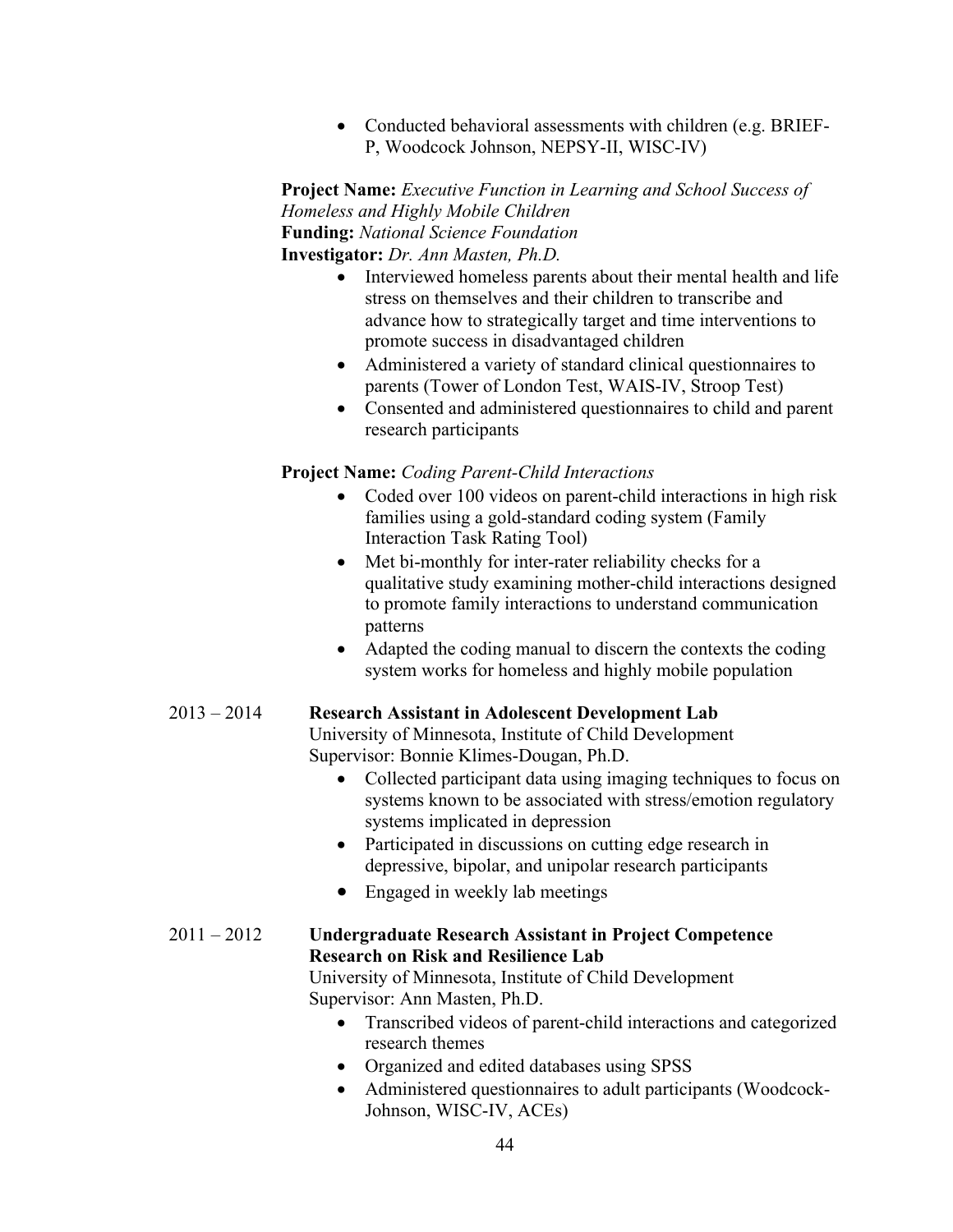# **AWARDS, HONORS, AND GRANTS**

| 2018 | Travel Grant (\$350), Graduate Student Council, University of Louisville                               |
|------|--------------------------------------------------------------------------------------------------------|
| 2017 | <b>Travel Grant (\$350), Graduate Student Council, University of Louisville</b>                        |
| 2015 | Van Slyke and Vanderzee Scholarship (\$875), Granted for academic<br>achievement, University at Albany |

#### **TEACHING EXPERIENCE**

#### **Instructor on Record, University of Louisville**

• ECPY 605, Human Development (Fall 2018)

#### **Teaching Assistant, University of Louisville Masters and Doctoral Level**

• ECPY 621, Differential Diagnosis and Treatment in Counseling (Spring 2018)

#### **Teaching Assistant, University at Albany**

**Undergraduate Level**

• ECPY 390

### **LEADERSHIP AND VOLUNTEER EXPERIENCE**

### Sept. 2018 – **Great Lakes Conference – Committee Member**

April 2019 University of Louisville

- Served as the student chair for the Registration and Disability Accommodations Section
- Crafted submission and registration templates for conference participants
- Organized and ran committee meetings to complete needed conference preparation tasks
- Communicated with other chair members to ensure all activities were completed on time and within proper scope and budget

#### **Ad Hoc Reviewer for Journals**

- March 2019 Journal of Health Behavior (student co-reviewer)
- Feb 2018 International Journal (student co-reviewer)
- Jan 2018 **Student Interviewer for Doctoral Interviews** University of Louisville

# April 2017 – **Student Member – Citizens Review Panel of Kentucky Child Welfare**

June 2018 Kentucky Cabinet for Health & Family Services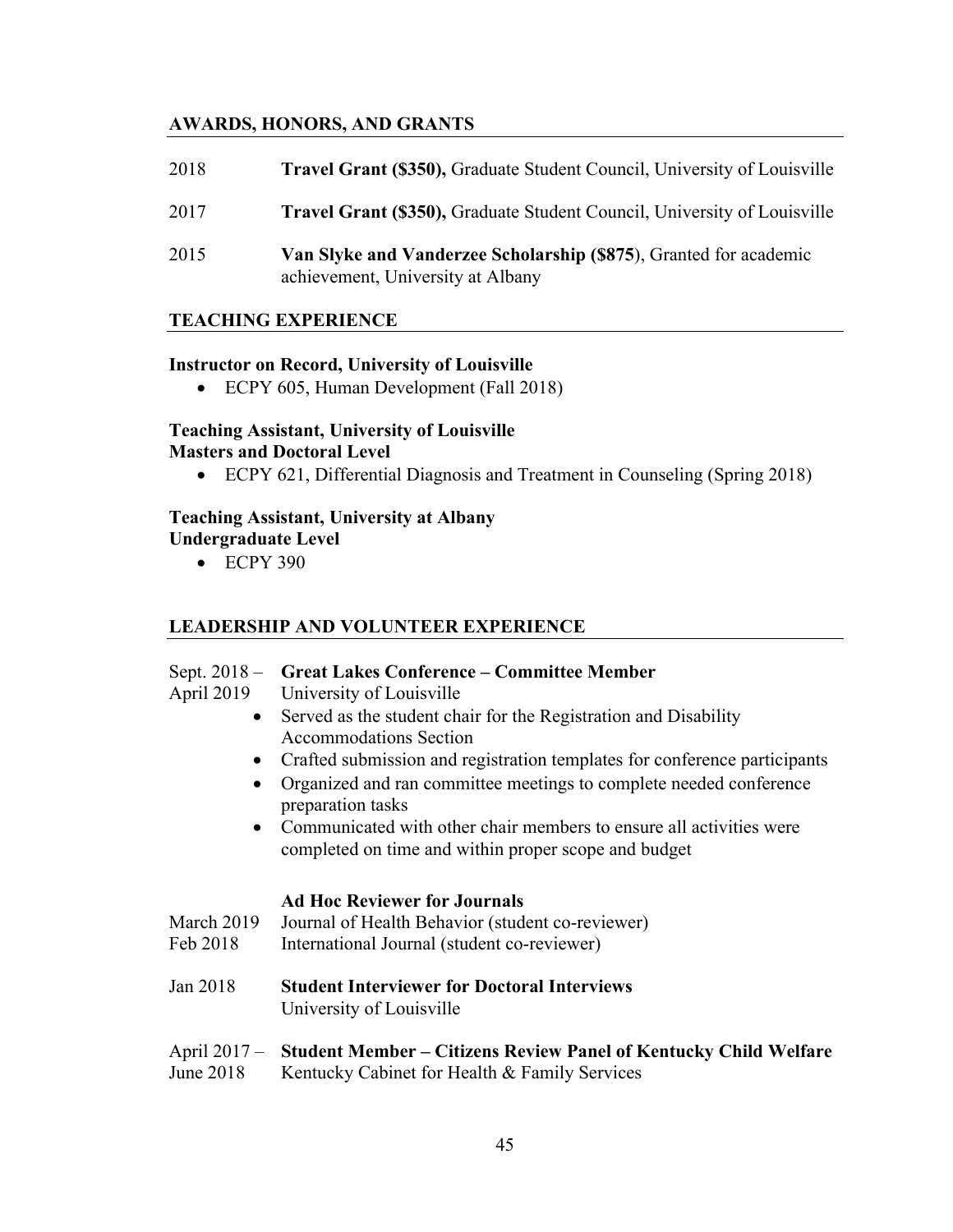|                           | Provided an evaluation of Kentucky's Cabinet for Health and Family<br>$\bullet$<br>Services by examining how well the Cabinet adheres to its policies and<br>procedures, determining whether the adoption and foster care systems<br>are working well together, and identifying if the Cabinet is<br>coordinating with others in the community to serve children and<br>families<br>Prepared and published an annual report with activities and<br>$\bullet$<br>recommendations to Kentucky's Cabinet for Health and Family<br>Services |
|---------------------------|-----------------------------------------------------------------------------------------------------------------------------------------------------------------------------------------------------------------------------------------------------------------------------------------------------------------------------------------------------------------------------------------------------------------------------------------------------------------------------------------------------------------------------------------|
| $Sept - Oct$<br>2017      | We Are Here USA, Hidden Voices Vision Wall                                                                                                                                                                                                                                                                                                                                                                                                                                                                                              |
|                           | Planned and enacted a sexual violence awareness event on campus<br>$\bullet$<br>Coordinated with students and faculty to promote the event and<br>$\bullet$<br>managed members to effectively implement the event                                                                                                                                                                                                                                                                                                                       |
| April 2017                | <b>Psychology Bowl Facilitator</b><br>Kentucky Psychological Foundation Spring Academic Conference                                                                                                                                                                                                                                                                                                                                                                                                                                      |
| Sept 2014<br>May 2016     | <b>Master's Student Representative</b><br>University at Albany<br>Represented master's cohort at Division Faculty meetings by raising<br>$\bullet$<br>student issues and communicating feedback and concerns to faculty<br>members<br>Reported meeting minutes to students<br>$\bullet$                                                                                                                                                                                                                                                 |
| Sept 2015                 | March 2015 – Diversity Conference Committee<br>University at Albany                                                                                                                                                                                                                                                                                                                                                                                                                                                                     |
|                           | Assisted with planning, organization, composition, outreach, and<br>$\bullet$<br>advertising for free student-led conference devoted to understanding<br>diversity and community outreach called Campus to Community:<br><b>Culturally Conscious Research and Practice</b>                                                                                                                                                                                                                                                              |
| Sept $2012 -$<br>May 2014 | Volunteer on Inpatient Child and Adolescent Mental Health Unit<br>University of Minnesota-Fairview Hospital<br>Supervisor: Sarah Blanchette                                                                                                                                                                                                                                                                                                                                                                                             |
|                           | Provided support to children and adolescents experiencing                                                                                                                                                                                                                                                                                                                                                                                                                                                                               |

- psychological disorders, emotional, and behavioral problems
- Assisted with the design and facilitation of therapy groups
- Maintained a safe and therapeutic milieu
- Responded to emergency situations to maintain safety of patients